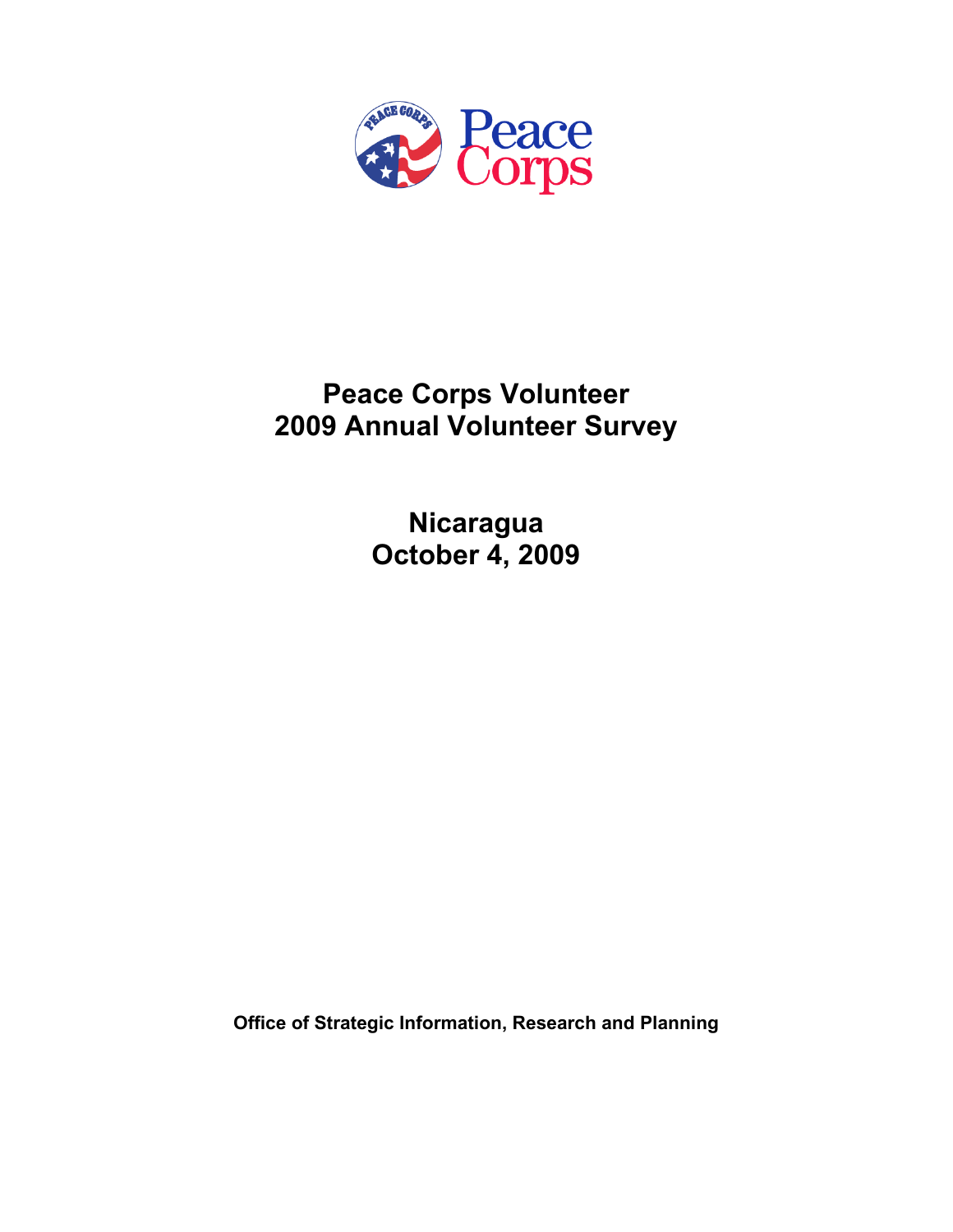# **Table of Contents**

| Introduction to the 2009 Annual Volunteer Survey Report 3 |    |
|-----------------------------------------------------------|----|
| Overview of the Post's 2009 Volunteer Survey Respondents4 |    |
|                                                           |    |
|                                                           |    |
|                                                           |    |
|                                                           |    |
|                                                           |    |
|                                                           | 27 |
|                                                           |    |
|                                                           |    |
|                                                           |    |
| J. Overall Assessment of Peace Corps Service51            |    |
|                                                           |    |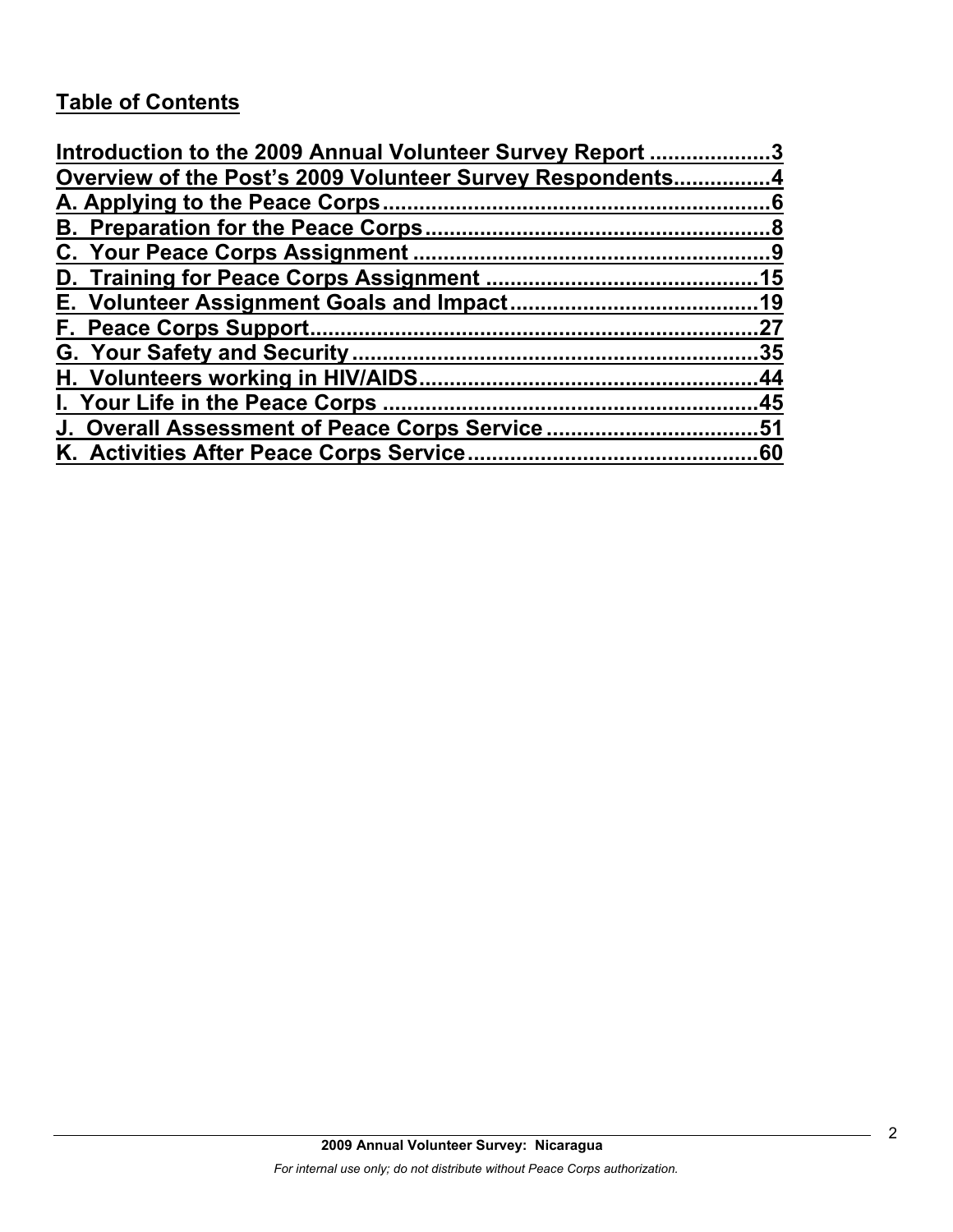# **Introduction to the 2009 Annual Volunteer Survey Report**

This country report contains the tables and charts from the Volunteers in your country who completed the 2009 Annual Volunteer Survey (AVS). The results provide a picture of the activities, experiences and views of Peace Corps Volunteers in 2009. The results show areas where Volunteers' needs are met and identify areas where improvements may be needed. The survey was fielded from May through August 2009.

A core set of questions was asked of all Volunteers. For the first time, Volunteers were also asked a series of questions relevant to their time in country:

- Volunteers in country 8 or less months were asked about applying to and preparing for the Peace Corps.
- Volunteers in country 18 or less months were asked about the effectiveness of their preservice training (PST).
- Volunteers in country 19 or more months were asked about their post-service plans, as well as the Peace Corps' resources for their post-service transition.

Tables and graphs are labeled by survey section and the survey question. The tables show the percent of post respondents that selected each choice and the total number of post respondents that answered the question. The number of responses for each question will vary, depending on:

- whether the question was asked of all Volunteers or only the Volunteers in-country a certain number of months and
- how many of the Volunteers who were "eligible" to answer the question did respond.

Most survey questions asked respondents to select only one from a set of choices. The percentages for the "select one" responses add up to 100 percent. Other questions asked Volunteers to "mark all that apply" in situations, for example, where it is likely that respondents are involved in more than one secondary activity. The percentages of the "mark all that apply" responses will total more than 100 percent; each percentage equals the number of respondents selecting that choice divided by the number of respondents who answered the question.

Posts are encouraged to compare these 2009 results with the 2006 and 2008 survey results to note trends and changes over time. Because questions are revised from one survey to the next, a crosswalk between the 2008 and 2009 questions is posted on the OSIRP intranet page under 2009 AVS Reports "Reference Documents." The earlier 2008 survey global, regional and post reports are also posted on the OSIRP Intranet page.

Volunteers' extensive narrative responses to the 29 open-ended questions on the survey are in the post's 2009 Annual Volunteer Survey Open Ended Reponses report. All Volunteers' narrative responses to key questions will be analyzed for global themes and presented in a later report.

The number of surveys for each post includes surveys submitted online by Volunteers and completed paper surveys sent to the Peace Corps headquarters for hand-entry into the online survey system. The final count may include mostly completed partial surveys added to the final dataset after the survey closed.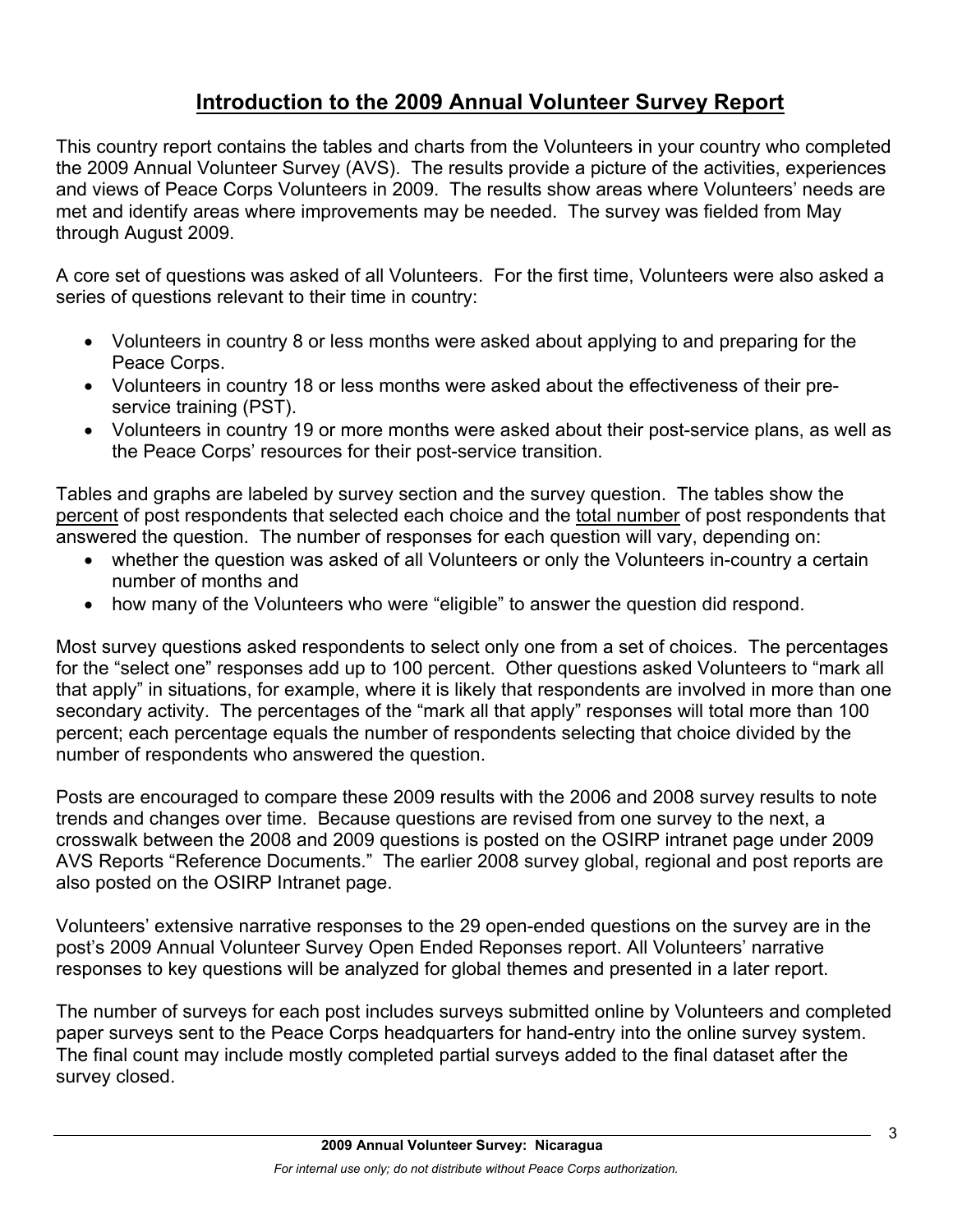# **Overview of the Post's 2009 Volunteer Survey Respondents**

This overview presents basic information about the characteristics of Volunteers who completed the 2009 Annual Volunteer Survey at post.

| <b>Completed Surveys by Months in Country</b> |  |  |  |  |
|-----------------------------------------------|--|--|--|--|
|-----------------------------------------------|--|--|--|--|

|            | 8 months or less |         | 9 to 18 months |         | 19 months or more |         | Total  |         |
|------------|------------------|---------|----------------|---------|-------------------|---------|--------|---------|
|            | Number           | Percent | Number         | Percent | Number            | Percent | Number | Percent |
| Months3grp | 91               | 9%      | 51             | 50%     | 41                | 41%     | 101l   | 100%    |

## **L1: What is your age?**

|         | 20-29 | 30-49 | $50+$ | Total |
|---------|-------|-------|-------|-------|
| AGE3grp | 95%   | 2%    | 3%    | 99    |

## **L2: What is your gender?**

| . .             |        |      |       |  |  |
|-----------------|--------|------|-------|--|--|
|                 | Female | Male | Total |  |  |
| <b>I</b> GENDER | 67%    | 33%  |       |  |  |

# **Completed surveys by project.**

|                             |                                                   | Count | Column N % |
|-----------------------------|---------------------------------------------------|-------|------------|
| Please select your project. | <b>Agriculture (Food Security</b><br>Project)     | 19    | 19%        |
|                             | Community-Based<br><b>Environmental Education</b> | 22    | 22%        |
|                             | <b>Community Health Education</b>                 | 13    | 13%        |
|                             | Small Business Development                        | 20    | 20%        |
|                             | Teaching English as a Foreign<br>Language (TEFL)  | 26    | 26%        |
|                             | Other. Please specify                             |       | 1%         |
|                             | Total                                             | 101   | 100%       |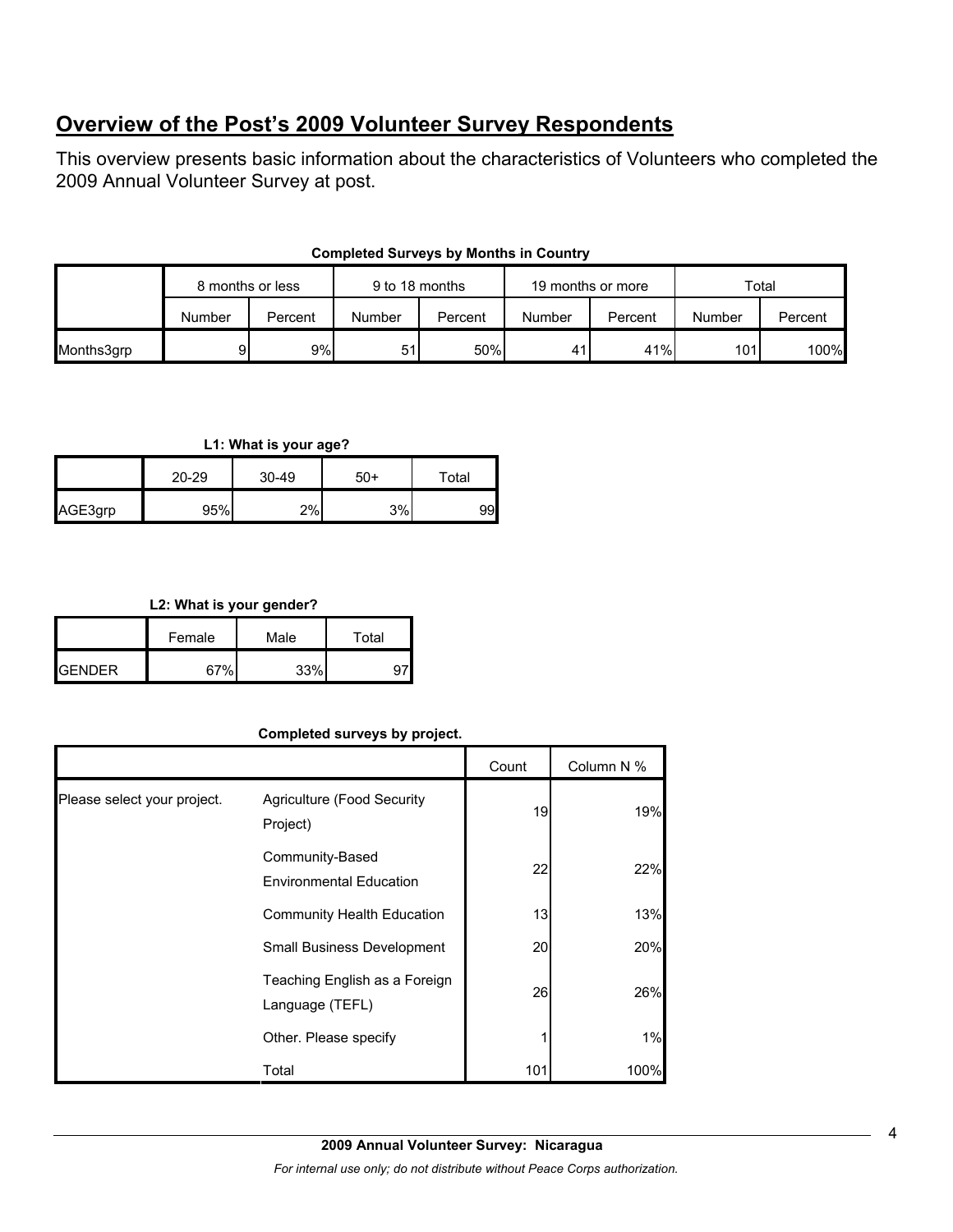#### **C2: Which best describes the focus of your primary**

|    |                                                       | Percent | Number |
|----|-------------------------------------------------------|---------|--------|
| C2 | Environmental education                               | 22%     | 22     |
|    | Business education/advising                           | 19%     | 19     |
|    | English teaching                                      | 18%     | 18     |
|    | Agriculture/fish/livestock                            | 11%     | 11     |
|    | Teacher training                                      | 9%      | 9      |
|    | Health extension                                      | 7%      | 7      |
|    | <b>HIV/AIDS</b>                                       | 5%      | 5      |
|    | Community development                                 | 5%      | 5      |
|    | Youth development                                     | 2%      | 2      |
|    | Agroforestry                                          | 2%      | 2      |
|    | Other: Please specify                                 | 1%      |        |
|    | Urban & regional<br>planning/municipal<br>development |         |        |
|    | Water sanitation                                      |         |        |
|    | Forestry/parks                                        |         |        |
|    | Other education                                       |         |        |
|    | Math/science teaching                                 |         |        |
|    | Information & communications<br>technology (ICT)      |         |        |
|    | NGO development                                       |         |        |
|    | Total                                                 | 100%    | 101    |

#### **assignment/work?**

# **C2.TEXT: Which of the following initiatives does your primary work**

| include? Other (specify)                                               |       |      |     |  |  |
|------------------------------------------------------------------------|-------|------|-----|--|--|
| <b>PERCENT</b><br><b>NUMBER</b>                                        |       |      |     |  |  |
| Open-ended results. Not responsive to request.<br>C <sub>2</sub> .TEXT |       |      |     |  |  |
|                                                                        | Total | 100% | 101 |  |  |

# **2009 Annual Volunteer Survey: Nicaragua**  *For internal use only; do not distribute without Peace Corps authorization.*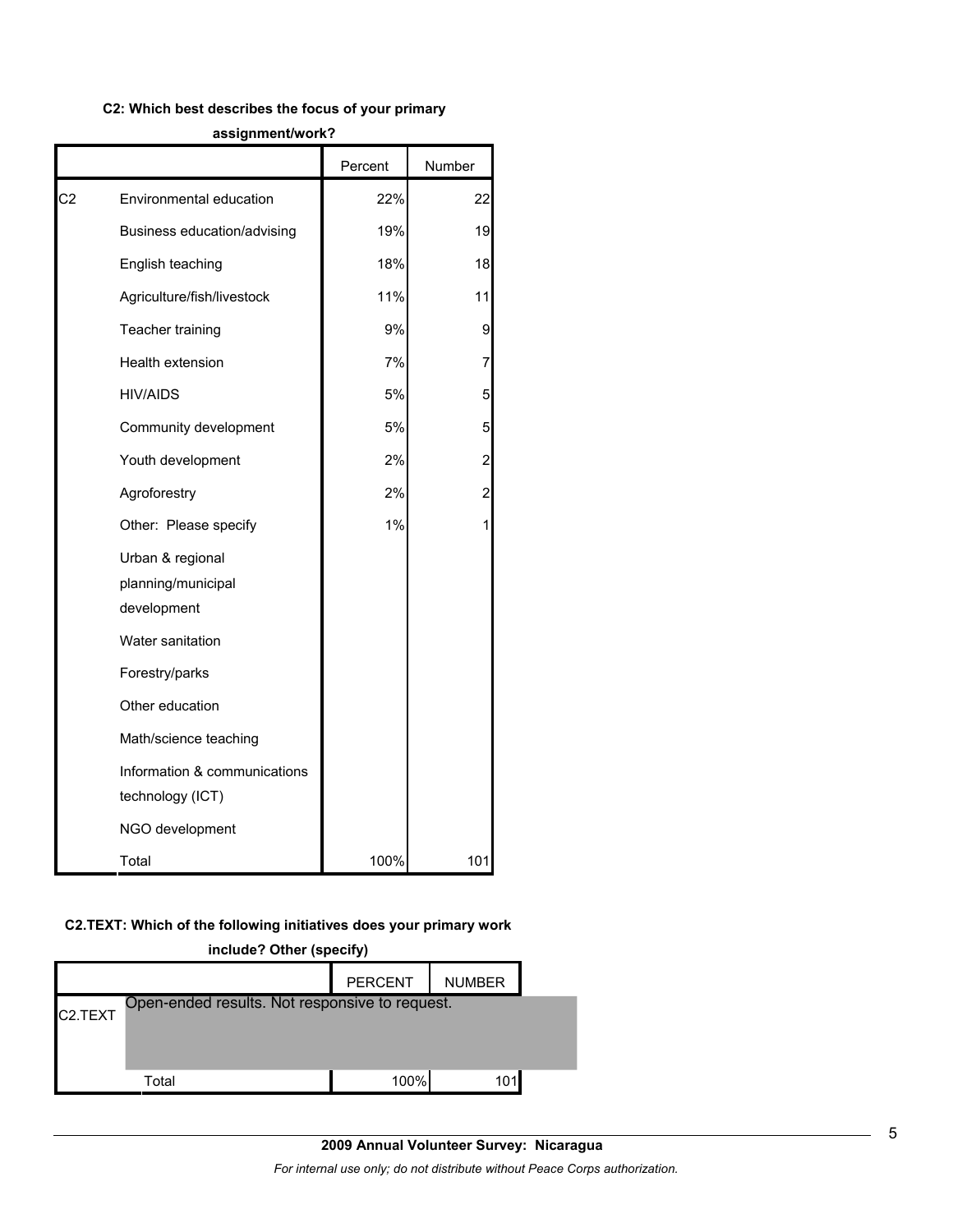# **A. Applying to the Peace Corps**

*This section reports Volunteers' motivations in applying and accepting a Peace Corps assignment.* 

|                             |               |                       | . <u>. .</u><br>- - - - - - <u>-</u> |     |                 |
|-----------------------------|---------------|-----------------------|--------------------------------------|-----|-----------------|
|                             | Not Important | Somewhat<br>important | Important                            | NA  | Total           |
| Different culture           |               | 22%                   | 78%                                  |     | 9               |
| Work experience             | 11%           | 11%                   | 78%                                  |     | $\overline{9}$  |
| Help others                 |               |                       | 100%                                 |     | $\overline{9}$  |
| International experience    |               |                       | 100%                                 |     | 9               |
| Language                    |               | 11%                   | 89%                                  |     | 9               |
| Personal growth             |               | 11%                   | 89%                                  |     | 9               |
| U. S. job market            | 33%           | 56%                   | 11%                                  |     | 9               |
| Serve my country            |               | 67%                   | 33%                                  |     | 9               |
| Travel/adventure            |               |                       | 100%                                 |     | 9               |
| Other: Please specify below |               |                       | 20%                                  | 80% | $5\overline{a}$ |

|  |  |  | A1: How important were the following factors in accepting a PC assignment? |  |
|--|--|--|----------------------------------------------------------------------------|--|
|  |  |  |                                                                            |  |
|  |  |  |                                                                            |  |

# **A1\_OTHER: How important were the following factors in accepting a PC**

| assignment? Other (specify) |                                                |                |               |  |
|-----------------------------|------------------------------------------------|----------------|---------------|--|
|                             |                                                | <b>PERCENT</b> | <b>NUMBER</b> |  |
| A1 OTHER                    | Open-ended results. Not responsive to request. |                |               |  |
|                             | Total                                          | 100%           | 101           |  |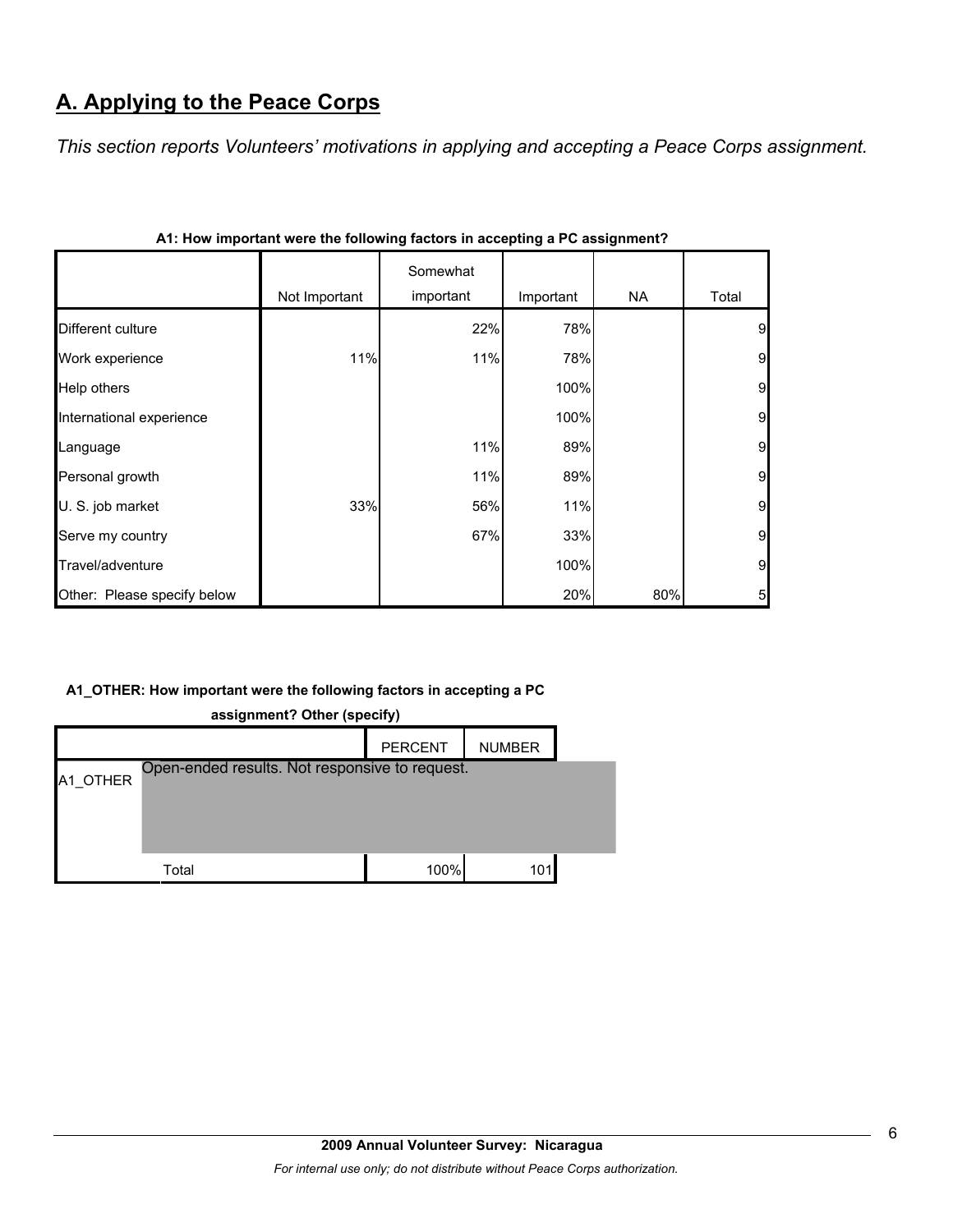|                                     |                                                                                                        | PCV Responses | % Involved in<br>Initiative | <b>Total PCVs</b><br>Responding |
|-------------------------------------|--------------------------------------------------------------------------------------------------------|---------------|-----------------------------|---------------------------------|
| What prompted you to apply to<br>PC | Personal interest in the Peace<br>Corps                                                                | 8             | 89%                         |                                 |
|                                     | Peace Corps campus or<br>community information session                                                 | 6             | 67%                         |                                 |
|                                     | Peace Corps recruiter                                                                                  | 5             | 56%                         |                                 |
|                                     | <b>Returned Peace Corps</b><br>Volunteer (e.g., someone you<br>met or know personally                  | 4             | 44%                         |                                 |
|                                     | <b>Returned Peace Corps</b><br>Volunteer who spoke to your<br>school or group about the<br>Peace Corps | 3             | 33%                         |                                 |
|                                     | Article or book about the Peace<br>Corps                                                               | 2             | 22%                         |                                 |
|                                     | Peace Corps website                                                                                    | 2             | 22%                         |                                 |
|                                     | Other: Please specify                                                                                  | 1             | 11%                         |                                 |
|                                     | Radio, TV, or print<br>advertisement                                                                   |               |                             |                                 |
|                                     | Peace Corps material in the<br>mail                                                                    |               |                             |                                 |
|                                     | Total                                                                                                  |               |                             | 9                               |

# **A2. What prompted you to apply to the PC? Mark all that apply.**

Percents may total to more than 100% since Volunteers were asked to "Mark all that apply."

#### **A2.OTHER.TEXT: What prompted you to apply to the PC? Other (specify)**

|              |                                                | <b>PERCENT</b> | <b>NUMBER</b> |  |
|--------------|------------------------------------------------|----------------|---------------|--|
| A2.OTHER.TEX | Open-ended results. Not responsive to request. |                |               |  |
|              |                                                |                |               |  |
|              |                                                |                |               |  |
|              | Total                                          | 100%           |               |  |

7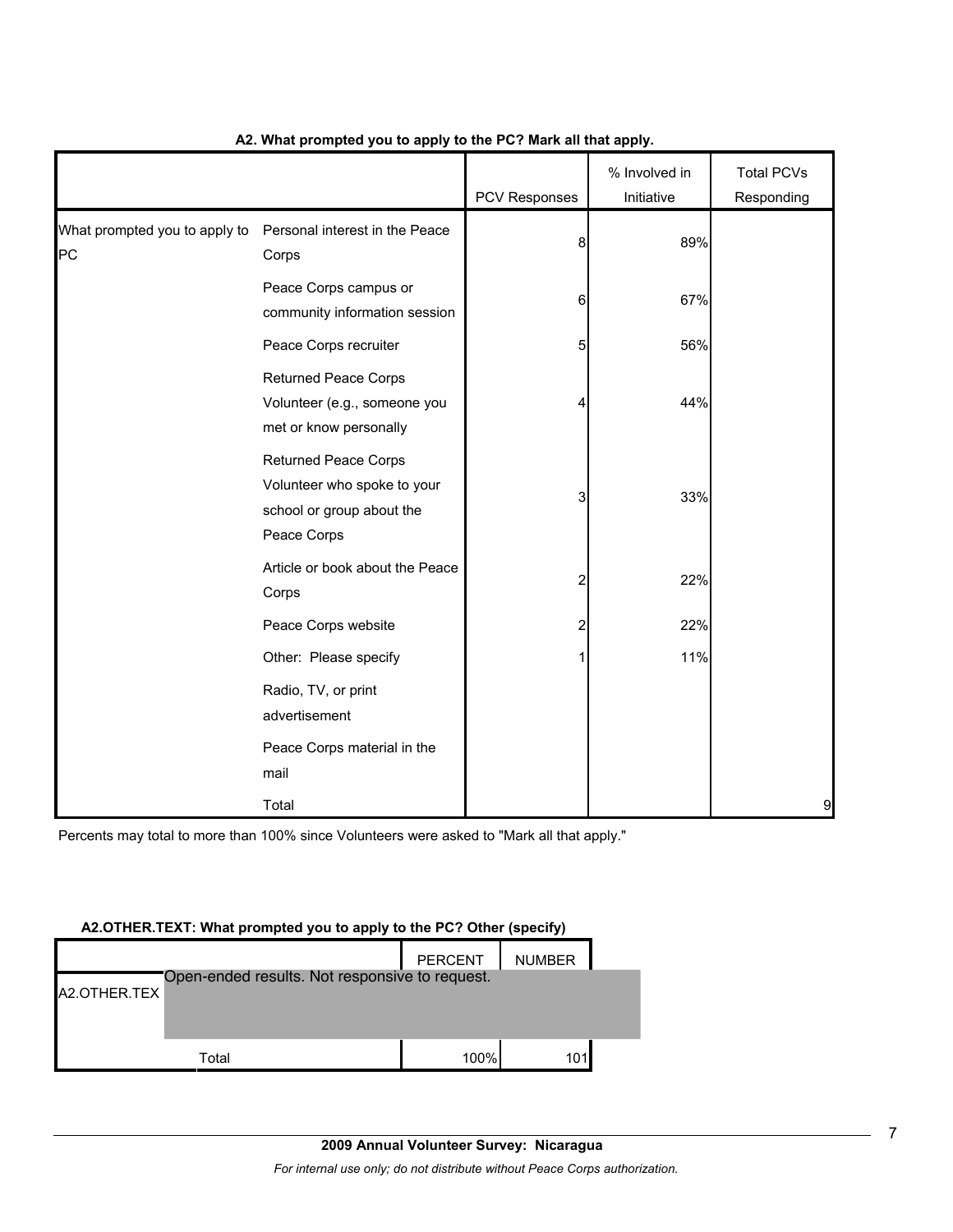# **B. Preparation for the Peace Corps**

*This section reports on Volunteers' assessment of the materials and information available before their service.* 

# **B1: How useful was the information on the PC website in preparing you for the realities of living and working**

|                | as a Volunteer? |     |     |     |             |                                               |       |  |  |  |  |  |
|----------------|-----------------|-----|-----|-----|-------------|-----------------------------------------------|-------|--|--|--|--|--|
|                | Not at all 1    | ົ   | 3   | 4   | Extremely 5 | Don't know (did<br>not access<br>information) | Total |  |  |  |  |  |
| B <sub>1</sub> | 11%             | 22% | 44% | 11% | 11%         |                                               | 9     |  |  |  |  |  |

## **B2: How useful were the PC materials about your country in helping you prepare for your service?**

|           |              |     |     |             | Don't know (did |       |
|-----------|--------------|-----|-----|-------------|-----------------|-------|
|           |              |     |     |             | not access      |       |
|           | Not at all 1 |     | 4   | Extremely 5 | information)    | Total |
| <b>B2</b> |              | 56% | 33% | 11%         |                 | 9     |

## **B3: How useful were the materials you received from the PC about your primary assignment in helping you**

**prepare for your service?**

|            |              |     |     |     |             | Don't know (did            |       |
|------------|--------------|-----|-----|-----|-------------|----------------------------|-------|
|            | Not at all 1 |     | ົ   | 4   | Extremely 5 | not access<br>information) | Total |
| <b>B</b> 3 |              | 33% | 22% | 33% | 11%         |                            | 9     |

#### **B4: How useful were the materials you received from the PC regarding the need for flexibility in adapting to**

**your work?**

|                |              |   |     |     |             | Don't know (did<br>not access |       |
|----------------|--------------|---|-----|-----|-------------|-------------------------------|-------|
|                | Not at all 1 | ົ | ິ   | 4   | Extremely 5 | information)                  | Total |
| B <sub>4</sub> |              |   | 22% | 67% | 11%         |                               | 9     |

#### **B7: How prepared do you feel to meet the challenges of PC service?**

|                 | Not at all 1 |     |     | Exceptionally 5 | $\tau$ otal |
|-----------------|--------------|-----|-----|-----------------|-------------|
| IB <sub>7</sub> |              | 22% | 56% | 22%             | 91          |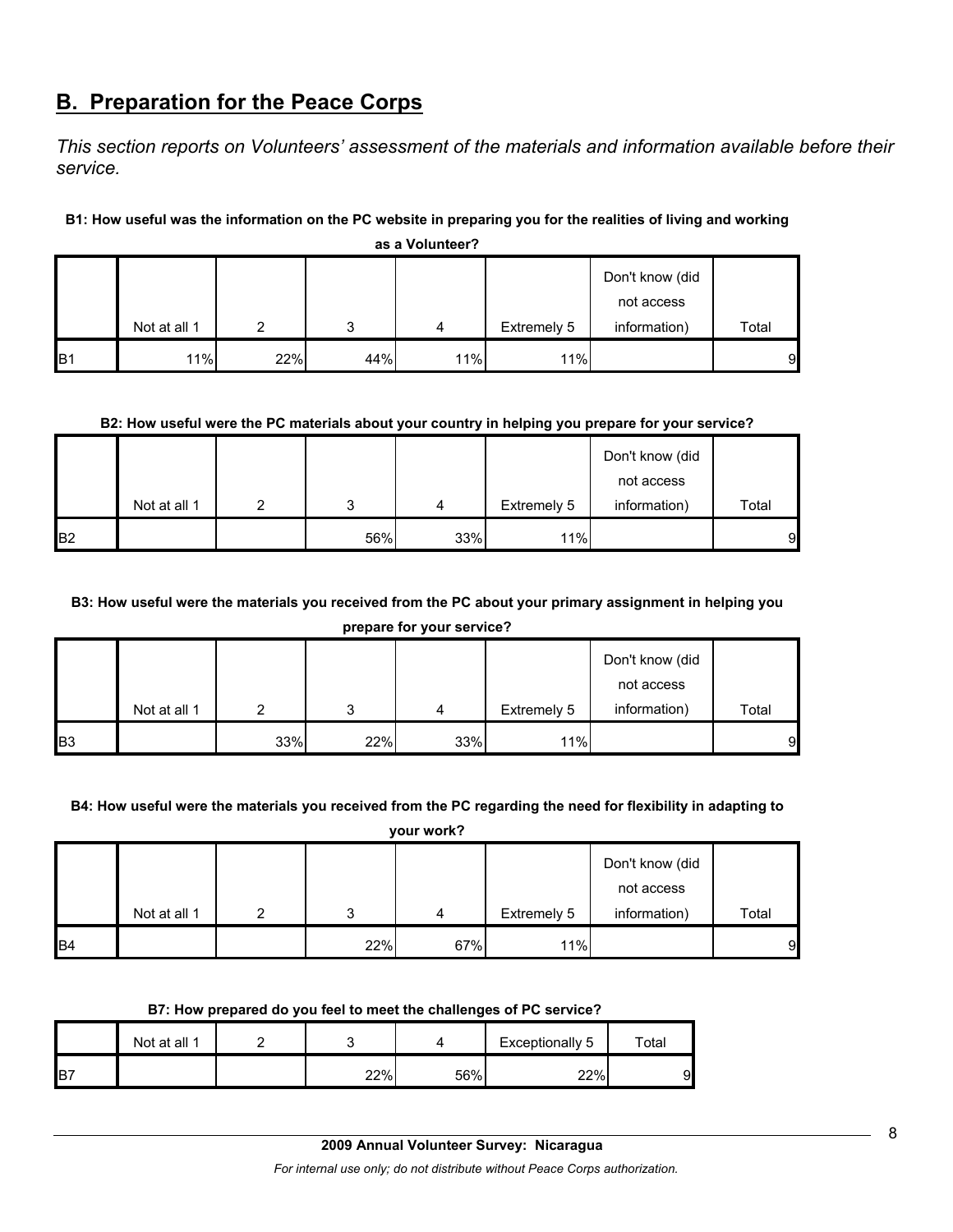# **C. Your Peace Corps Assignment**

*This section reports Volunteers' primary assignment work and secondary activities. The term "primary assignment" refers to the Volunteers' assignment which is part of an overall project plan designed by your host country partners and in-country Peace Corps staff.* 

# **C3: Which of the following activities does your primary assignment/work include? Mark all that**

**apply.**

|            |                                                       |                      | % Involved in<br>Initiative | <b>Total PCVs</b> |
|------------|-------------------------------------------------------|----------------------|-----------------------------|-------------------|
|            |                                                       | <b>PCV Responses</b> |                             | Responding        |
| \$C3PrmAct | Working with youth                                    | 73                   | 72%                         |                   |
|            | English teaching                                      | 28                   | 28%                         |                   |
|            | Environment work                                      | 26                   | 26%                         |                   |
|            | Working with NGO(s)                                   | 26                   | 26%                         |                   |
|            | Nutrition education                                   | 24                   | 24%                         |                   |
|            | Natural resources management                          | 21                   | 21%                         |                   |
|            | Community food security<br>(production/marketing)     | 20                   | 20%                         |                   |
|            | Income generation                                     | 20                   | 20%                         |                   |
|            | Microenterprise development                           | 20                   | 20%                         |                   |
|            | Girls' education                                      | 19                   | 19%                         |                   |
|            | Household food security                               | 19                   | 19%                         |                   |
|            | Rural development                                     | 18                   | 18%                         |                   |
|            | <b>HIV/AIDS</b>                                       | 17                   | 17%                         |                   |
|            | <b>Business advertising</b>                           | 14                   | 14%                         |                   |
|            | Other: Please specify                                 | 13                   | 13%                         |                   |
|            | Biodiversity conservation                             | 12                   | 12%                         |                   |
|            | World Wise Schools/<br>Correspondence Match           | 11                   | 11%                         |                   |
|            | Literacy                                              | 9                    | 9%                          |                   |
|            | Information and<br>communications technology<br>(ICT) | 7                    | 7%                          |                   |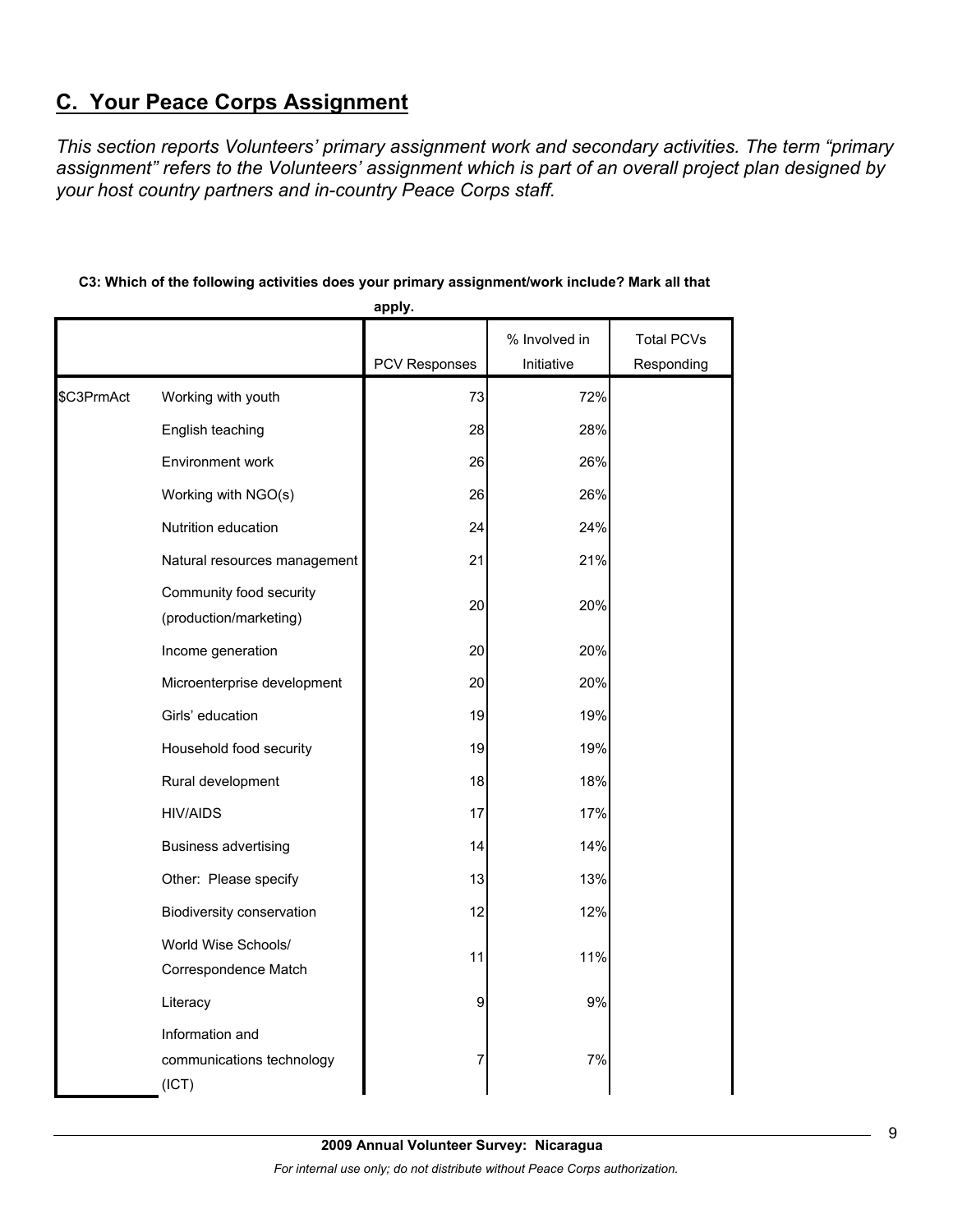| Child survival                                                                          | 4 | 4% |     |
|-----------------------------------------------------------------------------------------|---|----|-----|
| Urban development/municipal<br>development                                              | 3 | 3% |     |
| WID/GAD                                                                                 | 3 | 3% |     |
| Working with special groups<br>(e.g., disabled, elderly, ethnic<br>minorities, orphans) | 3 | 3% |     |
| Arts                                                                                    | 2 | 2% |     |
| Library development                                                                     | 2 | 2% |     |
| Mobilize host country nationals<br>(HCNs) to volunteer                                  | 2 | 2% |     |
| Sports/fitness                                                                          | 2 | 2% |     |
| Water and sanitation                                                                    | 2 | 2% |     |
| Total                                                                                   |   |    | 101 |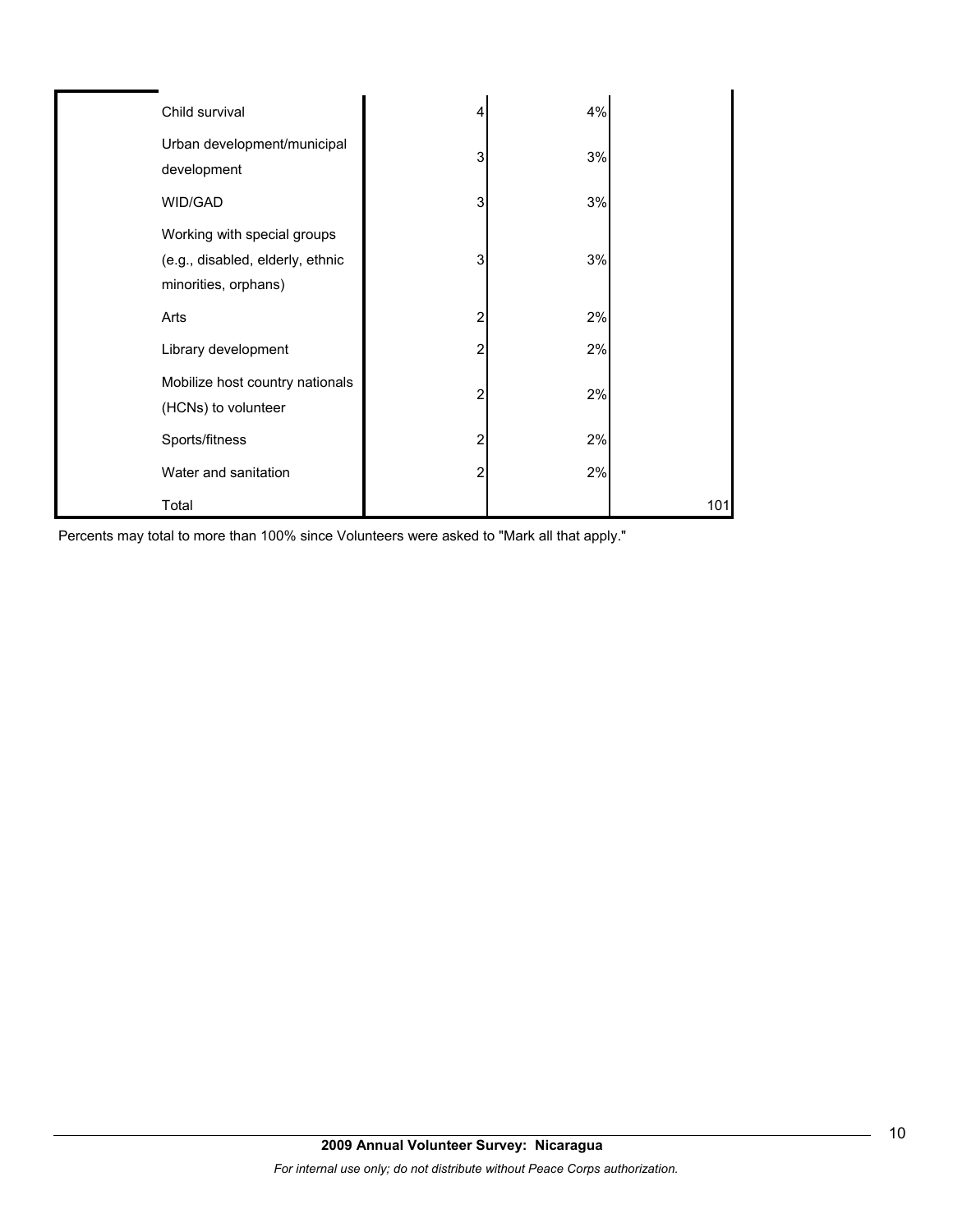## **C3: Which of the following activities does your primary assignment/work include? Other**

|               | (specify)                                      |            |       |         |  |
|---------------|------------------------------------------------|------------|-------|---------|--|
|               |                                                | Column N % | Count | Row N % |  |
| C3.OTHER.TEXT | Open-ended results. Not responsive to request. |            |       |         |  |
|               |                                                |            |       |         |  |
|               |                                                |            |       |         |  |
|               |                                                |            |       |         |  |
|               |                                                |            |       |         |  |
|               |                                                |            |       |         |  |
|               |                                                |            |       |         |  |
|               |                                                |            |       |         |  |
|               |                                                |            |       |         |  |
|               |                                                |            |       |         |  |
|               |                                                |            |       |         |  |
|               |                                                |            |       |         |  |
|               |                                                |            |       |         |  |
|               |                                                |            |       |         |  |
|               |                                                |            |       |         |  |
|               |                                                |            |       |         |  |
|               | Total                                          |            | 101   | 100%    |  |

**C4: Hours Spent on Primary Assignment During Average Work Week**

|           | None | 1-10 hrs | 11-20 hrs | 21-30 hrs | 31-40 hrs | More than 40 hrs | Total |
|-----------|------|----------|-----------|-----------|-----------|------------------|-------|
| C4Hrs6grp |      | 8%l      | 43%       | 35%       | 13%       | $1\%$            | 100   |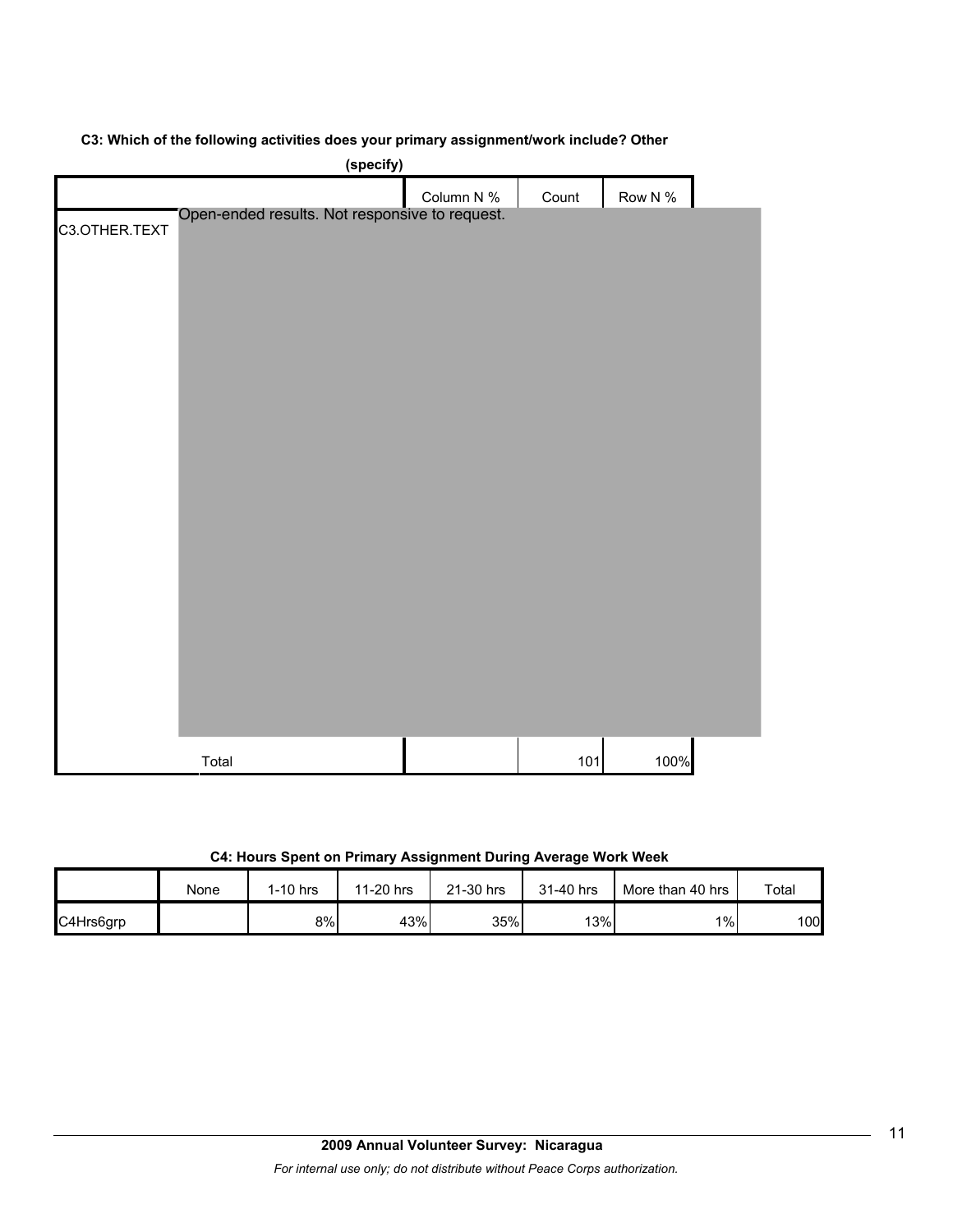## **C4: How many hours do you spend on your primary assignment during an average work**

| ۰,<br>٠<br>× |
|--------------|

|                | All Volunteers | Average | Lowest reported | Highest reported | Did not answer |
|----------------|----------------|---------|-----------------|------------------|----------------|
| C <sub>4</sub> | 101            | 22.6    |                 |                  |                |

# **C5: Which of the following do your secondary activities (other than your primary assignment work) include? Mark all that apply.**

|            |                                                       | PCV Responses | % Involved in<br>Initiative | <b>Total PCVs</b><br>Responding |
|------------|-------------------------------------------------------|---------------|-----------------------------|---------------------------------|
| \$C5SecAct | English teaching                                      | 69            | 68%                         |                                 |
|            | Working with youth                                    | 53            | 52%                         |                                 |
|            | Sports/fitness                                        | 34            | 34%                         |                                 |
|            | Working with NGO(s)                                   | 33            | 33%                         |                                 |
|            | Arts                                                  | 23            | 23%                         |                                 |
|            | Environment work                                      | 23            | 23%                         |                                 |
|            | <b>HIV/AIDS</b>                                       | 22            | 22%                         |                                 |
|            | Girls' education                                      | 20            | 20%                         |                                 |
|            | Literacy                                              | 17            | 17%                         |                                 |
|            | World Wise Schools/<br>Correspondence Match           | 17            | 17%                         |                                 |
|            | Library development                                   | 16            | 16%                         |                                 |
|            | Rural development                                     | 12            | 12%                         |                                 |
|            | Water and sanitation                                  | 11            | 11%                         |                                 |
|            | Income generation                                     | 10            | 10%                         |                                 |
|            | Information and<br>communications technology<br>(ICT) | 9             | 9%                          |                                 |
|            | Natural resources management                          | 9             | 9%                          |                                 |
|            | Nutrition education                                   | 9             | 9%                          |                                 |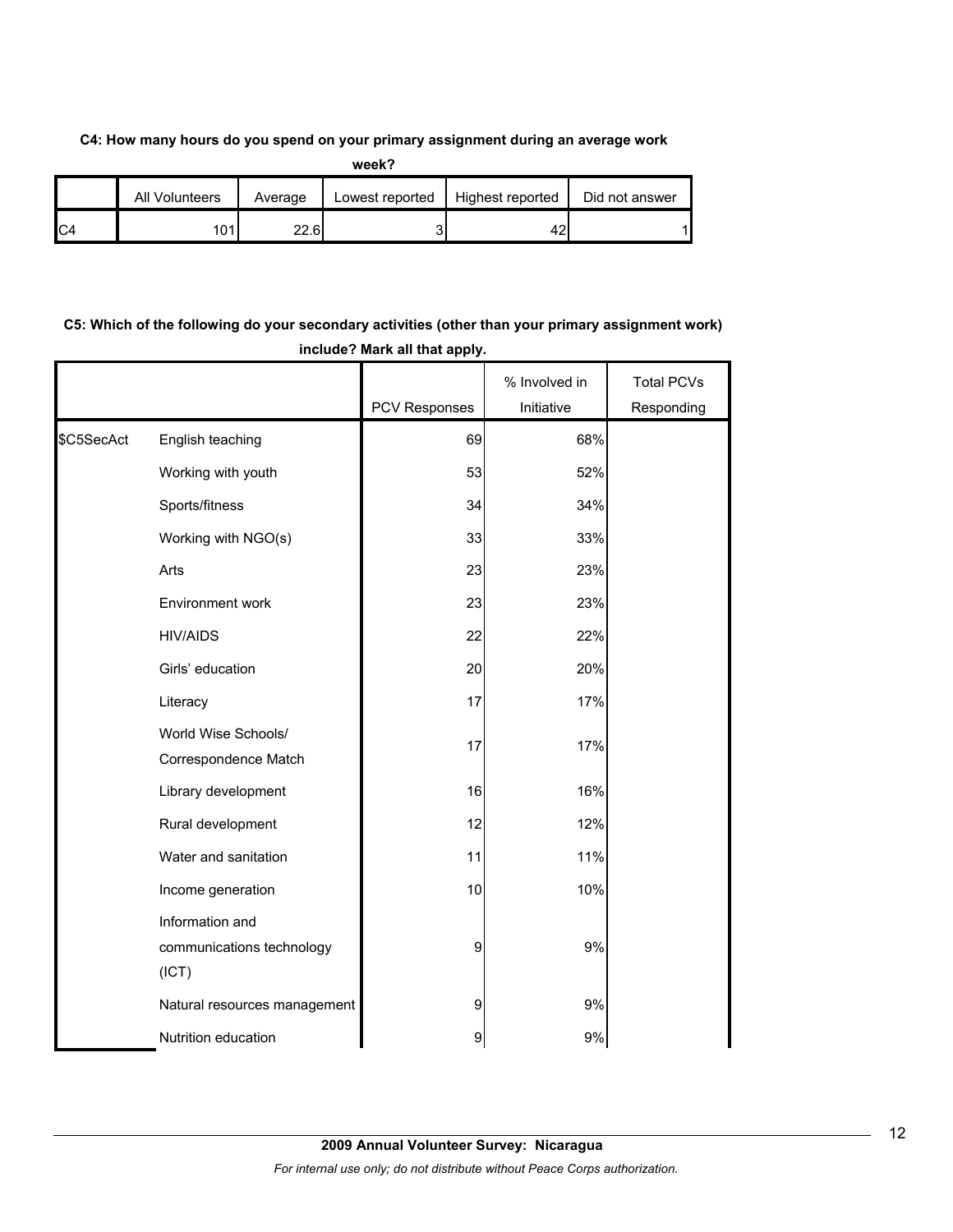| Working with special groups<br>(e.g., disabled, elderly, ethnic<br>minorities, orphans) | 9 | 9% |     |
|-----------------------------------------------------------------------------------------|---|----|-----|
| Community food security<br>(production/marketing)                                       | 6 | 6% |     |
| Household food security                                                                 | 6 | 6% |     |
| Other: Please specify                                                                   | 6 | 6% |     |
| Biodiversity conservation                                                               | 5 | 5% |     |
| Microenterprise development                                                             | 5 | 5% |     |
| Business advertising                                                                    | 4 | 4% |     |
| Urban development/municipal<br>development                                              | 4 | 4% |     |
| Mobilize host country nationals<br>(HCNs) to volunteer                                  | 3 | 3% |     |
| WID/GAD                                                                                 | 2 | 2% |     |
| Child survival                                                                          |   | 1% |     |
| Total                                                                                   |   |    | 101 |

Percents may total to more than 100% since Volunteers were asked to "Mark all that apply."

## **C5: Which of the following do your secondary activities include? Other (specify)**

|               |                                                | Column N % | Count | Row N % |  |
|---------------|------------------------------------------------|------------|-------|---------|--|
| C5.OTHER.TEXT | Open-ended results. Not responsive to request. |            |       |         |  |
|               |                                                |            |       |         |  |
|               |                                                |            |       |         |  |
|               |                                                |            |       |         |  |
|               |                                                |            |       |         |  |
|               |                                                |            |       |         |  |
|               |                                                |            |       |         |  |
|               | Total                                          |            | 101   | 100%    |  |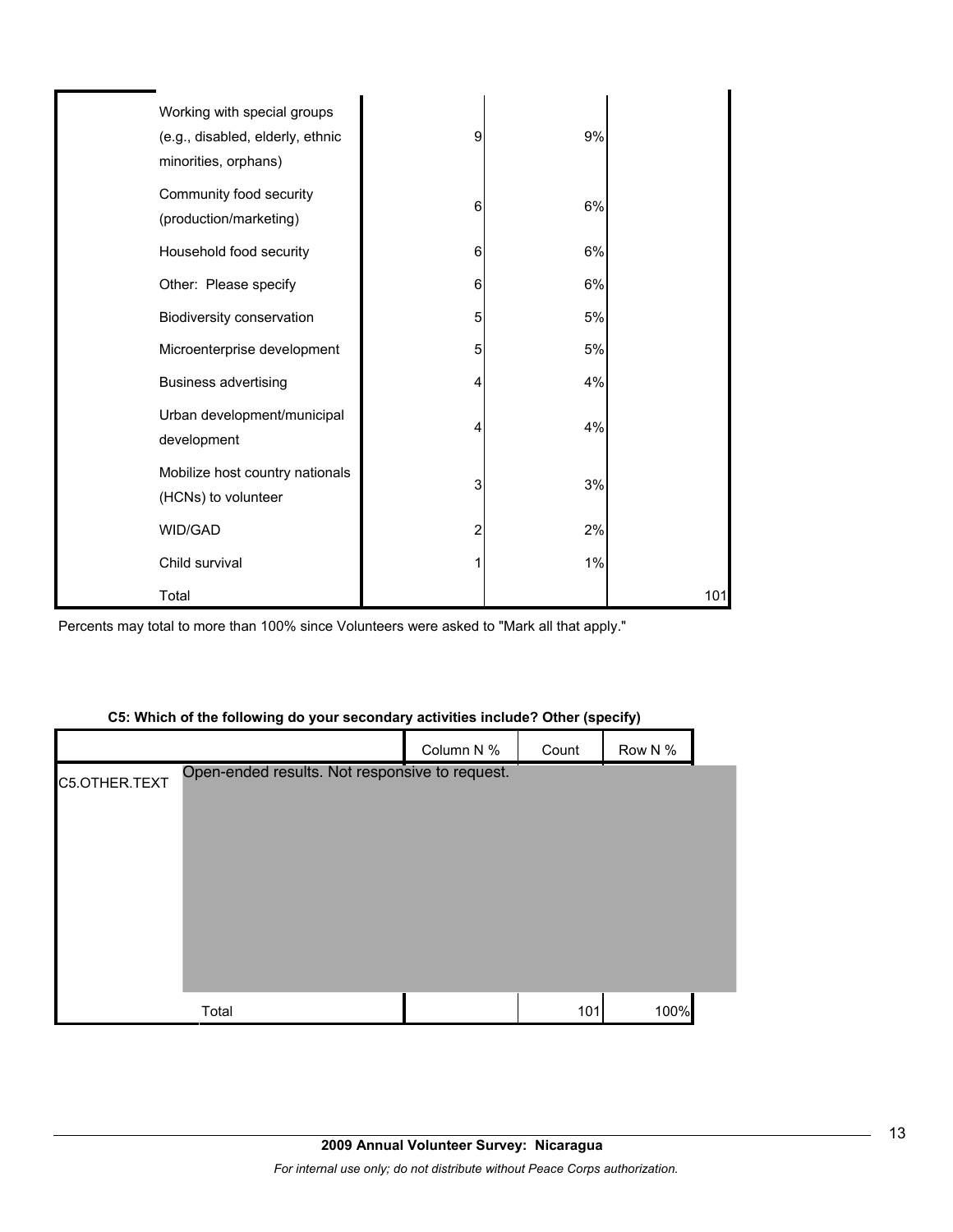## **C5: No Secondary Activities**

|         |       | Percent | Number |
|---------|-------|---------|--------|
| C5.NONE | No    | 100%    | 101    |
|         | Yes   |         |        |
|         | Total | 100%    |        |

# **C6: Hours Spent on Secondary Activities During Average Work Week**

|           | None | $1-10$ hrs | 11-20 hrs | 21-30 hrs | 31-40 hrs | More than 40 hrs | Total |
|-----------|------|------------|-----------|-----------|-----------|------------------|-------|
| C6Hrs6grp |      | 66%        | 24%       | 10%       |           |                  | 100   |

# **C6. How many hours do you spend on secondary activities during an average work week?**

|     | All Volunteers | Average | Lowest reported | Highest reported | Did not answer |
|-----|----------------|---------|-----------------|------------------|----------------|
| IC6 | 101            | 1.3     |                 | 30               |                |

**C7: How personally satisfying is your--?**

|                              | Not at all 1 |     |     |     | Exceptionally 5  | Total |
|------------------------------|--------------|-----|-----|-----|------------------|-------|
| Primary assignment           | 2%           | 15% | 28% | 48% | 8%               | 101   |
| Secondary project/activities | $1\%$        | 7%  | 23% | 51% | 18% <sub>I</sub> | 101   |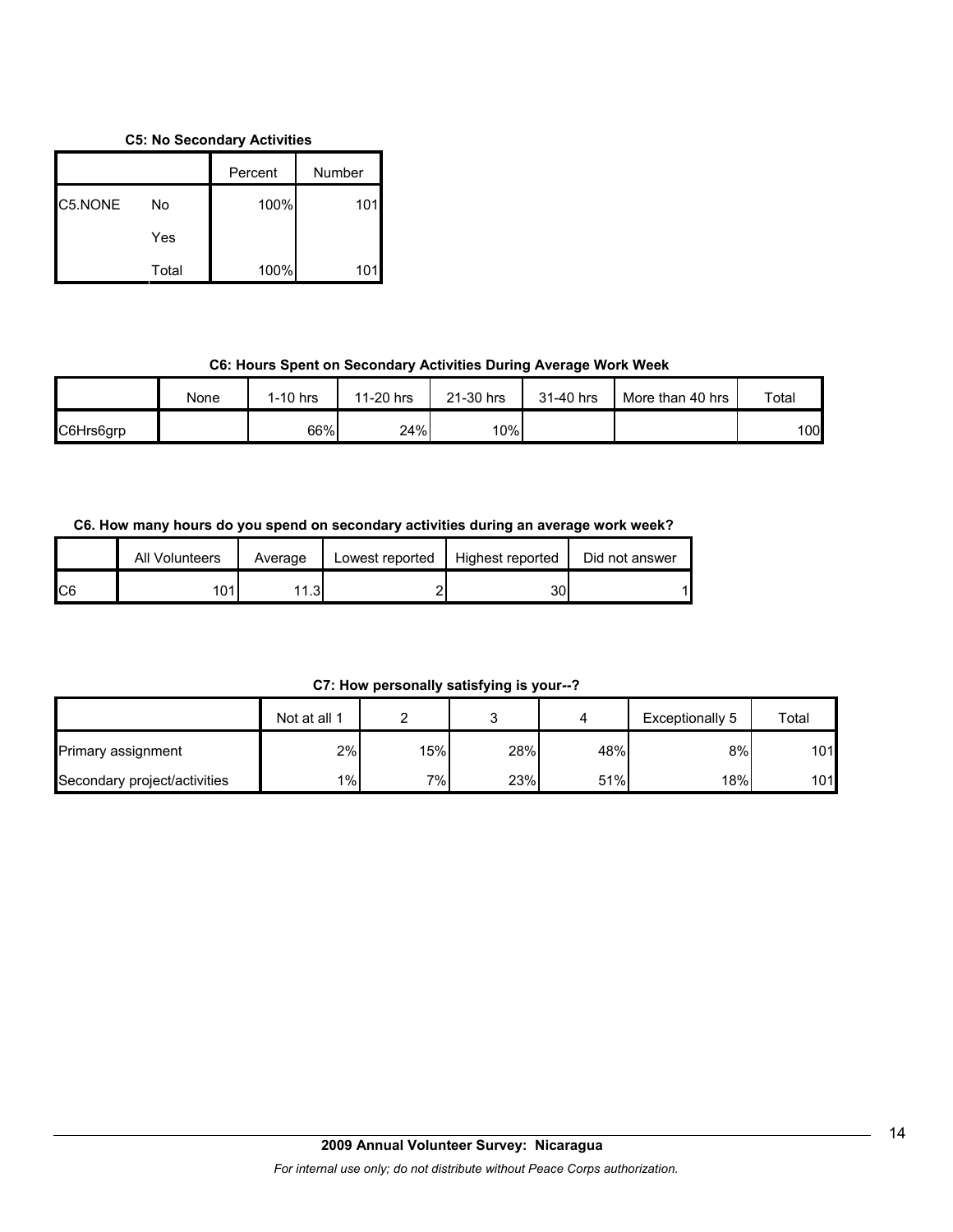# **D. Training for Peace Corps Assignment**

*This section reports Volunteers' assessments of the effectiveness of their Pre-Service Training and In-Service Training at post. In-Service Training (IST) includes: Reconnect; Technical IST; Mid-Service and Close of Service conferences; project management/leadership conferences; and other post-sponsored training sessions.* 

|                               | Not effective | Poor | Adequate | Effective | Very Effective | NA/No training | Total |
|-------------------------------|---------------|------|----------|-----------|----------------|----------------|-------|
| Manage cultural differences   |               | 3%   | 23%      | 47%       | 27%            |                | 60    |
| Deal with adjustment issues   |               |      | 31%      | 41%       | 29%            |                | 59    |
| Work with                     |               |      |          |           |                |                |       |
| counterparts/community        |               | 22%  | 50%      | 20%       | 8%             |                | 60    |
| partners                      |               |      |          |           |                |                |       |
| Use language needed in        |               | 3%   | 10%      | 35%       | 52%            |                | 60    |
| work and social interactions  |               |      |          |           |                |                |       |
| Perform technical aspects of  |               | 12%  | 33%      | 42%       | 13%            |                | 60    |
| your work                     |               |      |          |           |                |                |       |
| Work on your project goals    |               | 5%   | 32%      | 47%       | 17%            |                | 60    |
| and objectives                |               |      |          |           |                |                |       |
| Conduct a participatory       |               |      |          |           |                |                |       |
| community needs               |               | 7%   | 25%      | 37%       | 32%            |                | 60    |
| assessment (e.g., PACA)       |               |      |          |           |                |                |       |
| Monitor your project goals    | 3%            | 7%   | 41%      | 36%       | 12%            | 2%             | 59    |
| and outcomes                  |               |      |          |           |                |                |       |
| Maintain your physical health |               | 7%   | 28%      | 27%       | 37%            | 2%             | 60    |
| Maintain your                 |               |      |          |           |                |                |       |
| mental/emotional health       | 3%            | 2%   | 27%      | 40%       | 28%            |                | 60    |
| Maintain your personal safety |               |      | 12%      | 20%       | 68%            |                | 60    |
| and security                  |               |      |          |           |                |                |       |

|  | D1: (PCVs at post 18 months or less) How effective was your Pre-Service Training (PST) in preparing you to-- |
|--|--------------------------------------------------------------------------------------------------------------|
|--|--------------------------------------------------------------------------------------------------------------|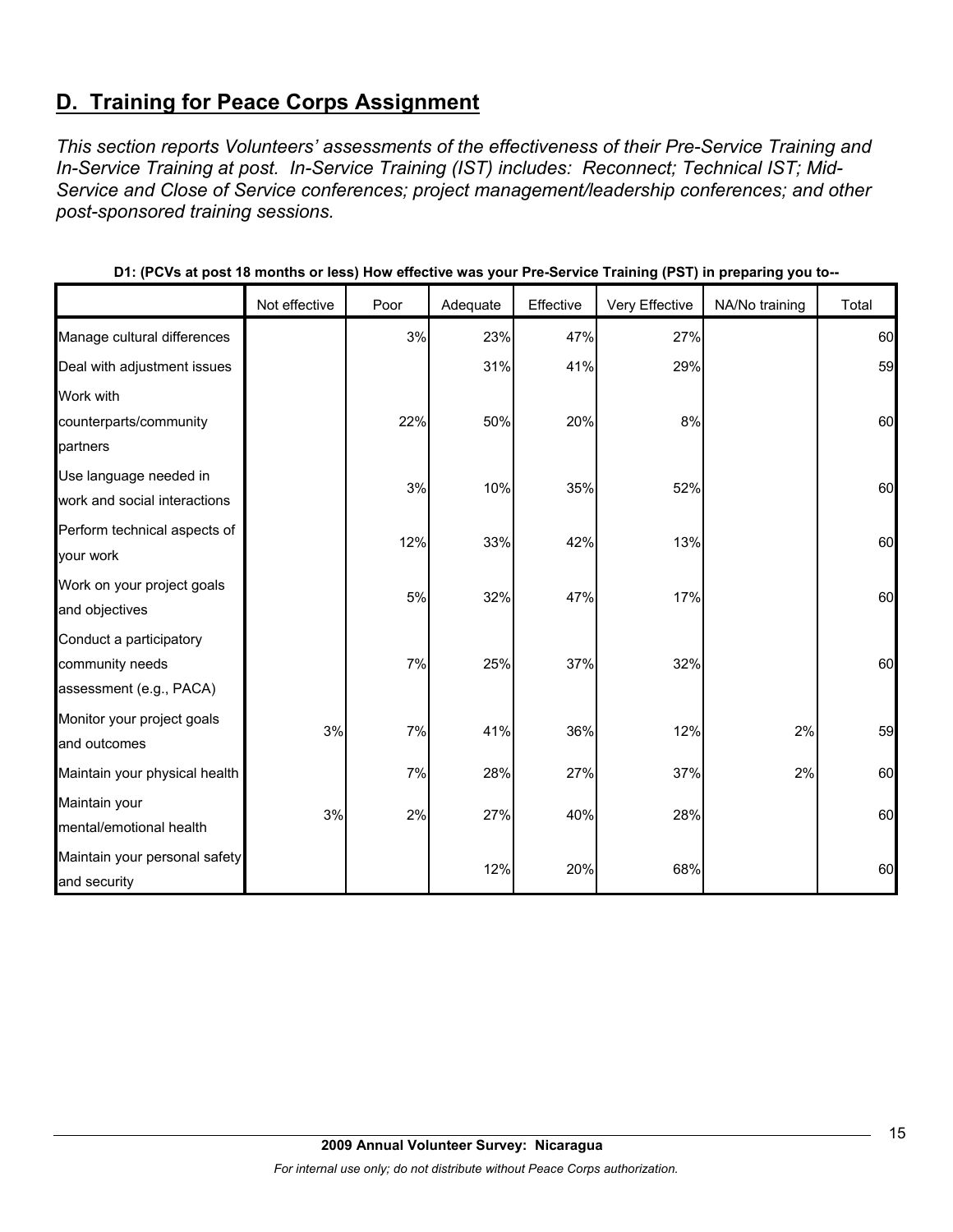|                                                                                          | Not effective | Poor | Adequate | Effective | Very Effective | NA/No training | Total |
|------------------------------------------------------------------------------------------|---------------|------|----------|-----------|----------------|----------------|-------|
| Manage cultural differences                                                              |               | 3%   | 24%      | 41%       | 17%            | 14%            | 90    |
| Deal with adjustment issues                                                              |               | 3%   | 36%      | 31%       | 18%            | 12%            | 90    |
| Build and strengthen working<br>relationships with<br>counterparts/community<br>partners |               | 9%   | 27%      | 38%       | 24%            | 2%             | 90    |
| Use language needed in<br>work and social interactions                                   |               | 4%   | 20%      | 32%       | 26%            | 18%            | 90    |
| Perform technical aspects of<br>your work                                                |               | 4%   | 28%      | 42%       | 22%            | 3%             | 90    |
| Work on your project goals<br>and objectives                                             |               | 6%   | 28%      | 42%       | 20%            | 4%             | 89    |
| Conduct a participatory<br>community needs<br>assessment (e.g., PACA)                    | 1%            | 1%   | 41%      | 23%       | 16%            | 18%            | 90    |
| Monitor project goals and<br>outcomes                                                    |               | 10%  | 28%      | 36%       | 20%            | 7%             | 90    |
| Maintain your physical health                                                            | $1\%$         | 3%   | 19%      | 27%       | 25%            | 25%            | 89    |
| Maintain your<br>mental/emotional health                                                 | 2%            | 6%   | 19%      | 27%       | 27%            | 20%            | 90    |
| Maintain your personal safety<br>and security                                            |               | 2%   | 16%      | 30%       | 42%            | 10%            | 90    |

## **D5: How effective was your In-Service Training (IST) in preparing you to--**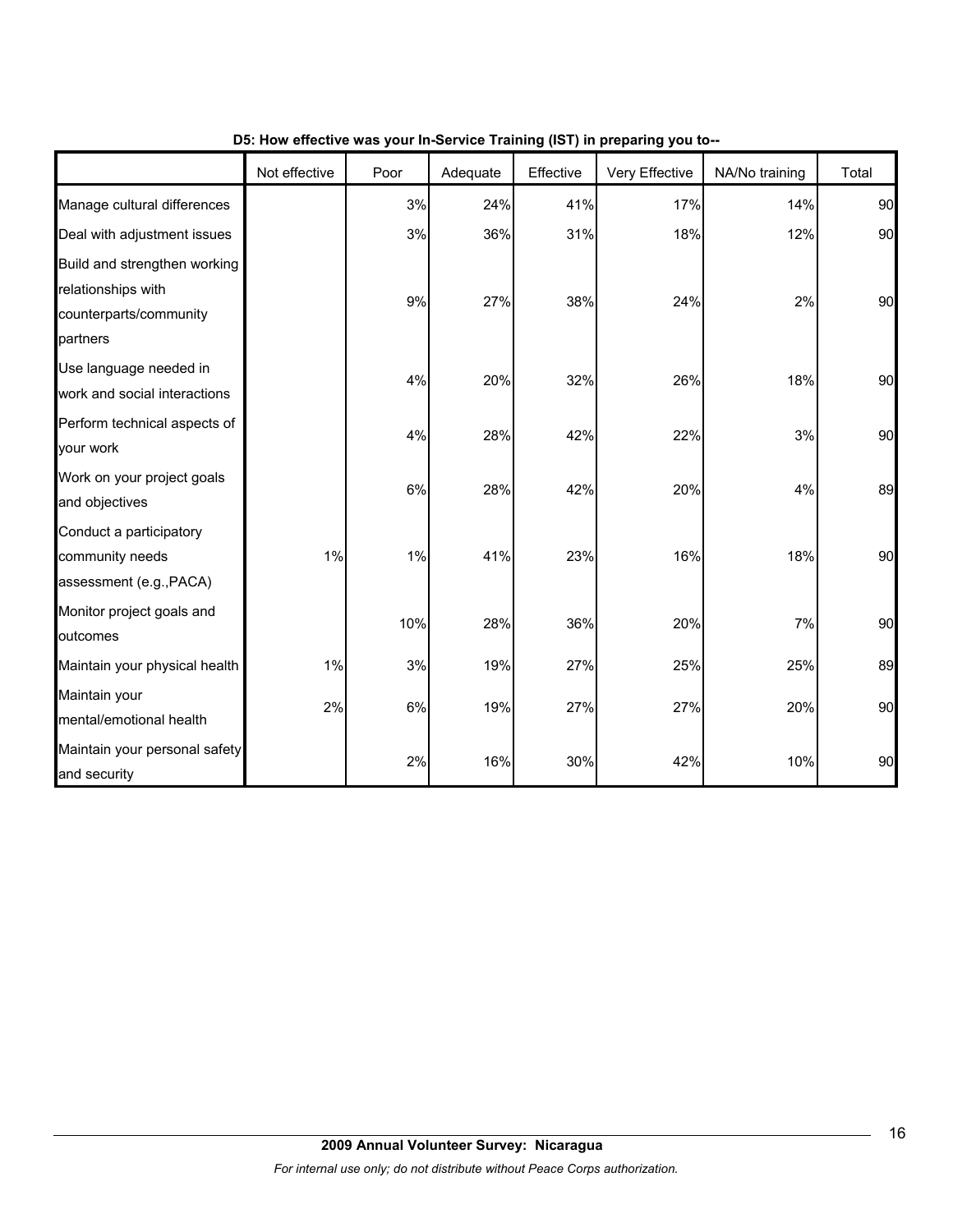| D8: Did you have this skill before joining the Peace Corps? |
|-------------------------------------------------------------|
|-------------------------------------------------------------|

|                                                  | No/ No answer | Yes | Total |
|--------------------------------------------------|---------------|-----|-------|
| Skills specific to my assignment                 | 47            | 54  | 101   |
| Assessing community needs                        | 79            | 22  | 101   |
| Organizing/implementing<br>community activities  | 58            | 43  | 101   |
| Building capacity of local<br>organizations      | 86            | 15  | 101   |
| Monitoring, reporting, and<br>evaluating my work | 31            | 70  | 101   |
| Designing and implementing<br>training sessions  | 70            | 31  | 101   |

# **D8: Is the skill needed for your Peace Corps work?**

|                                                  | No/ No answer | Yes | Total |
|--------------------------------------------------|---------------|-----|-------|
| Skills specific to my assignment                 | 5             | 96  | 101   |
| Assessing community needs                        | 5             | 96  | 101   |
| Organizing/implementing<br>community activities  | 4             | 95  | 99    |
| Building capacity of local<br>organizations      | 14            | 85  | 99    |
| Monitoring, reporting, and<br>evaluating my work | 2             | 97  | 99    |
| Designing and implementing<br>training sessions  | 9             | 91  | 100   |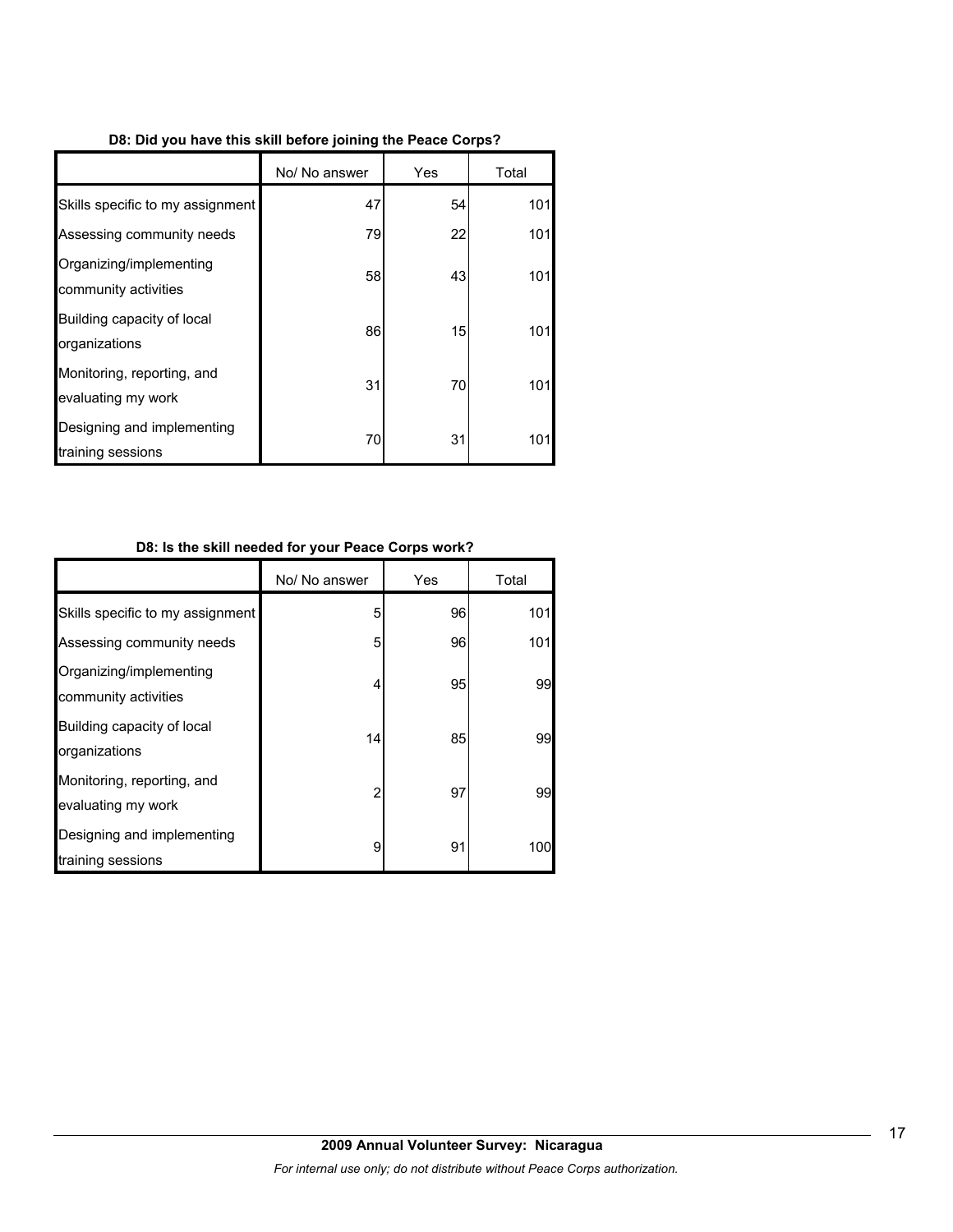# **D8: Have you had adequate Peace Corps training to acquire the skill?**

|                                                  | No/ No answer | Yes | Total |
|--------------------------------------------------|---------------|-----|-------|
| Skills specific to my assignment                 | 9             | 84  | 93    |
| Assessing community needs                        | 8             | 87  | 95    |
| Organizing/implementing<br>community activities  | 13            | 83  | 96    |
| Building capacity of local<br>organizations      | 39            | 56  | 95    |
| Monitoring, reporting, and<br>evaluating my work | 11            | 76  | 87    |
| Designing and implementing<br>training sessions  | 20            | 77  | 97    |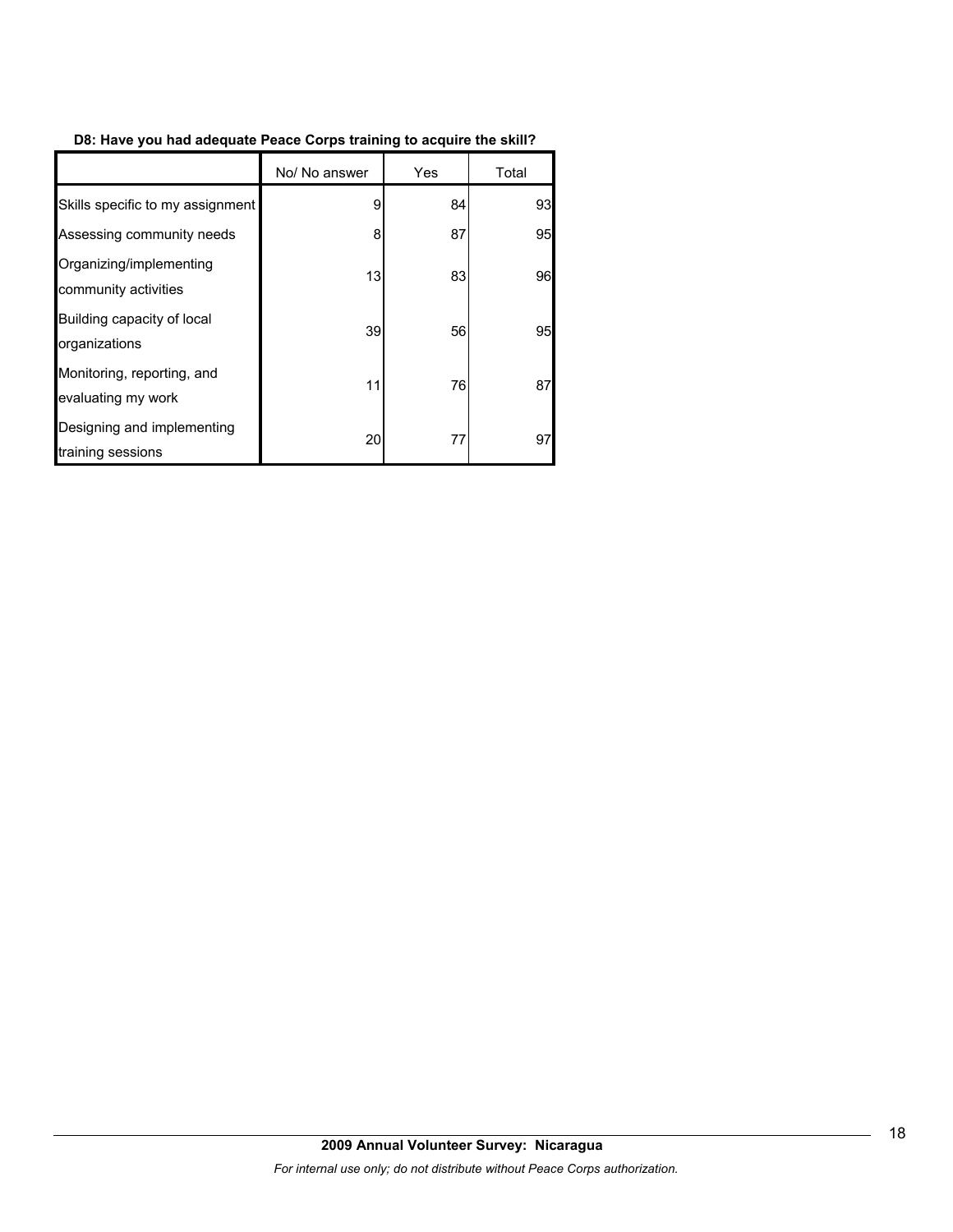# **E. Volunteer Assignment Goals and Impact**

*This section reports Volunteers' self-assessments of their impact on the individuals and organizations in the communities in which they serve. At the end of this section, Volunteers' third goal activities, participation in Coverdell World Wise School/Correspondence Match (CWWS/CM) and use of Peace Corps resources to support their work are reported in questions.* 

|                                                                                                       | Not at all 1 | $\overline{2}$ | 3   | 4   | Exceptionally 5 | <b>NA</b> | Total |
|-------------------------------------------------------------------------------------------------------|--------------|----------------|-----|-----|-----------------|-----------|-------|
| Meets the objectives of the<br>project plan                                                           |              | 5%             | 28% | 41% | 26%             | 1%        | 101   |
| Builds local capacity for<br>sustainability                                                           | 2%           | 14%            | 31% | 44% | 9%              | 1%        | 101   |
| Involves local people in<br>planning and implementing<br>activities                                   | 1%           | 9%             | 22% | 50% | 17%             | 1%        | 101   |
| Complements other local<br>development activities                                                     | 4%           | 13%            | 28% | 40% | 14%             | 2%        | 101   |
| Transfers skills to host country<br>individuals and organizations                                     |              | 4%             | 21% | 53% | 21%             | 1%        | 101   |
| Mobilizes host country<br>nationals (HCNs) to volunteer                                               | 17%          | 20%            | 29% | 22% | 6%              | 7%        | 101   |
| Helps promote a better<br>understanding of Americans<br>on the part of the peoples<br>served (goal 2) |              | 2%             | 16% | 41% | 40%             | 2%        | 101   |
| Helps promote a better<br>understanding of other<br>peoples on the part of<br>Americans (goal 3)      | 1%           | 2%             | 15% | 39% | 42%             | 2%        | 101   |

# **E1: To what extent does your Volunteer work assignment address the following?**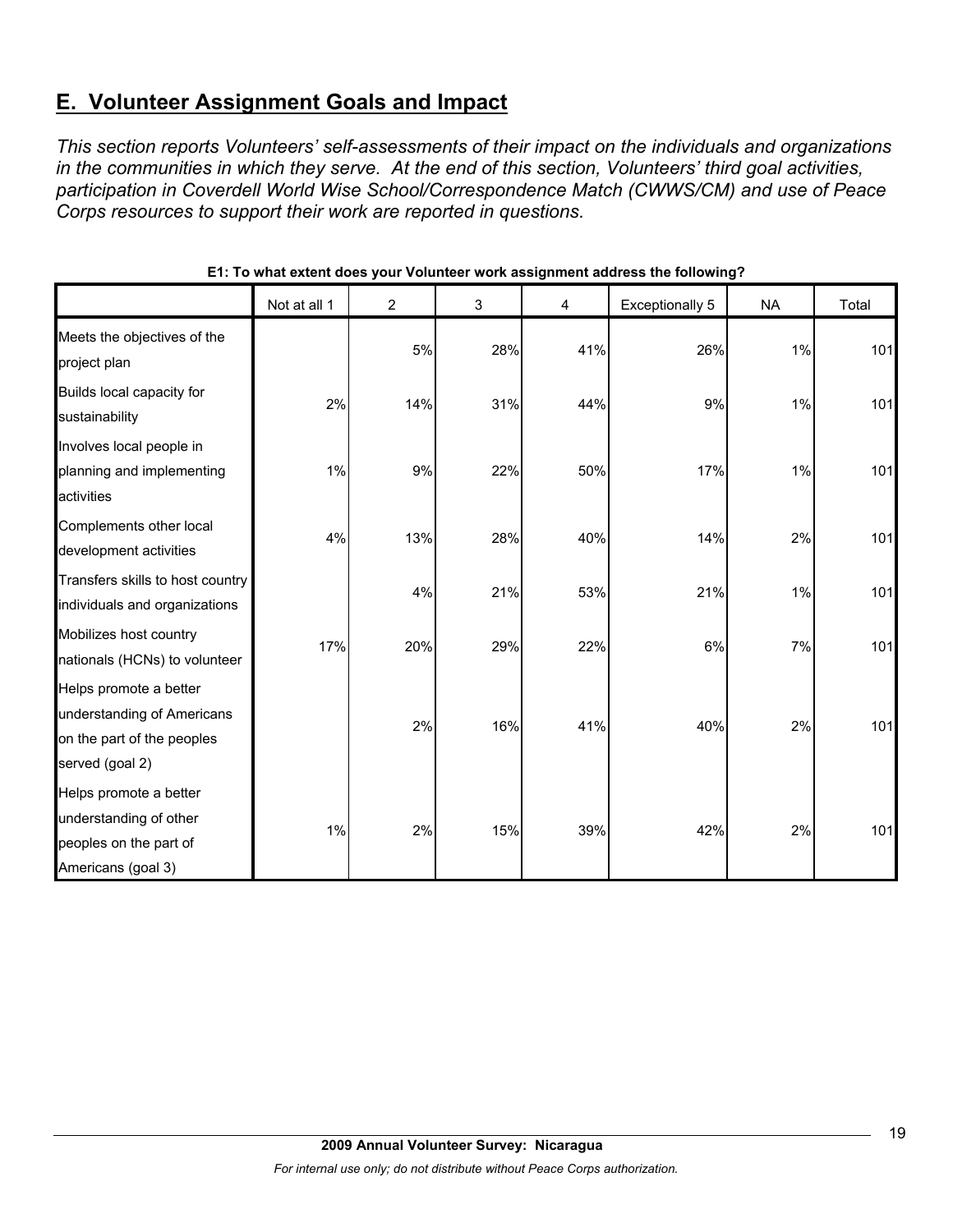|  | E2: To what extent does your host community--? |
|--|------------------------------------------------|
|--|------------------------------------------------|

|                                          | Not at all 1 | ົ   | J   | 4   | Exceptionally 5 | <b>NA</b> | Total |
|------------------------------------------|--------------|-----|-----|-----|-----------------|-----------|-------|
| Need the assistance that you<br>provided |              | 7%  | 24% | 24% | 44%             |           | 41    |
| Want the assistance that you<br>provided |              | 15% | 24% | 39% | 22%             |           | 41    |

## **E3: How much impact does your assignment have on the capacities of your host counterparts/community partners?**

|                                                                  | None 1 | $\overline{2}$ | 3   | 4   | Exceptional 5 | <b>NA</b> | Total |
|------------------------------------------------------------------|--------|----------------|-----|-----|---------------|-----------|-------|
| Ability to access information<br>(e.g., library, Internet, etc.) | 17%    | 26%            | 33% | 10% | 9%            | 6%        | 101   |
| Leadership skills                                                | 5%     | 7%             | 42% | 37% | 9%            | 1%        | 101   |
| Planning and management                                          | 4%     | 5%             | 38% | 36% | 18%           |           | 101   |
| Problem solving/critical thinking                                | 2%     | 9%             | 48% | 32% | 10%           |           | 101   |
| Self-esteem                                                      | 5%     | 10%            | 34% | 36% | 14%           | 2%        | 101   |
| <b>Technical skills</b>                                          | 1%     | 10%            | 25% | 42% | 21%           | 2%        | 101   |
| Use of local resources                                           | 2%     | 10%            | 38% | 37% | 13%           | 1%        | 101   |
| Use of external resources (e.g.,<br>grants, international NGOs)  | 10%    | 25%            | 32% | 23% | 5%            | 6%        | 101   |
| Better understanding of<br>Americans                             |        | 2%             | 18% | 36% | 44%           | 1%        | 101   |
| Other: Please specify below                                      | 3%     |                | 3%  | 5%  |               | 90%       | 39    |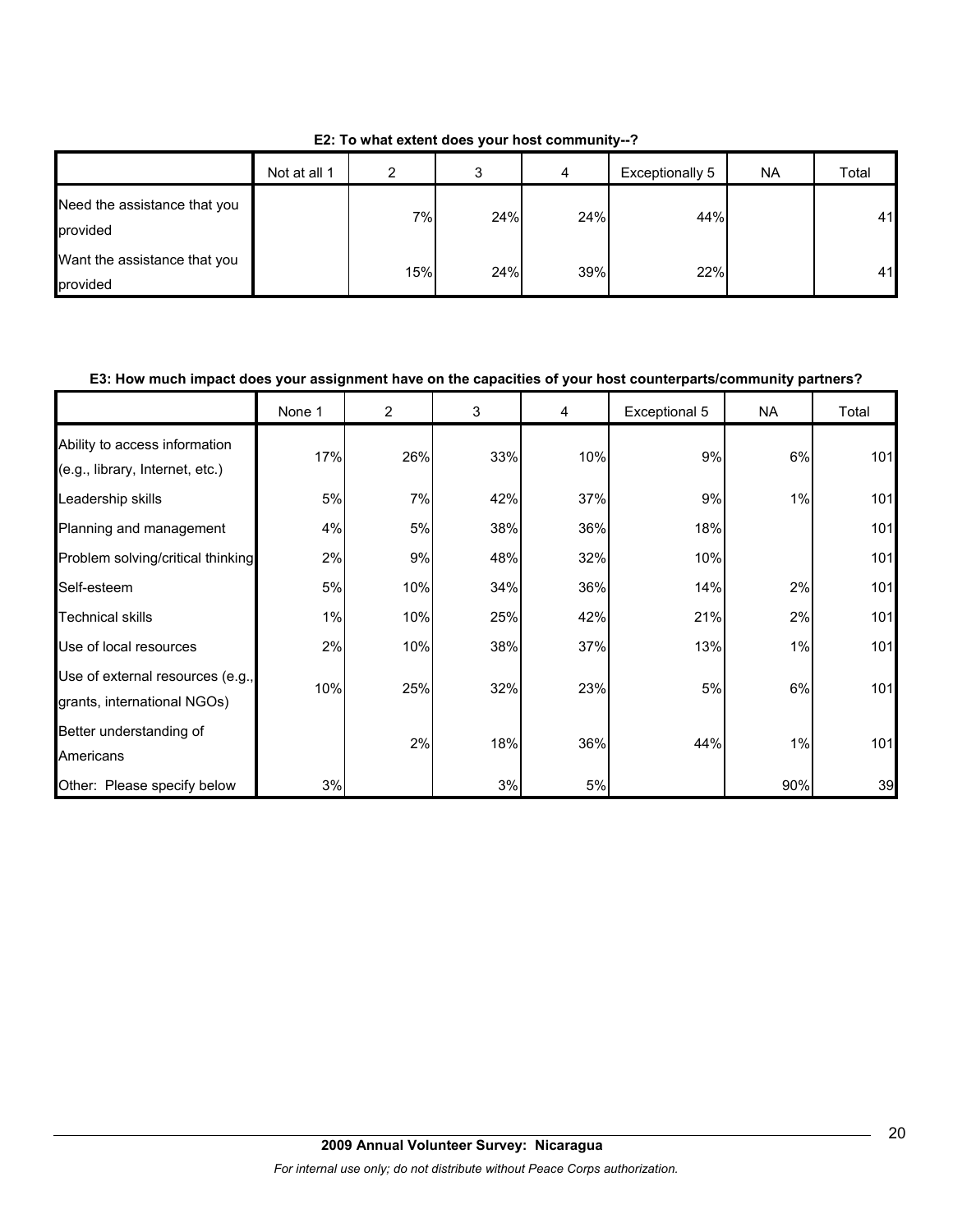## **E3: How much impact does your assignment have on the capacities of your host**

|          |                                                | Column N % | Count | Row N % |  |  |  |
|----------|------------------------------------------------|------------|-------|---------|--|--|--|
| E3_OTHER | Open-ended results. Not responsive to request. |            |       |         |  |  |  |
|          |                                                |            |       |         |  |  |  |
|          |                                                |            |       |         |  |  |  |
|          |                                                |            |       |         |  |  |  |
|          |                                                |            |       |         |  |  |  |
|          |                                                |            |       |         |  |  |  |
|          |                                                |            |       |         |  |  |  |
|          |                                                |            |       |         |  |  |  |
|          |                                                |            |       |         |  |  |  |
|          |                                                |            |       |         |  |  |  |
|          | Total                                          |            | 101   | 100%    |  |  |  |

# **counterparts/community partners? Other (specify)**

|  | E4: How much impact does your assignment have on the capacities of your host individuals with whom you work? |  |
|--|--------------------------------------------------------------------------------------------------------------|--|
|  |                                                                                                              |  |

|                                                                  | None 1 | $\overline{2}$ | 3   | 4   | Exceptional 5 | <b>NA</b> | Total |
|------------------------------------------------------------------|--------|----------------|-----|-----|---------------|-----------|-------|
| Ability to access information<br>(e.g., library, Internet, etc.) | 18%    | 21%            | 37% | 14% | 6%            | 5%        | 101   |
| Leadership skills                                                | 3%     | 14%            | 36% | 37% | 11%           |           | 101   |
| Planning and management                                          | 6%     | 17%            | 33% | 35% | 10%           |           | 101   |
| Problem solving/critical thinking                                |        | 9%             | 37% | 37% | 18%           |           | 101   |
| Self-esteem                                                      | 2%     | 4%             | 32% | 39% | 22%           | 1%        | 100   |
| <b>Technical skills</b>                                          | 2%     | 17%            | 27% | 35% | 19%           | 1%        | 101   |
| Use of local resources                                           | 6%     | 14%            | 32% | 33% | 15%           | 1%        | 101   |
| Use of external resources (e.g.,<br>grants, international NGOs)  | 18%    | 23%            | 32% | 19% | 4%            | 5%        | 101   |
| Better understanding of<br>Americans                             |        | 5%             | 16% | 31% | 48%           | 1%        | 101   |
| Other: Please specify below                                      | 2%     |                | 5%  | 5%  | 5%            | 83%       | 42    |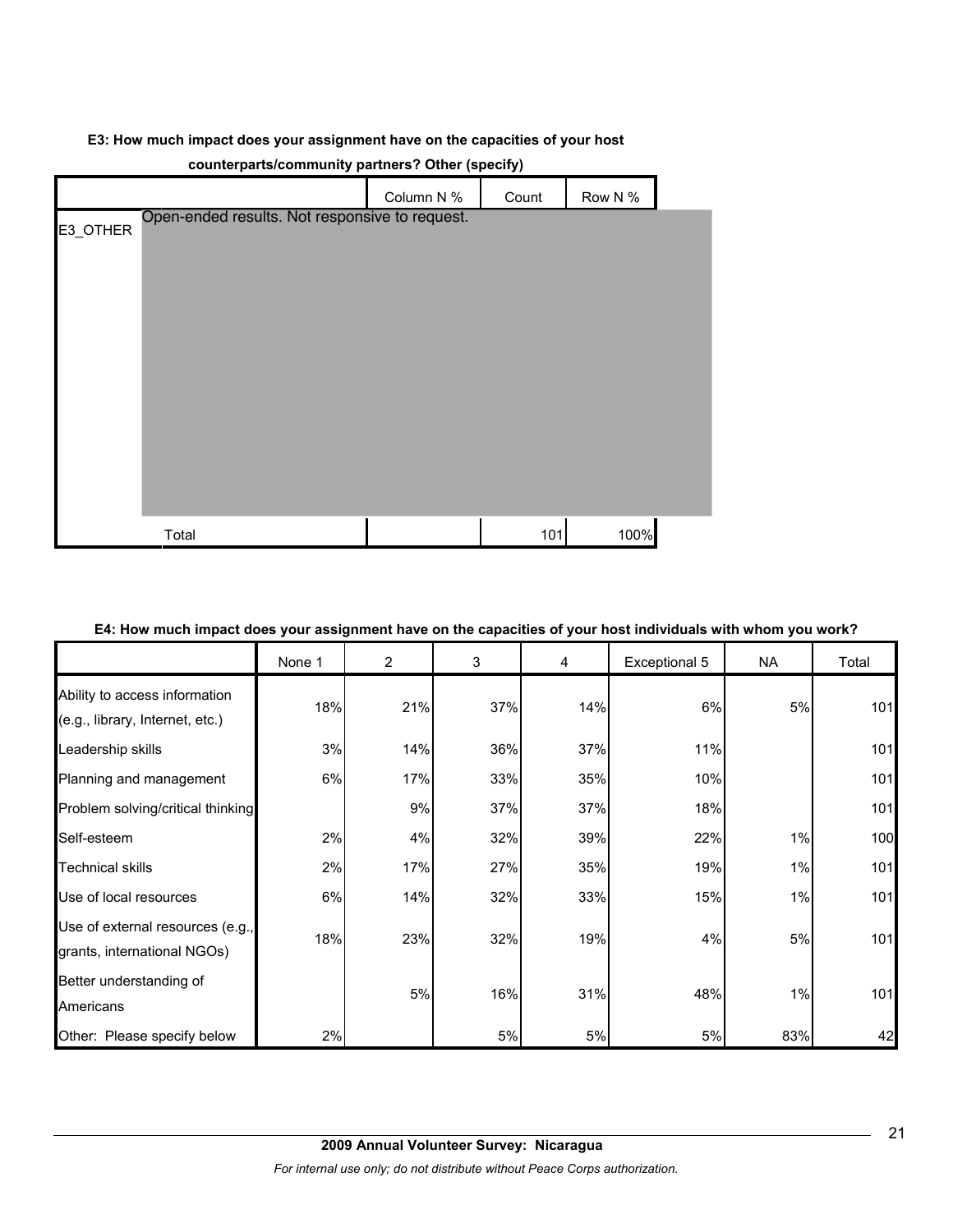| E4: How much impact does your assignment have on the capacities of your host |  |  |  |
|------------------------------------------------------------------------------|--|--|--|
|------------------------------------------------------------------------------|--|--|--|

|          |                                                         | Column N % | Count | Row N % |
|----------|---------------------------------------------------------|------------|-------|---------|
| E4 OTHER |                                                         | 98%        | 99    |         |
|          | <b>Teamwork</b>                                         | 1%         |       |         |
|          | Realize that there is oportunity<br>and options in life | 1%         |       |         |
|          | Total                                                   |            | 101   | 100%    |

# **individuals with whom you work? Other (specify)**

# **E5: To what extent does your assignment enhance the capacities of organizations with whom you work?**

|                                                              | None 1 | $\overline{2}$ | 3   | 4   | Exceptional 5 | <b>NA</b> | Total |
|--------------------------------------------------------------|--------|----------------|-----|-----|---------------|-----------|-------|
| Identifying and prioritizing<br>organizational needs         | 8%     | 24%            | 40% | 19% | 3%            | 6%        | 100   |
| Leadership                                                   | 10%    | 17%            | 35% | 29% | 3%            | 6%        | 100   |
| Management                                                   | 8%     | 26%            | 34% | 21% | 5%            | 5%        | 99    |
| Monitoring and evaluation                                    | 11%    | 21%            | 41% | 16% | 3%            | 7%        | 99    |
| Planning and implementing<br>organizational activities       | 5%     | 16%            | 36% | 30% | 7%            | 6%        | 100   |
| Teamwork/participatory<br>decision-making                    | 6%     | 15%            | 35% | 30% | 8%            | 5%        | 99    |
| Use of local resources                                       | 8%     | 19%            | 33% | 23% | 10%           | 6%        | 99    |
| Ability to mobilize, manage,<br>and sustain local volunteers | 13%    | 19%            | 35% | 19% | 6%            | 7%        | 99    |
| Other: Please specify below                                  | 5%     |                | 8%  |     |               | 87%       | 39    |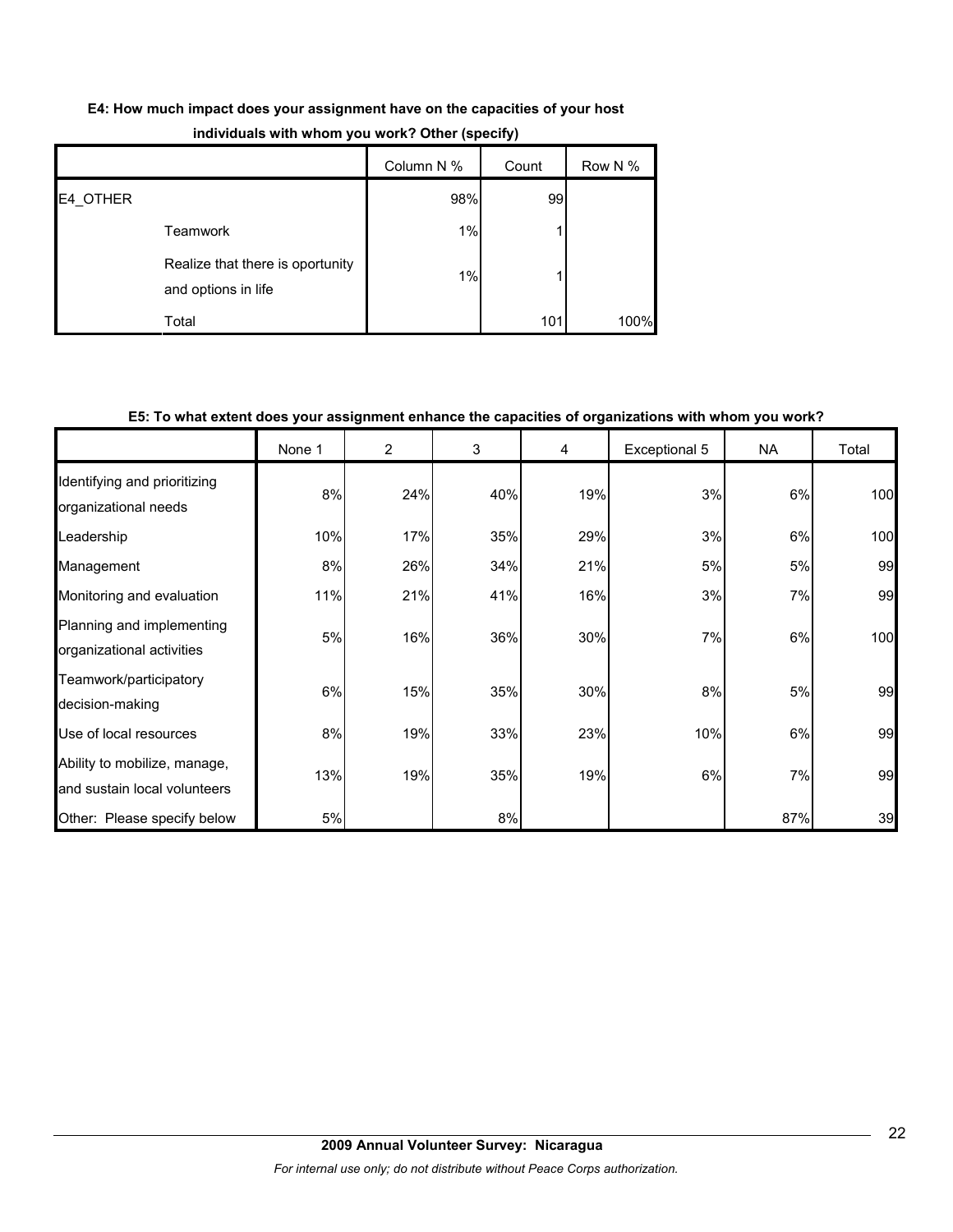# **E5: To what extent does your assignment enhance the capacities of organizations with whom you work? Other (specify)**

|          |                                                                                                                        | . .        |       |         |
|----------|------------------------------------------------------------------------------------------------------------------------|------------|-------|---------|
|          |                                                                                                                        | Column N % | Count | Row N % |
| E5 OTHER |                                                                                                                        | 99%        | 100   |         |
|          | This NGO was a nascent local<br>one and they came a long way,<br>but I feel things are still on very<br>shakey ground. | $1\%$      |       |         |
|          | Total                                                                                                                  |            | 101   | 100%    |

# **E6: How effective have you been in transferring knowledge and skills to help the following persons or groups build their**

| capacities?                           |              |     |     |     |                 |       |       |  |
|---------------------------------------|--------------|-----|-----|-----|-----------------|-------|-------|--|
|                                       | Not at all 1 | 2   | 3   | 4   | Exceptionally 5 | NA    | Total |  |
| Your counterpart/community<br>partner | 2%           | 9%  | 31% | 40% | 17%             | $1\%$ | 100   |  |
| Another institution/organization      | 8%           | 16% | 44% | 20% | 3%              | 10%   | 101   |  |
| Members of your host<br>community     | 1%           | 9%  | 37% | 38% | 14%             | 2%    | 101   |  |
| Other: Please specify below           | 3%           |     | 3%  | 5%  | 5%              | 84%   | 38    |  |

#### **E7: To what extent have HC individuals gained a better understanding of Americans? Includes "Too early to tell."**

|    | Not at all | Minimally | Moderately | Considerablv | Exceptionally | Too early to tell | Total |
|----|------------|-----------|------------|--------------|---------------|-------------------|-------|
| E7 | 0%         | $4\%$     | 31%        | 45%          | 19%           | 2%                | 101   |

#### **E7: To what extent have HC individuals gained a better understanding of Americans? Excludes**

|    | "Too early to tell." |           |            |              |               |       |  |  |
|----|----------------------|-----------|------------|--------------|---------------|-------|--|--|
|    | Not at all           | Minimally | Moderately | Considerably | Exceptionally | ™otal |  |  |
| E7 |                      | 4%        | 31%        | 45%          | 19%           | 99    |  |  |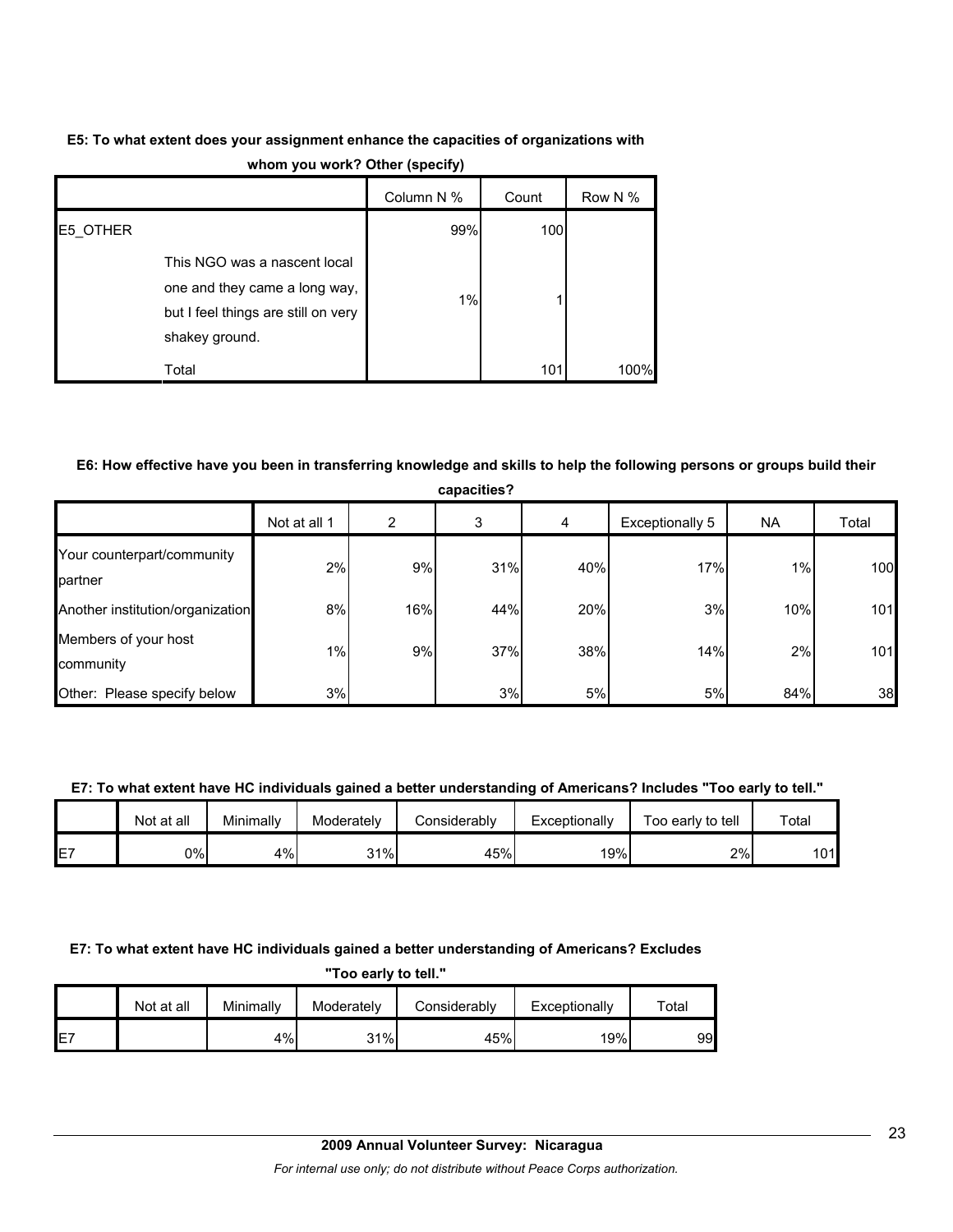|               |                                                              |               |              | <b>Total PCVs</b> |
|---------------|--------------------------------------------------------------|---------------|--------------|-------------------|
|               |                                                              | PCV Responses | % Doing This | Responding        |
| \$E9Goal3Acts | Electronic updates                                           | 84            | 86%          |                   |
|               | Hosting American visitors                                    | 78            | 80%          |                   |
|               | Personal website or blog                                     | 47            | 48%          |                   |
|               | Hard copy/paper update                                       | 36            | 37%          |                   |
|               | Enrollment in the CWWS/CMS<br>program                        | 35            | 36%          |                   |
|               | While on home leave, spoke at<br>a school or community group | 20            | 20%          |                   |
|               | Pen pal program/letter<br>exchange                           | 19            | 19%          |                   |
|               | Other please specify                                         | 5             | 5%           |                   |
|               | Peace Corps Week activities                                  | 3             | 3%           |                   |
|               | Podcasted/created a slide show<br>or video posted online     | 3             | 3%           |                   |
|               | Total                                                        |               |              | 98                |

# **E9. In which of the following third goal activities have you participated during your PC service?**

## **E9: When asked about third goal activities, Volunteer answered "No**

**involvement in third goal activities."** 

|                                                                                                                                                                                                                                                                                       | Have done third<br>goal activities | No third goal<br>activities | Total |
|---------------------------------------------------------------------------------------------------------------------------------------------------------------------------------------------------------------------------------------------------------------------------------------|------------------------------------|-----------------------------|-------|
| Peace Corps' third goal is to<br>"help promote a better<br>understanding of other peoples<br>on the part of Americans." In<br>which of the following third goal<br>activities, including your contact<br>with family and friends, have<br>you participated during your<br>Peace Corps | 98%                                | 2%                          | 101   |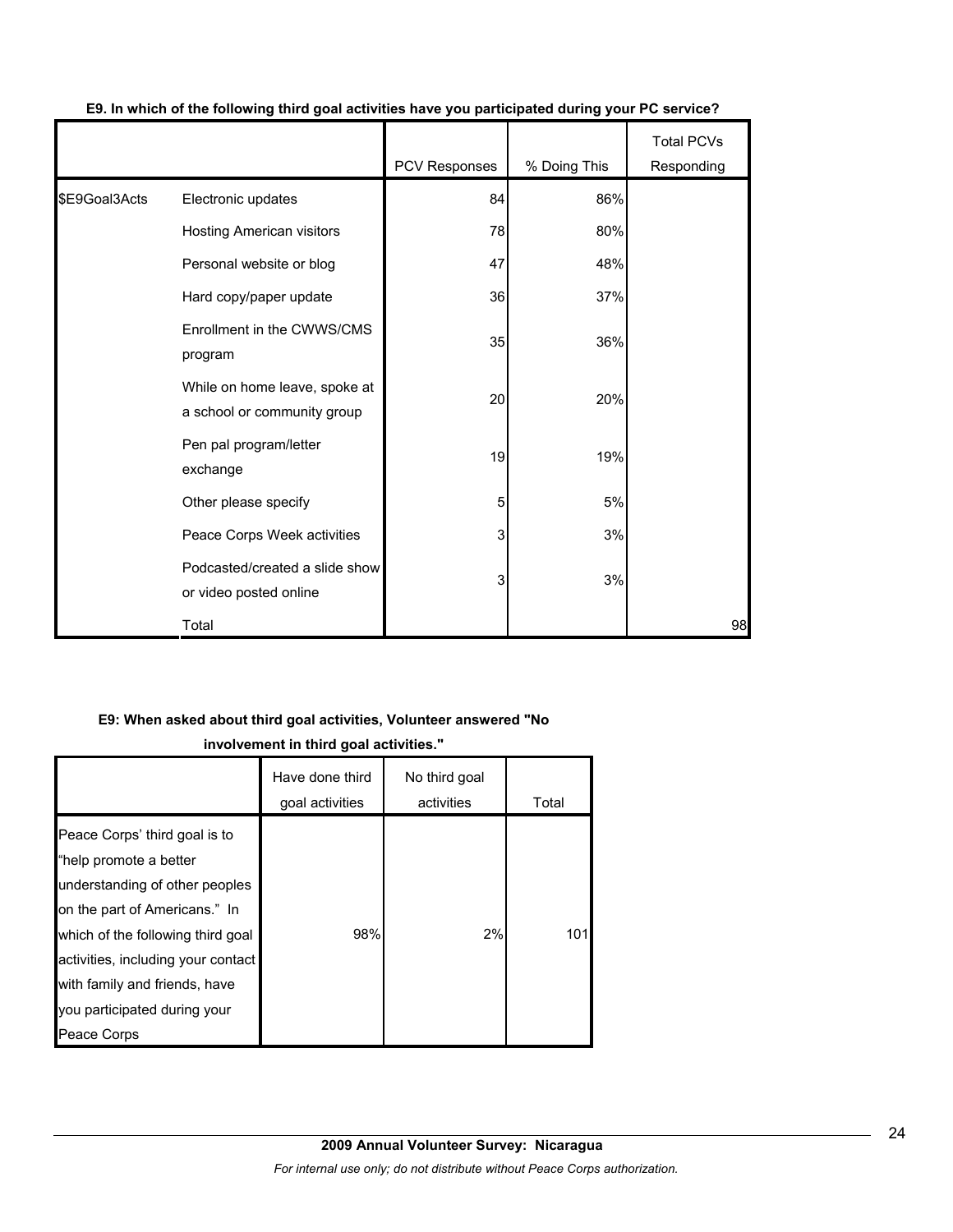**E10: Would you recommend participation in the CWWS CMS to other Volunteers?**

|             | I have not participated in<br>CWWS/CM. | have participated in<br>CWWS/CM & would<br>recommend it | I have participated in<br>CWWS/CM and would<br>NOT recommend it | Total |
|-------------|----------------------------------------|---------------------------------------------------------|-----------------------------------------------------------------|-------|
|             |                                        |                                                         |                                                                 |       |
| <b>IE10</b> | 59%                                    | 35%                                                     | 5%                                                              | 96    |

**E11: To what extent have Americans gained a better understanding of HCNs? Includes "Too early to tell."**

|     | Not at all | Minimally | Moderately | Considerably | Exceptionally | Too early to tell | Total |
|-----|------------|-----------|------------|--------------|---------------|-------------------|-------|
| E11 | 0%l        | 4%        | 37%        | 48%          | 11%           | 1%                | 101   |

# **E11: To what extent have Americans gained a better understanding of HCNs? Excludes "Too early**

**to tell."**

|      | Not at all | Minimally | Moderately | Considerably | Exceptionally | $\tau$ otal |
|------|------------|-----------|------------|--------------|---------------|-------------|
| IE11 |            | 4%        | 37%        | 48%          | 11%           | 100l        |

# **E12: Which of the following resources have been useful to you in your third goal activities?**

|                                                                                | Yes |
|--------------------------------------------------------------------------------|-----|
| Coverdell World Wise Schools staff (Useful)                                    | 18  |
| Contact with other Peace Corps staff in Washington, D.C. (Useful)              | 12  |
| Information at staging (Useful)                                                | 37  |
| Information from your post sent to you before departure (Useful)               | 51  |
| Internet (Useful)                                                              | 80  |
| Invitation kits (Useful)                                                       | 48  |
| Material in staging packet (Useful)                                            | 45  |
| Peace Corps staff at post (e.g., World Wise School contact) (Useful)           | 31  |
| Recruiting (Useful)                                                            | 24  |
| Resources available from Coverdell World Wise Schools (Useful)                 | 8   |
| Resources available on Peace Corps website (e.g., third goal section) (Useful) | 33  |
| Training on third goal (Useful)                                                | 21  |
| Other: Please specify below (Useful)                                           |     |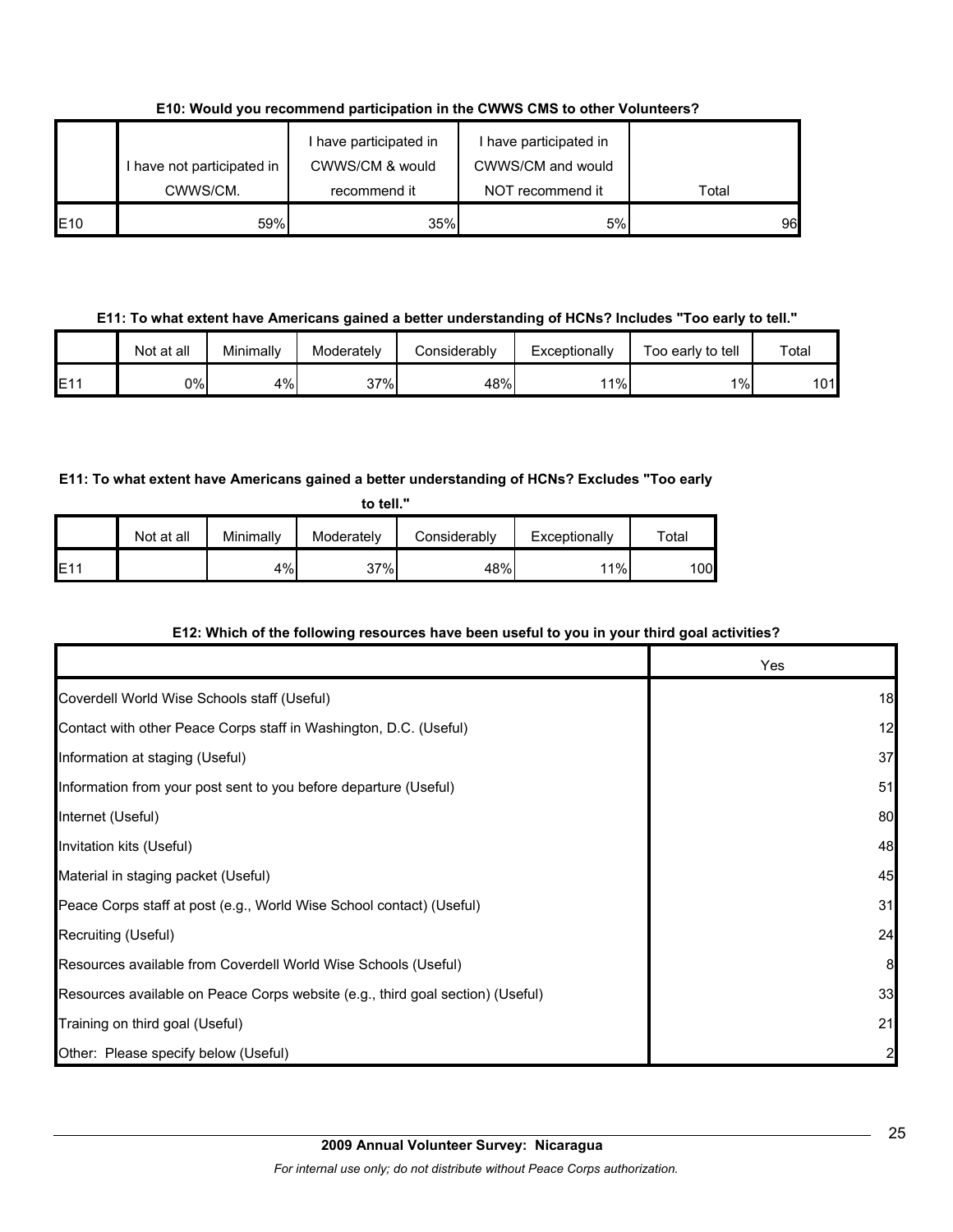|                                                                                          | Yes |
|------------------------------------------------------------------------------------------|-----|
| Coverdell World Wise Schools staff (Would be helpful)                                    | 29  |
| Contact with other Peace Corps staff in Washington, D.C. (Would be helpful)              | 29  |
| Information at staging (Would be helpful)                                                | 10  |
| Information from your post sent to you before departure (Would be helpful)               | 14  |
| Internet (Would be helpful)                                                              | 8   |
| Invitation kits (Would be helpful)                                                       |     |
| Material in staging packet (Would be helpful)                                            |     |
| Peace Corps staff at post (e.g., World Wise School contact) (Would be helpful)           | 15  |
| Recruiting (Would be helpful)                                                            | 14  |
| Resources available from Coverdell World Wise Schools (Would be helpful)                 | 24  |
| Resources available on Peace Corps website (e.g., third goal section) (Would be helpful) | 22  |
| Training on third goal (Would be helpful)                                                | 28  |
| Other: Please specify below (Would/will be helpful)                                      |     |

# **E12: Which of the following resources would/will be helpful to you in your third goal activities?**

# Column N % Count Row N % E12\_OTHER Total 101 100% Open-ended results. Not responsive to request.

# **E12: Other useful/helpful resources? Other (specify)**

## **E13: Do you know about the Peace Corps Partnership Program (PCPP)?**

|     | No  | Yes, but I haven't used it. | Yes, I have used it. | $\tau$ otal |
|-----|-----|-----------------------------|----------------------|-------------|
| E13 | 38% | 55%                         | 7%                   | 101         |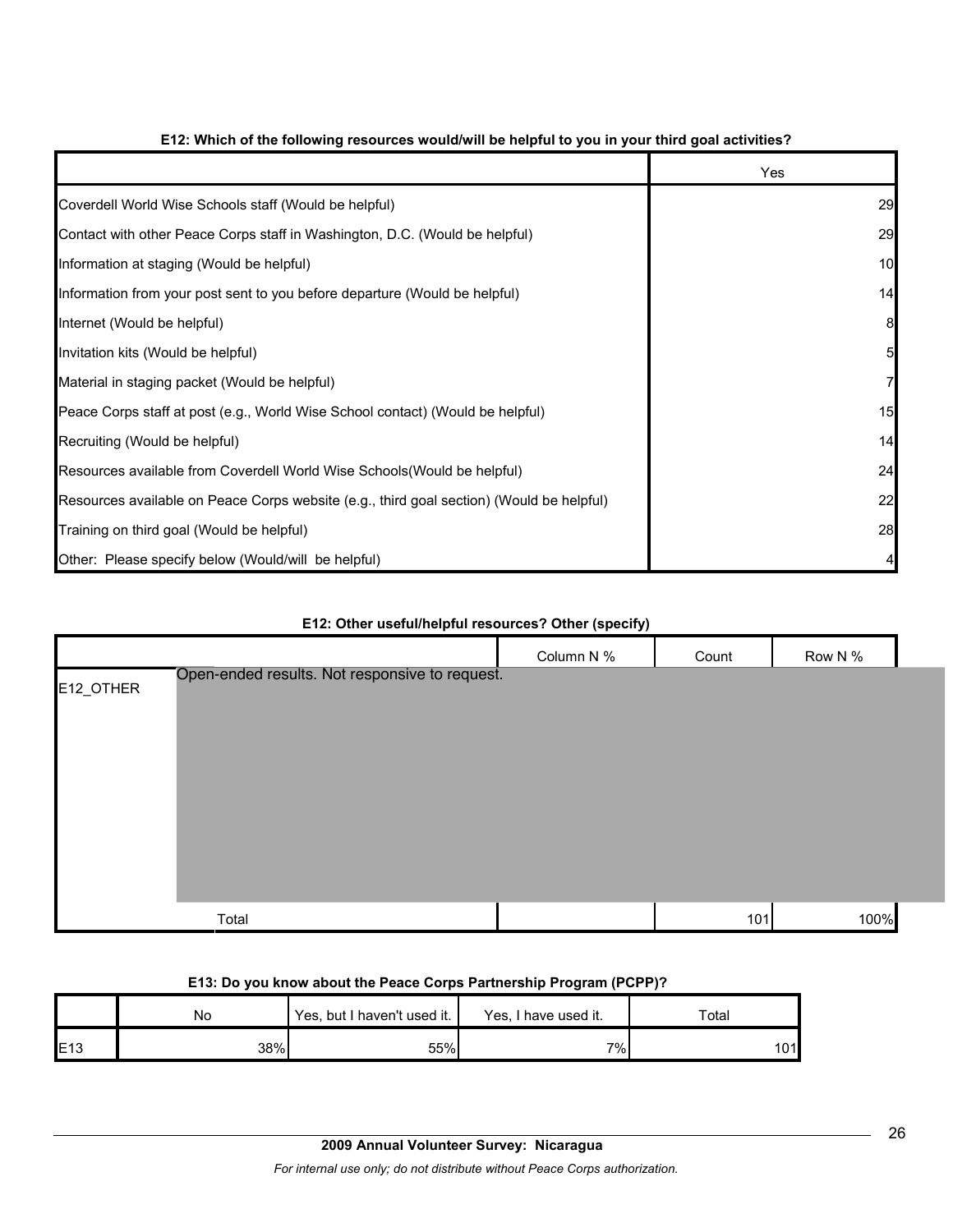# **F. Peace Corps Support**

*This section reports Volunteers' assessments of in-country Peace Corps.* 

|    | Not at all | Poorly | Adequately | Well | Verv well | Total |
|----|------------|--------|------------|------|-----------|-------|
| Е۰ |            | 11%    | 44%        | 22%  | 22%       |       |

**F1 (PCVs at post 9+ months): How prepared for your arrival were the host people with whom you work?**



F1: When you arrived at your community, how prepared for your arrival were the host people with whom you work?

|  |  | F2: How satisfied are you with the health care you received from your PCMO(s)? |
|--|--|--------------------------------------------------------------------------------|
|--|--|--------------------------------------------------------------------------------|

|         | Not at all | Minimally | Adequately | <b>Considerably</b> | Exceptionally | Not Used | Total |
|---------|------------|-----------|------------|---------------------|---------------|----------|-------|
| F2<br>L | $1\%$      | 2%        | 13%        | 32%                 | 52%           |          | 101   |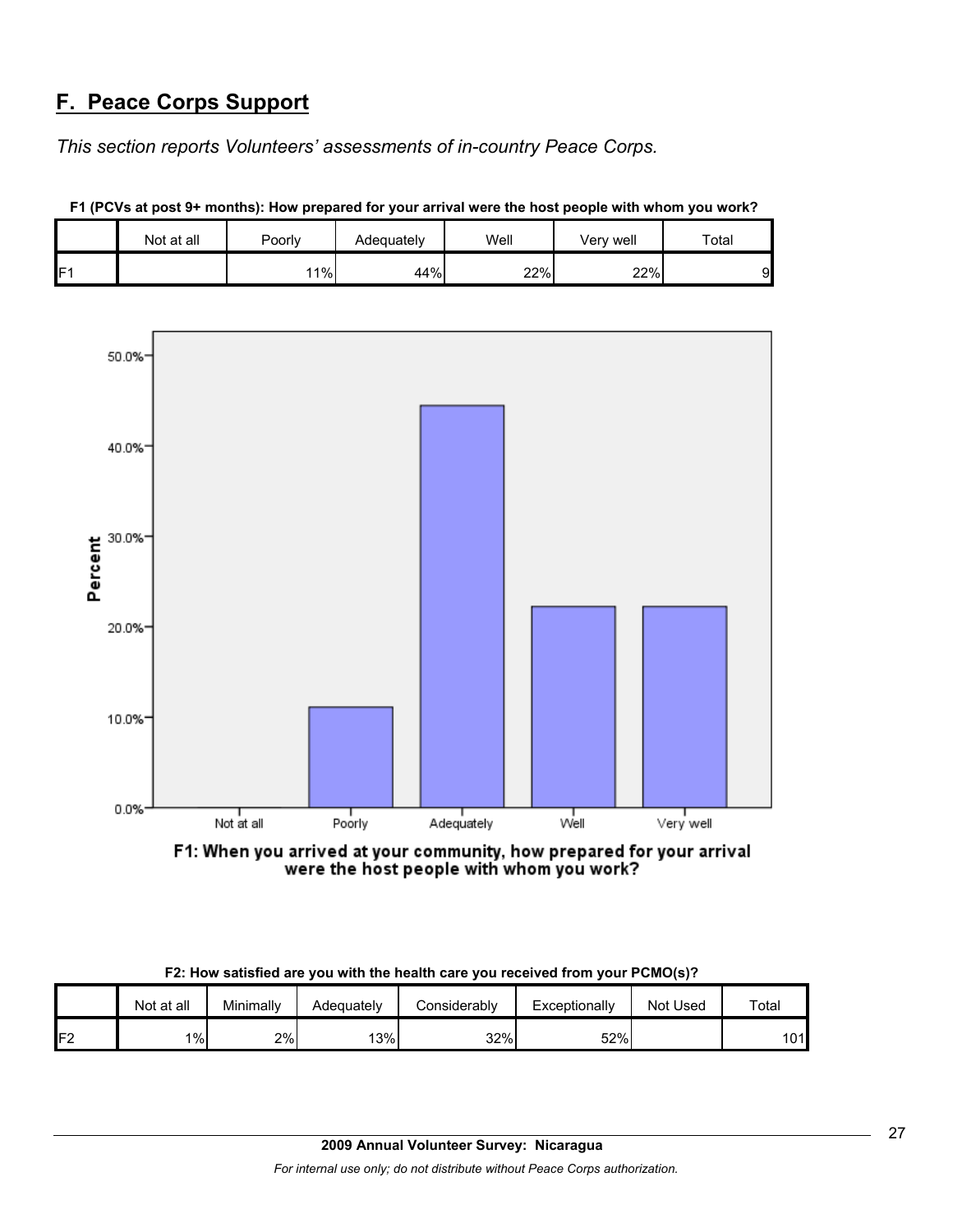|                             | Not at all 1 | $\overline{c}$ | 3   | 4   | Completely 5 | NA  | Total |
|-----------------------------|--------------|----------------|-----|-----|--------------|-----|-------|
| Administrative/logistical   | 2%           | 10%            | 21% | 41% | 27%          |     | 101   |
| Cross-cultural              |              | 2%             | 30% | 38% | 28%          | 1%  | 99    |
| Emotional                   |              | 8%             | 27% | 34% | 27%          | 4%  | 100   |
| Feedback on my work reports | 6%           | 9%             | 24% | 26% | 26%          | 10% | 101   |
| Job assignment              | $1\%$        | 6%             | 23% | 41% | 28%          |     | 99    |
| Language learning           | 1%           | 9%             | 19% | 36% | 33%          | 3%  | 101   |
| Medical                     |              | 4%             | 15% | 31% | 50%          |     | 101   |
| Safety and security         |              | 1%             | 5%  | 30% | 64%          |     | 101   |
| Site selection/preparation  | 2%           | 10%            | 20% | 23% | 44%          | 1%  | 100   |
| <b>Technical skills</b>     | 2%           | 8%             | 38% | 35% | 16%          |     | 99    |

**F3: How satisfied are you with the following support provided by in-country PC staff?**

## **F4: How satisfied are you with the PC time and resources allocated to mental health/adjustment**

| issues? |                      |     |     |     |                           |       |  |  |
|---------|----------------------|-----|-----|-----|---------------------------|-------|--|--|
|         | Not at all satisfied |     | 3   |     | Completely<br>satisfied 5 | Total |  |  |
| IF4     |                      | 12% | 32% | 30% | 27%                       | 98    |  |  |

**F5: What level of PC support have you received to help cope with stress from issues such as HIV/AIDS, food insecurity, etc. in your community? (Including PCVs w/no need for support)**

|                 |            |    |                                    | Considerable | Exceptional | NA/I have no     |       |
|-----------------|------------|----|------------------------------------|--------------|-------------|------------------|-------|
|                 | No support |    | Minimal support   Adequate support | support      | support     | need for support | Total |
| IF <sub>5</sub> | $1\%$      | 9% | 14%                                | 15%          | 9%          | 52%              | 101   |

# **F5: What level of PC support have you received to help cope with stress from issues such as HIV/AIDS, food insecurity, etc. in your community? (Excluding PCVs w/no need for support)**

|                 |            |                 |                  | Considerable | Exceptional |       |
|-----------------|------------|-----------------|------------------|--------------|-------------|-------|
|                 | No support | Minimal support | Adequate support | support      | support     | Total |
| IF <sub>5</sub> | 2%         | 19%             | 29%              | 31%          | 19%         | 48    |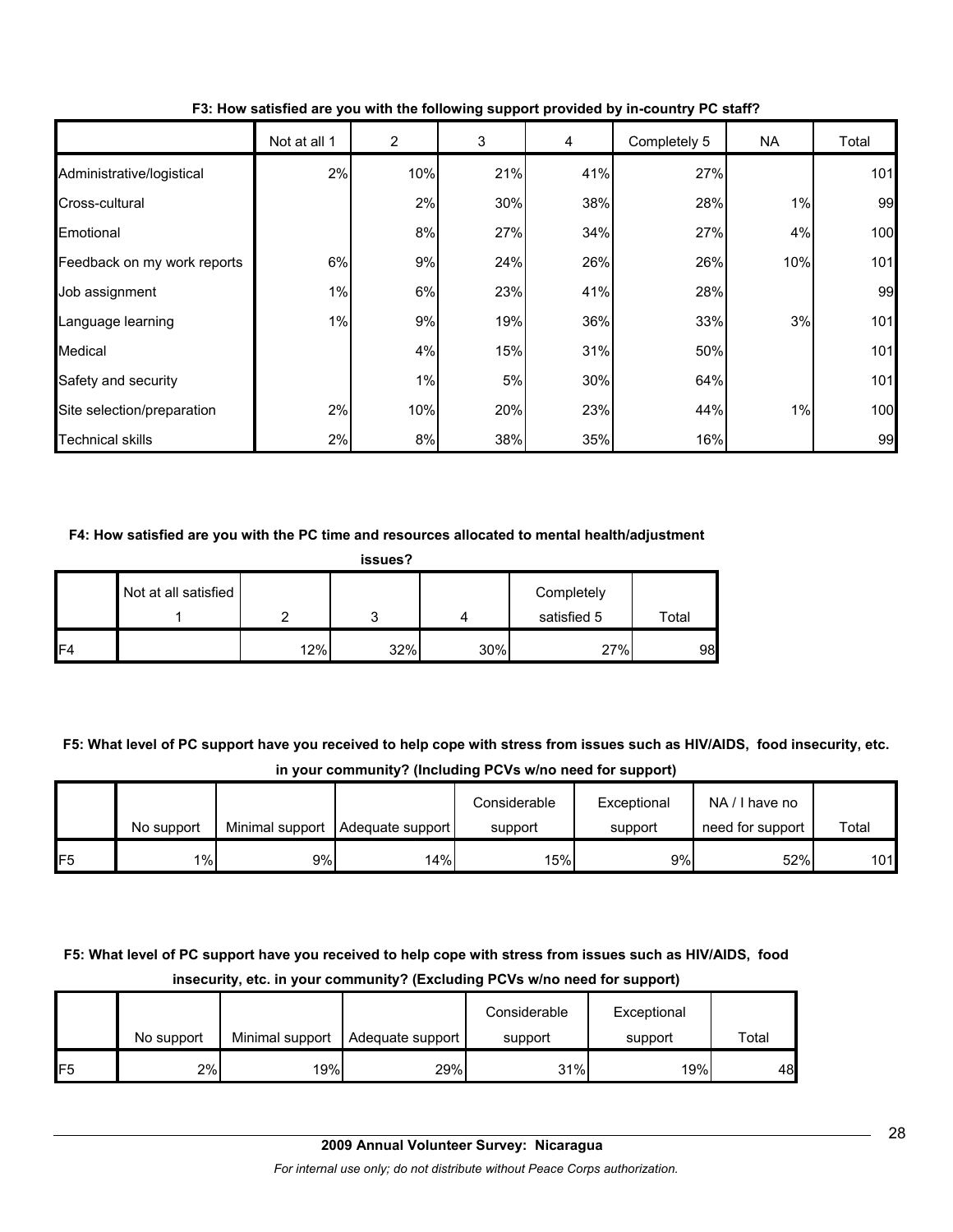# **F6: How would you rate your interaction with the Country Director in**

|                                              | Not adequate | Adequate | Total |
|----------------------------------------------|--------------|----------|-------|
| Responsiveness to my issues                  | 3%           | 97%      | 101   |
| Informative content                          | 4%           | 96%      | 96    |
| My comfort level discussing<br><b>issues</b> | 10%          | 90%      | 98    |
| Adequacy of visits                           | 12%          | 88%      | 96    |

#### **terms of the following?**

## **F6: How would you rate your interaction with the PTO/SRPTC in terms of**

| the following?                                |              |          |       |  |  |  |  |
|-----------------------------------------------|--------------|----------|-------|--|--|--|--|
|                                               | Not adequate | Adequate | Total |  |  |  |  |
| Responsiveness to my issues                   | 9%           | 91%      | 99    |  |  |  |  |
| Informative content                           | 11%          | 89%      | 97    |  |  |  |  |
| My comfort level discussing<br><b>lissues</b> | 15%          | 85%      | 98    |  |  |  |  |
| Adequacy of visits                            | 10%          | 90%      | 97    |  |  |  |  |

# **F6: How would you rate your interaction with the APCD/Program Manager in terms of the following?**

|                                       | Not adequate | Adequate | Total |
|---------------------------------------|--------------|----------|-------|
| Responsiveness to my issues           | 8%           | 92%      | 100   |
| Informative content                   | 3%           | 97%      | 99    |
| My comfort level discussing<br>issues | 5%           | 95%      | 98    |
| Adequacy of visits                    | 8%           | 92%      | 97    |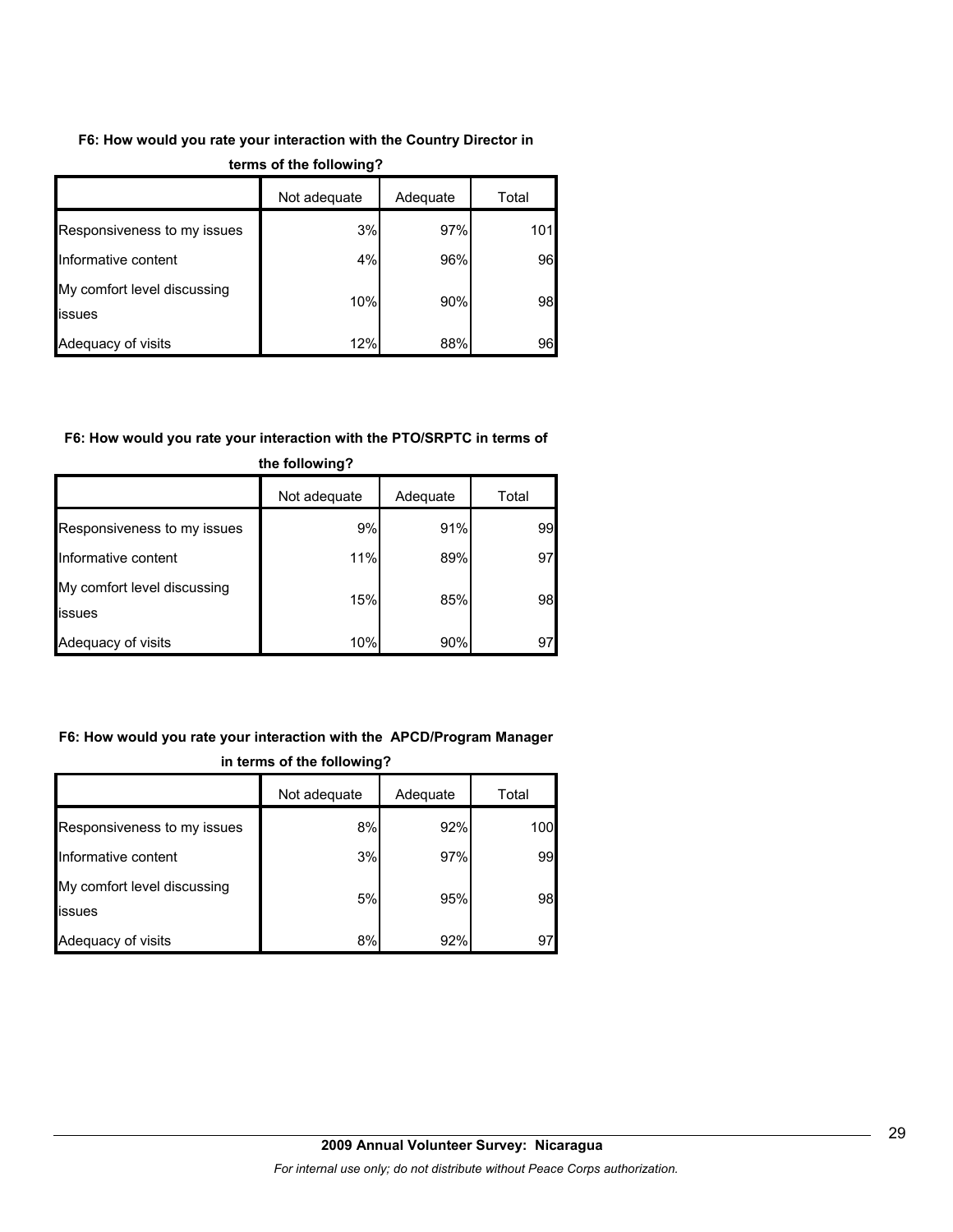## **F6: How would you rate your interaction with the PCMO in terms of the**

| following?                            |              |          |       |  |  |  |  |
|---------------------------------------|--------------|----------|-------|--|--|--|--|
|                                       | Not adequate | Adequate | Total |  |  |  |  |
| Responsiveness to my issues           | 5%           | 95%      | 98    |  |  |  |  |
| Informative content                   | 6%           | 94%      | 97    |  |  |  |  |
| My comfort level discussing<br>issues | 5%           | 95%      | 98    |  |  |  |  |
| Adequacy of visits                    | 5%           | 95%      | 96    |  |  |  |  |

# **F6: How would you rate your interaction with the Safety and Security**

|                                               | Not adequate | Adequate | Total |
|-----------------------------------------------|--------------|----------|-------|
| Responsiveness to my issues                   | 2%           | 98%      | 100   |
| Informative content                           | 0%           | 100%     | 100   |
| My comfort level discussing<br><b>lissues</b> | 1%           | 99%      | 100   |
| Adequacy of visits                            | 4%           | 96%      | 101   |

# **Coordinator in terms of the following?**

# **F6: How would you rate your interaction with the Training Manager in**

|                                       | Not adequate | Adequate | Total |
|---------------------------------------|--------------|----------|-------|
| Responsiveness to my issues           | 13%          | 87%      | 101   |
| Informative content                   | 10%          | 90%      | 100   |
| My comfort level discussing<br>issues | 24%          | 76%      | 99    |
| Adequacy of visits                    | 12%          | 88%      | 99    |

# **terms of the following?**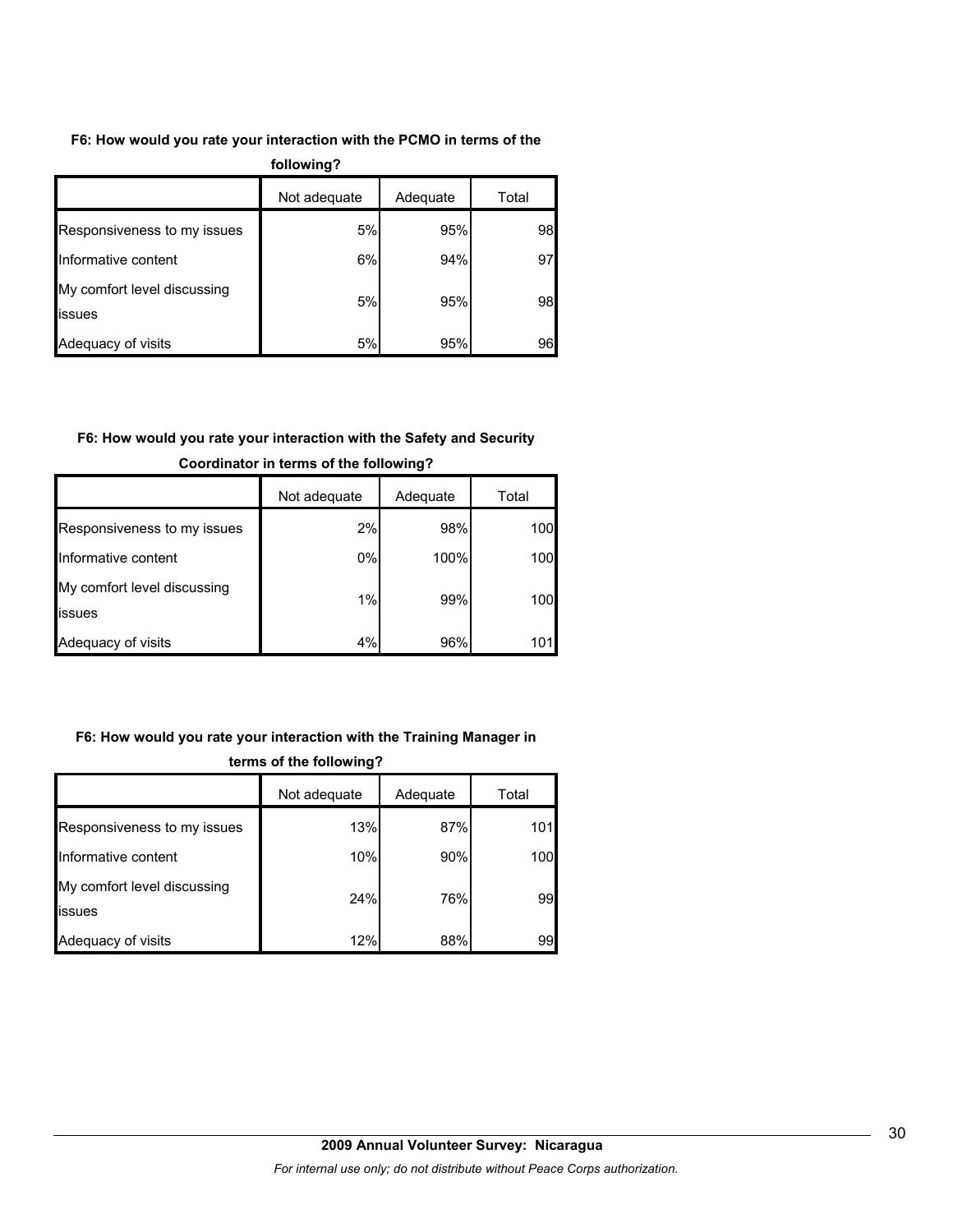## **F6: How would you rate your interaction with administrative staff in terms**

| $\sim$                                |              |          |       |  |  |
|---------------------------------------|--------------|----------|-------|--|--|
|                                       | Not adequate | Adequate | Total |  |  |
| Responsiveness to my issues           | 13%          | 87%      | 101   |  |  |
| Informative content                   | 8%           | 92%      | 99    |  |  |
| My comfort level discussing<br>issues | 12%          | 88%      | 100   |  |  |
| Adequacy of visits                    | 8%           | 92%      | 97    |  |  |

#### **of the following?**

# **F6: How would you rate your interaction with other post staff (please**

|                                        | Not adequate | Adequate | Total |
|----------------------------------------|--------------|----------|-------|
| Responsiveness to my issues            | 29%          | 71%      | 14    |
| Informative content                    | 14%          | 86%      | 14    |
| My comfort level discussing<br>lissues | 9%           | 91%      |       |
| Adequacy of visits                     | 10%          | 90%      |       |

## **specify) in terms of the following?**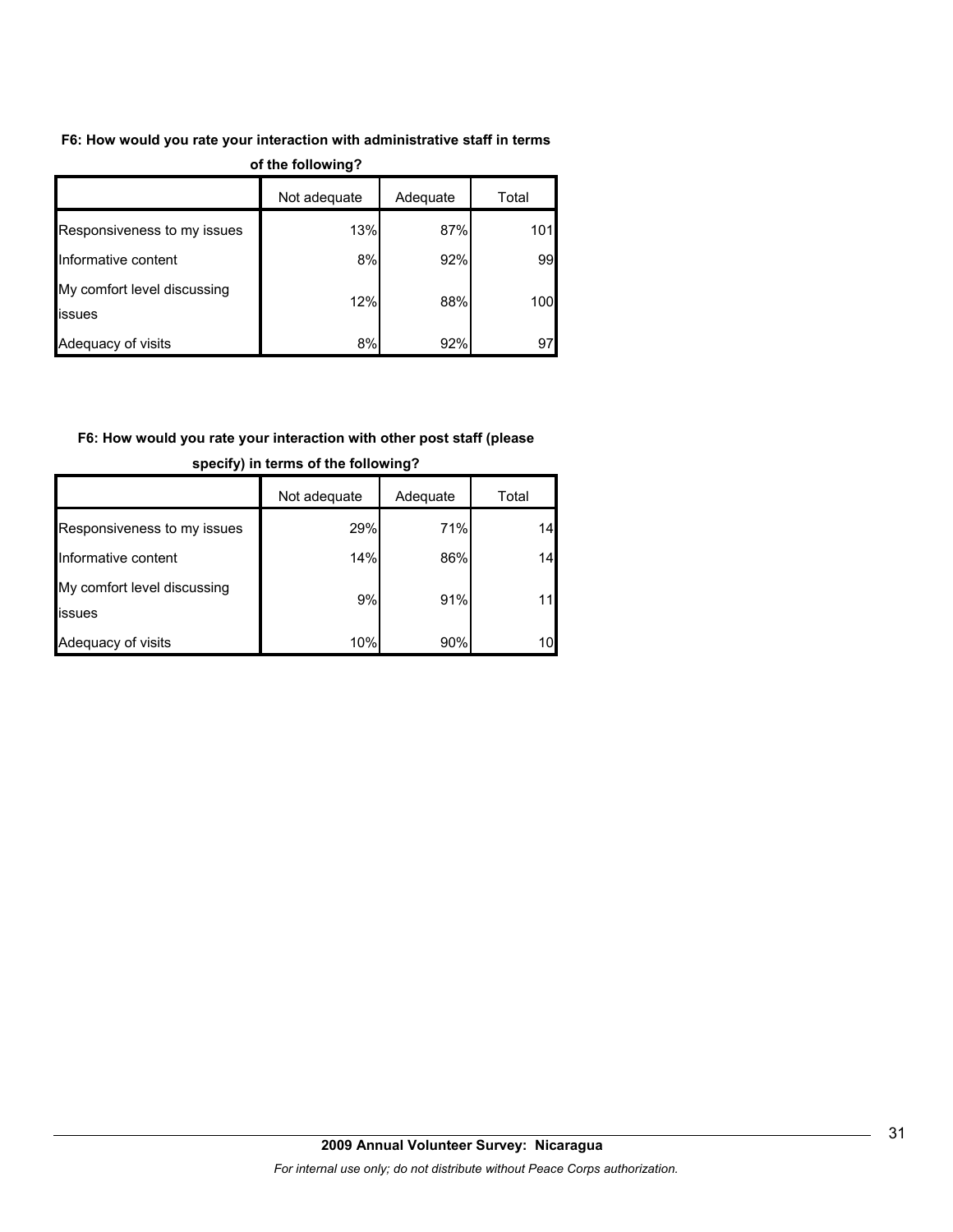|     | Not at all | Minimally | Adequately | Considerablv | Completely | $\tau$ otal |
|-----|------------|-----------|------------|--------------|------------|-------------|
| IF7 | 1%         | 8%        | 29%        | 52%          | 10%        | 101         |

**F7: To what extent is your CD aware of Volunteer issues and concerns through interactions with Volunteers?**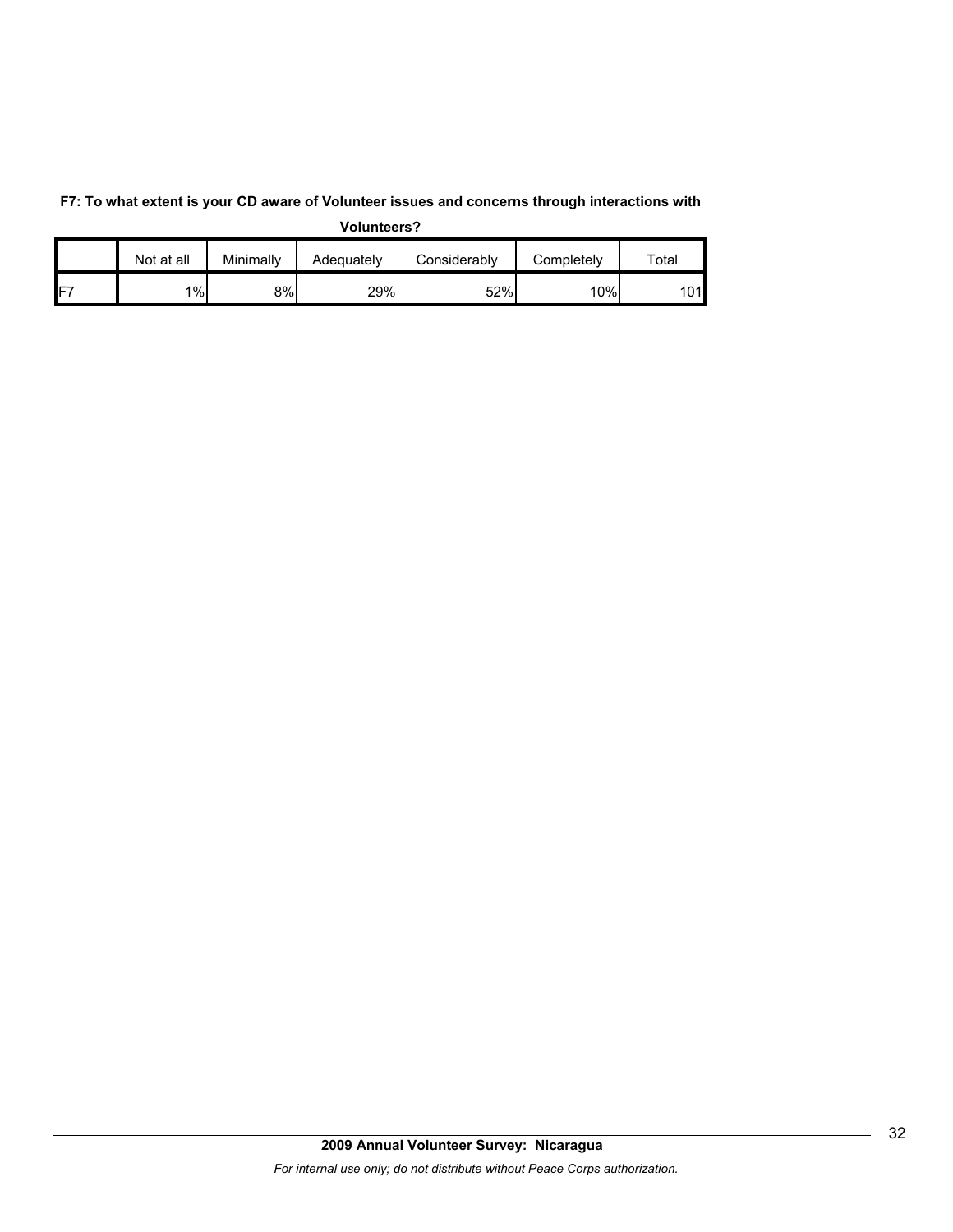| Most effective | Cellphone (voice)                     | 61%  | 62  |
|----------------|---------------------------------------|------|-----|
|                | Email/ Internet                       | 19%  | 19  |
|                | Telephone at residence or work        | 10%  | 10  |
|                | In-person visits                      | 10%  | 10  |
|                | Other. Please specify                 |      |     |
|                | Text messaging                        |      |     |
|                | Telephone not at residence or<br>work |      |     |
|                | Letters                               |      |     |
|                | CB radio                              |      |     |
|                | Total                                 | 100% | 101 |

# **F8: What is the second most effective way you use to communicate with PC staff?**

| Second most effective | Email/ Internet                       | 56%  | 57  |
|-----------------------|---------------------------------------|------|-----|
|                       | Cellphone (voice)                     | 25%  | 25  |
|                       | In-person visits                      | 11%  | 11  |
|                       | Telephone at residence or work        | 5%   | 5   |
|                       | CB radio                              | 2%   |     |
|                       | Text messaging                        | 1%   |     |
|                       | Other. Please specify                 |      |     |
|                       | Telephone not at residence or<br>work |      |     |
|                       | Letters                               |      |     |
|                       | Total                                 | 100% | 101 |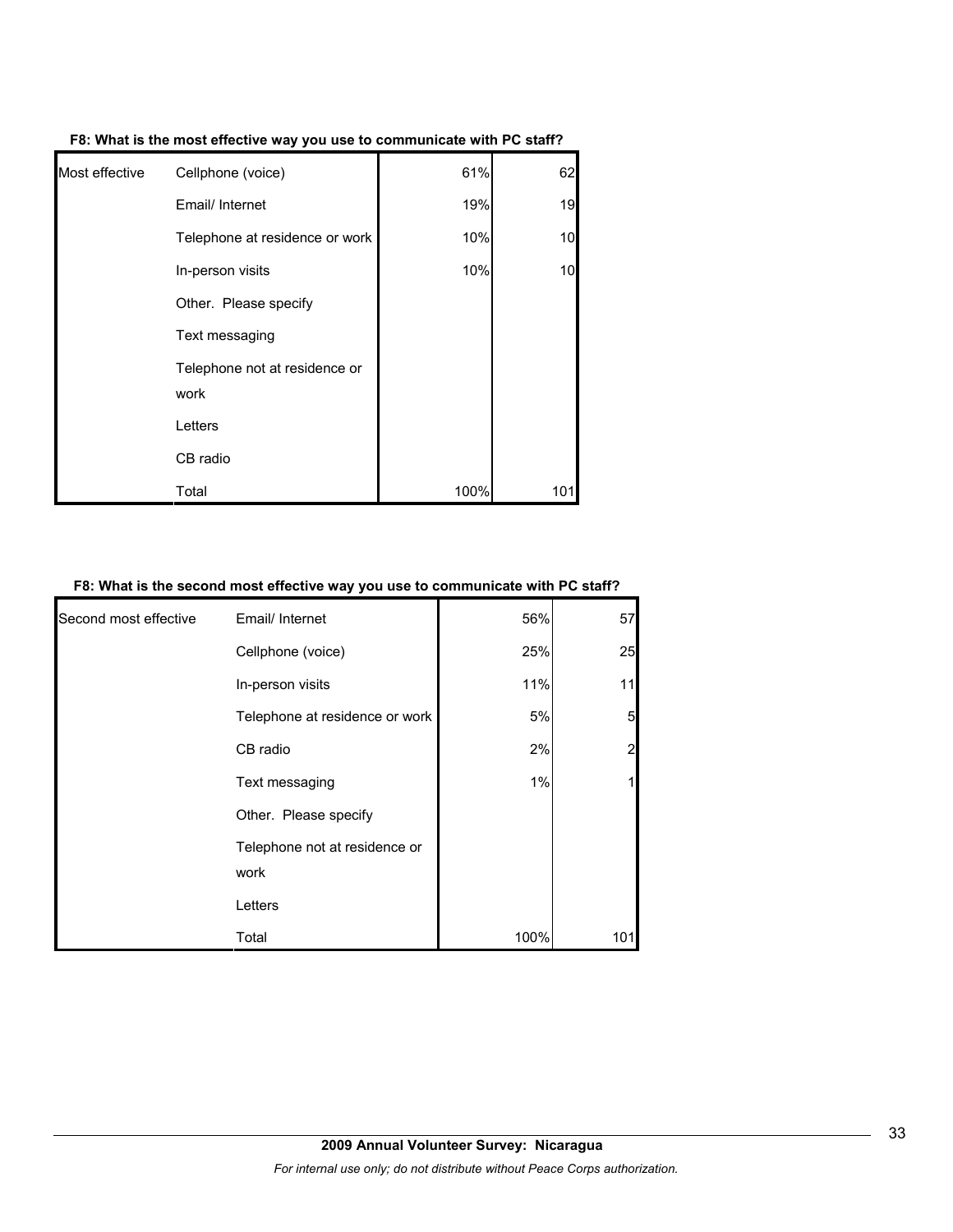| (C11_THREE) Third most | In-person visits                      | 60%   | 60  |
|------------------------|---------------------------------------|-------|-----|
| effective              | Email/ Internet                       | 20%   | 20  |
|                        | Telephone at residence or work        | 7%    |     |
|                        | Text messaging                        | 6%    | 6   |
|                        | Cellphone (voice)                     | 6%    | 6   |
|                        | Telephone not at residence or<br>work | $1\%$ |     |
|                        | Other. Please specify                 |       |     |
|                        | Letters                               |       |     |
|                        | CB radio                              |       |     |
|                        | Total                                 | 100%  | 100 |

#### **F8: What is the third most effective way you use to communicate with PC staff?**

# **F9: How do you rate the effectiveness of your communication resources for contacting in-country PC staff?**

|     | Very poor | Poor | Adequate | Good | Excellent | $\tau$ otal |  |
|-----|-----------|------|----------|------|-----------|-------------|--|
| IF9 |           | 1%   | 21%      | 40%  | 39%       | 101l        |  |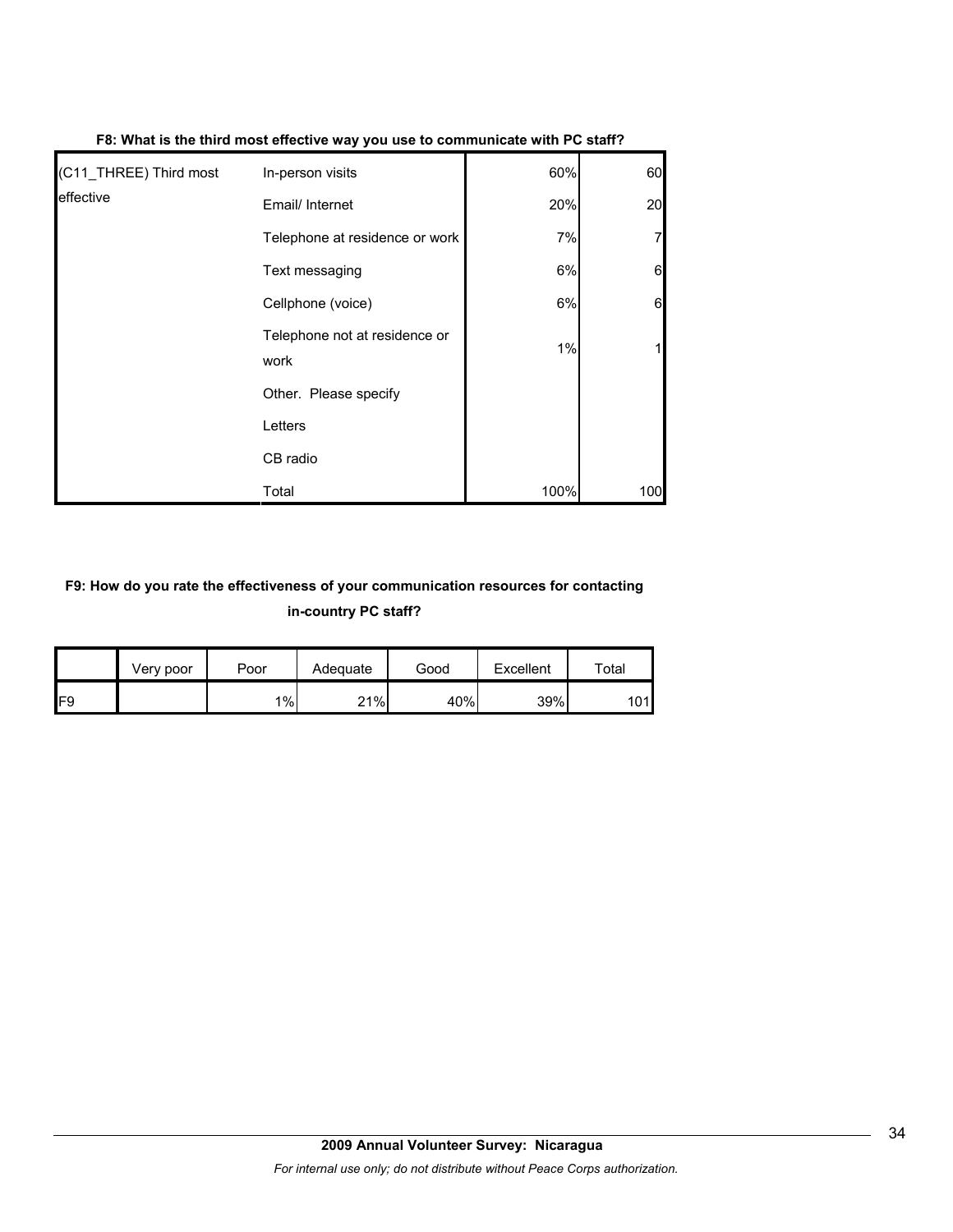# **G. Your Safety and Security**

*This section reports on how safe and informed about their safety Volunteers feel. Their experiences with reported and unreported crimes are summarized.* 

|                                                  |                 |            | Adequately |              |           |       |
|--------------------------------------------------|-----------------|------------|------------|--------------|-----------|-------|
|                                                  | Not at All Safe | Often Safe | Safe       | Usually Safe | Very Safe | Total |
| Where you live                                   |                 | 5%         | 7%         | 31%          | 57%       | 101   |
| Where you work                                   |                 | 3%         | 5%         | 23%          | 69%       | 101   |
| When you travel in-country                       | $1\%$           | 5%         | 36%        | 47%          | 12%       | 101   |
| City where main Peace Corps<br>office is located | 7%              | 29%        | 43%        | 17%          | 5%        | 101   |

## **G1: How safe do you feel...?**

| G2: Please indicate the number of times you experienced the following types of discrimination/harassment. |  |
|-----------------------------------------------------------------------------------------------------------|--|
|                                                                                                           |  |

|                    | Never | Once | 2-5 times | 6-10 times | 11-25 times | $26+$ times | Total |
|--------------------|-------|------|-----------|------------|-------------|-------------|-------|
| Age                | 92.4% | 2.5% | 3.8%      |            | 1.3%        |             | 79    |
| Anti-American      | 64.2% | 9.9% | 11.1%     | 2.5%       | 3.7%        | 8.6%        | 81    |
| <b>Disability</b>  | 98.7% |      |           | 1.3%       |             |             | 76    |
| Gender             | 66.7% | 2.6% | 5.1%      | 3.8%       | 7.7%        | 14.1%       | 78    |
| Racial/color       | 80.5% | 1.3% | 2.6%      | 3.9%       | 3.9%        | 7.8%        | 77    |
| Religious          | 90.7% | 1.3% | 5.3%      | 1.3%       | 1.3%        |             | 75    |
| Sexual (verbal)    | 49.4% | 3.7% | 3.7%      | 7.4%       | 2.5%        | 33.3%       | 81    |
| Sexual (physical)  | 88.6% | 2.5% | 7.6%      |            | 1.3%        |             | 79    |
| Sexual orientation | 97.3% | 1.3% |           |            |             | 1.3%        | 75    |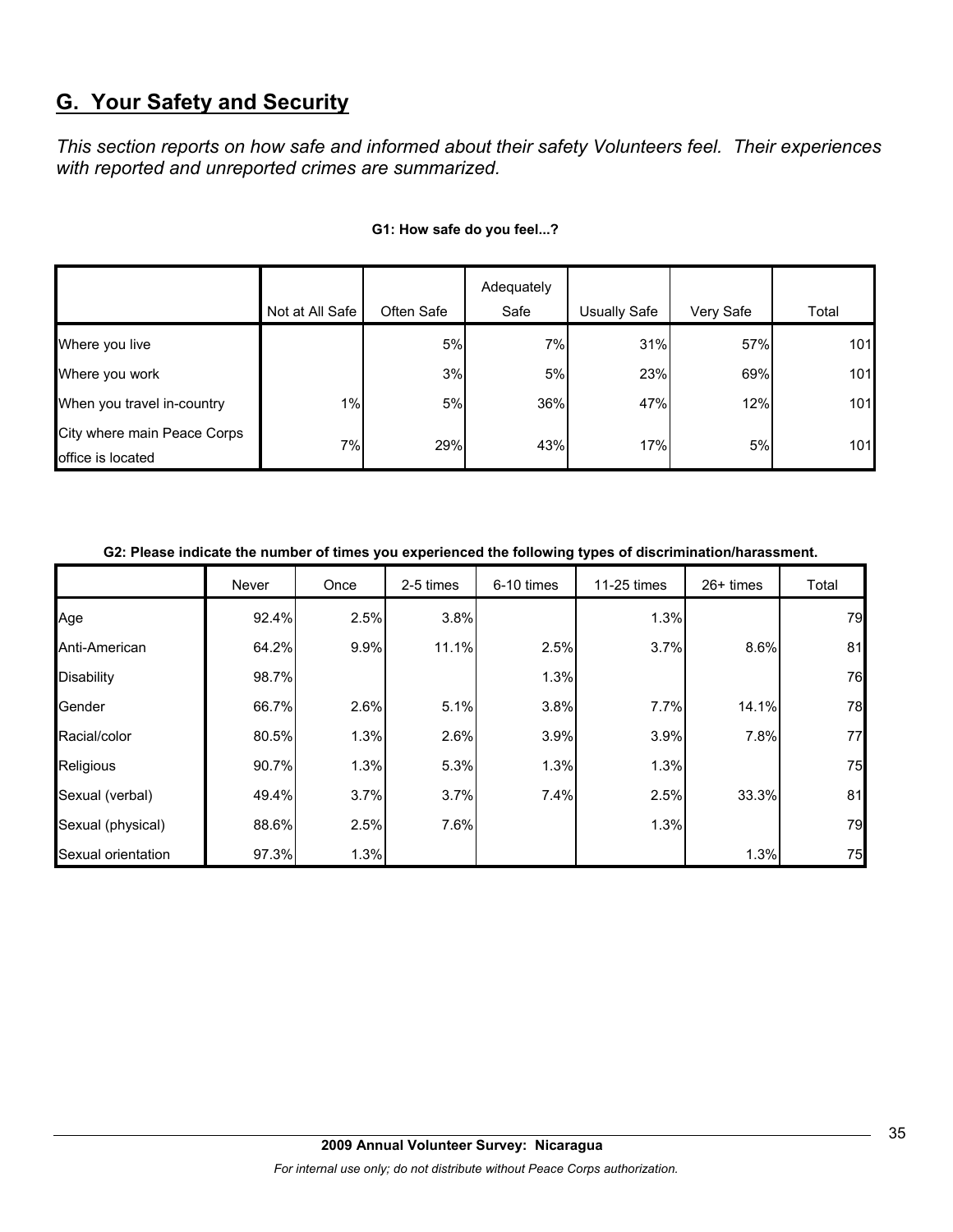|                    | Never  | Once  | 2-5 times | 6-10 times | 11-25 times | 26+ times | Total          |
|--------------------|--------|-------|-----------|------------|-------------|-----------|----------------|
| Age                | 50.0%  | 50.0% |           |            |             |           | $\overline{4}$ |
| Anti-American      | 87.0%  | 8.7%  | 4.3%      |            |             |           | 23             |
| <b>Disability</b>  | 100.0% |       |           |            |             |           | $\mathbf{1}$   |
| Gender             | 81.8%  | 13.6% |           |            | 4.5%        |           | 22             |
| Racial/color       | 91.7%  |       |           |            | 8.3%        |           | 12             |
| Religious          | 100.0% |       |           |            |             |           | $\mathbf{Z}$   |
| Sexual (verbal)    | 89.2%  | 2.7%  | 5.4%      | 2.7%       |             |           | 37             |
| Sexual (physical)  | 83.3%  | 16.7% |           |            |             |           | 6              |
| Sexual orientation | 100.0% |       |           |            |             |           | 2              |

**G2: Please indicate the number of times you reported discrimination/harassment events to PC.**

**G3: Please indicate the number of times you experienced the following types of crimes.**

|                    | Never  | Once  | 2-5 times | 6-10 times | 11-25 times | $26+$ times | Total |
|--------------------|--------|-------|-----------|------------|-------------|-------------|-------|
| <b>Burglary</b>    | 78.8%  | 17.6% | 3.5%      |            |             |             | 85    |
| Theft              | 51.2%  | 30.2% | 17.4%     | 1.2%       |             |             | 86    |
| Robbery            | 80.8%  | 17.9% | 1.3%      |            |             |             | 78    |
| Physical assault   | 93.5%  | 3.9%  | 2.6%      |            |             |             | 77    |
| Aggravated assault | 98.7%  | 1.3%  |           |            |             |             | 77    |
| Sexual assault     | 97.4%  | 2.6%  |           |            |             |             | 77    |
| Rape               | 100.0% |       |           |            |             |             | 72    |

|                    | Never | Once   | 2-5 times | 6-10 times | 11-25 times | 26+ times | Total          |
|--------------------|-------|--------|-----------|------------|-------------|-----------|----------------|
| <b>Burglary</b>    | 5.9%  | 82.4%  | 11.8%     |            |             |           | 17             |
| Theft              | 21.1% | 63.2%  | 15.8%     |            |             |           | 38             |
| Robbery            |       | 100.0% |           |            |             |           | 13             |
| Physical assault   | 50.0% | 50.0%  |           |            |             |           | $\overline{4}$ |
| Aggravated assault |       | 100.0% |           |            |             |           |                |
| Sexual assault     | 50.0% | 50.0%  |           |            |             |           | $\overline{2}$ |

*For internal use only; do not distribute without Peace Corps authorization.*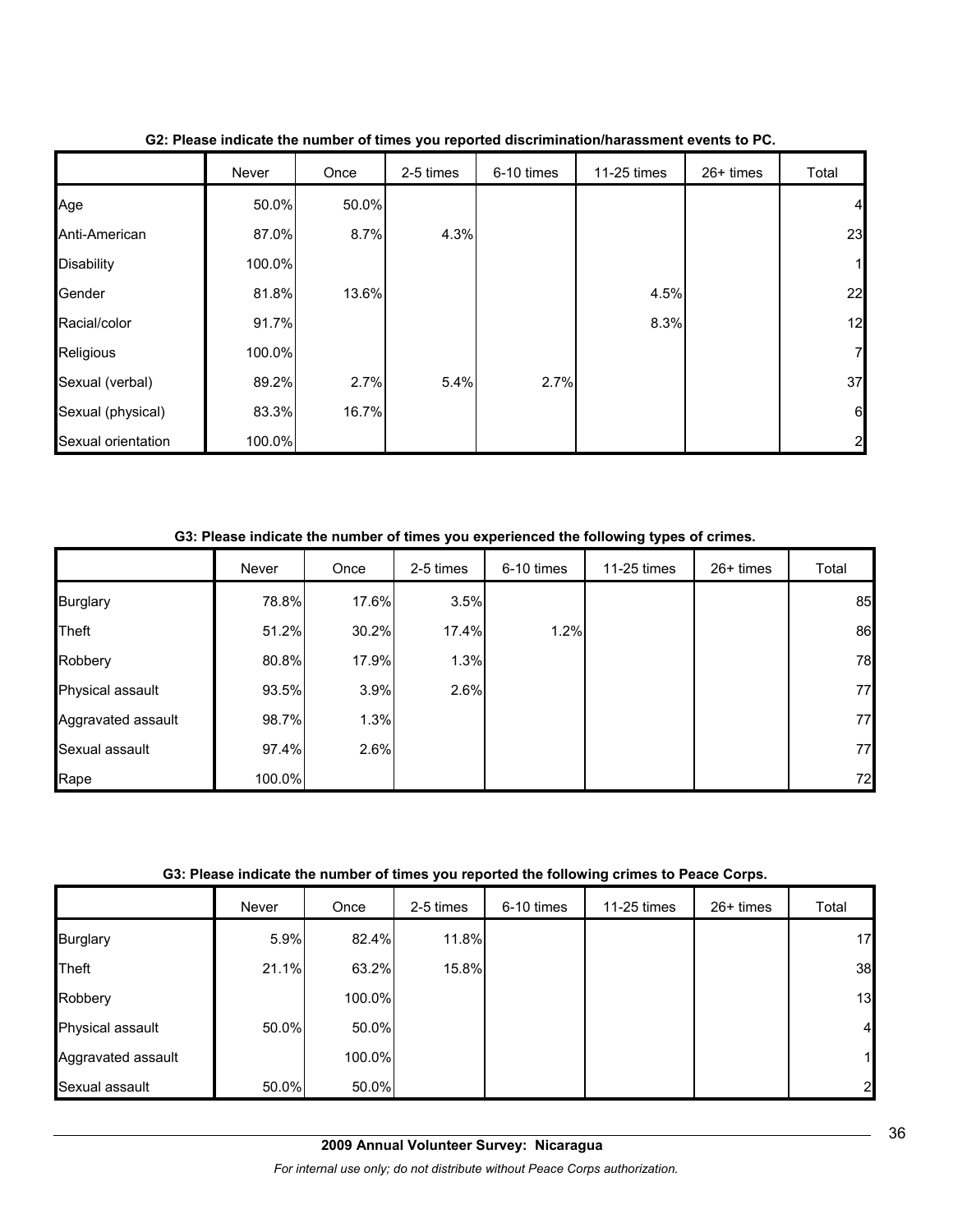|            |                                                             | <b>PCV Responses</b> | % Reason Not<br>Rptd | <b>Total PCVs</b><br>Responding |
|------------|-------------------------------------------------------------|----------------------|----------------------|---------------------------------|
| \$NoRpBurg | I felt it was too minor or<br>common to report              | 2                    | 100%                 |                                 |
|            | I did not think the PC could help                           |                      |                      |                                 |
|            | I believed it could result in<br>changing sites             |                      |                      |                                 |
|            | Concerns of a possible breach<br>in confidentiality         |                      |                      |                                 |
|            | Reporting might result in<br>disciplinary action against me |                      |                      |                                 |
|            | It might hurt my relationship<br>with the community         |                      |                      |                                 |
|            | Other                                                       |                      |                      |                                 |
|            | Total                                                       |                      |                      |                                 |

# **G4: If you did not report your experience with burglary, please your reason(s) for not reporting.**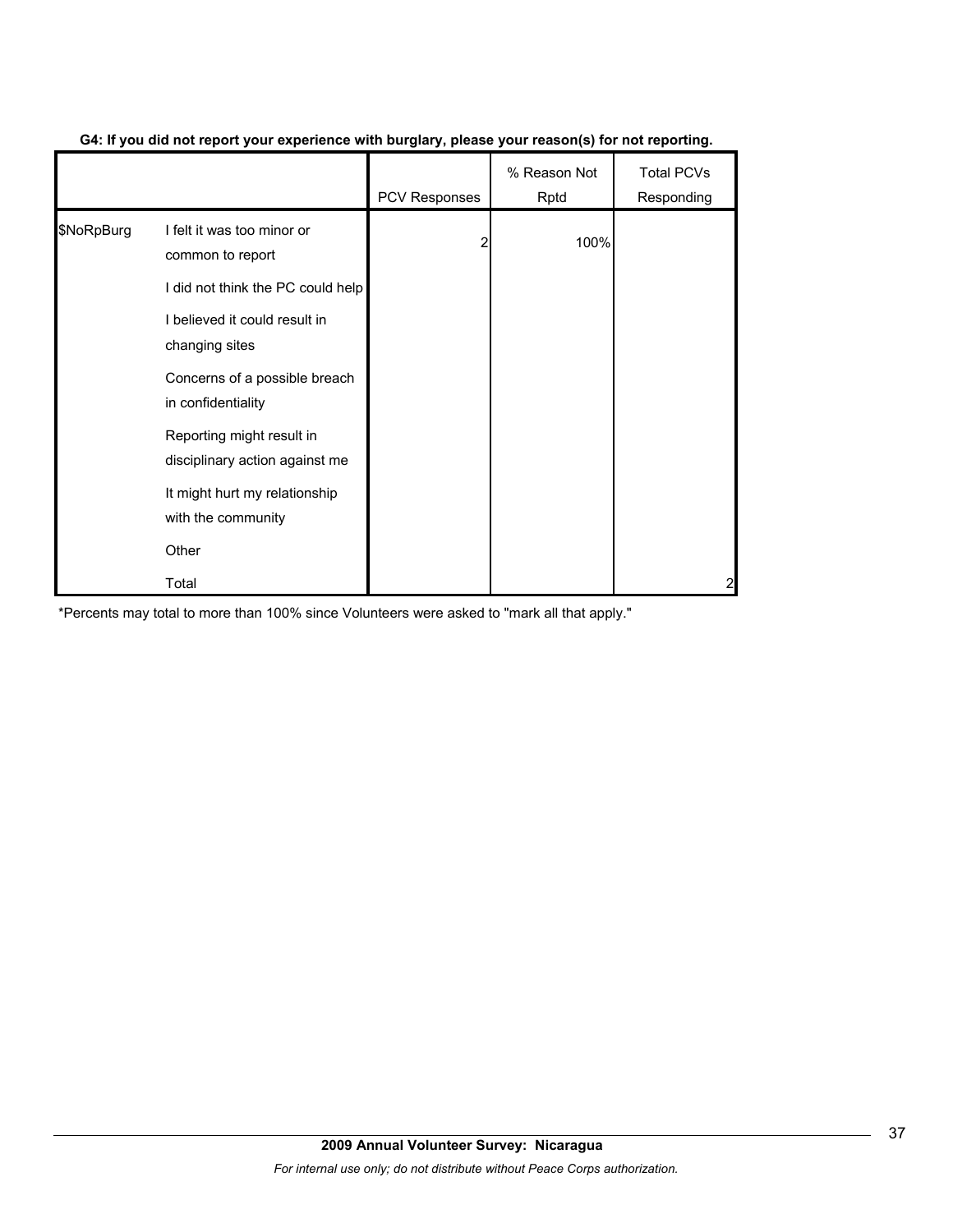|             |                                                             | <b>PCV Responses</b> | % Reason Not<br>Rptd | <b>Total PCVs</b><br>Responding |
|-------------|-------------------------------------------------------------|----------------------|----------------------|---------------------------------|
| \$NoRpTheft | I felt it was too minor or<br>common to report              | 14                   | 88%                  |                                 |
|             | I did not think the PC could help                           | 2                    | 12%                  |                                 |
|             | Reporting might result in<br>disciplinary action against me |                      | 6%                   |                                 |
|             | Other                                                       |                      | 6%                   |                                 |
|             | I believed it could result in<br>changing sites             |                      |                      |                                 |
|             | Concerns of a possible breach<br>in confidentiality         |                      |                      |                                 |
|             | It might hurt my relationship<br>with the community         |                      |                      |                                 |
|             | Total                                                       |                      |                      | 16                              |

# **G4: If you did not report your experience with theft, please your reason(s) for not reporting.**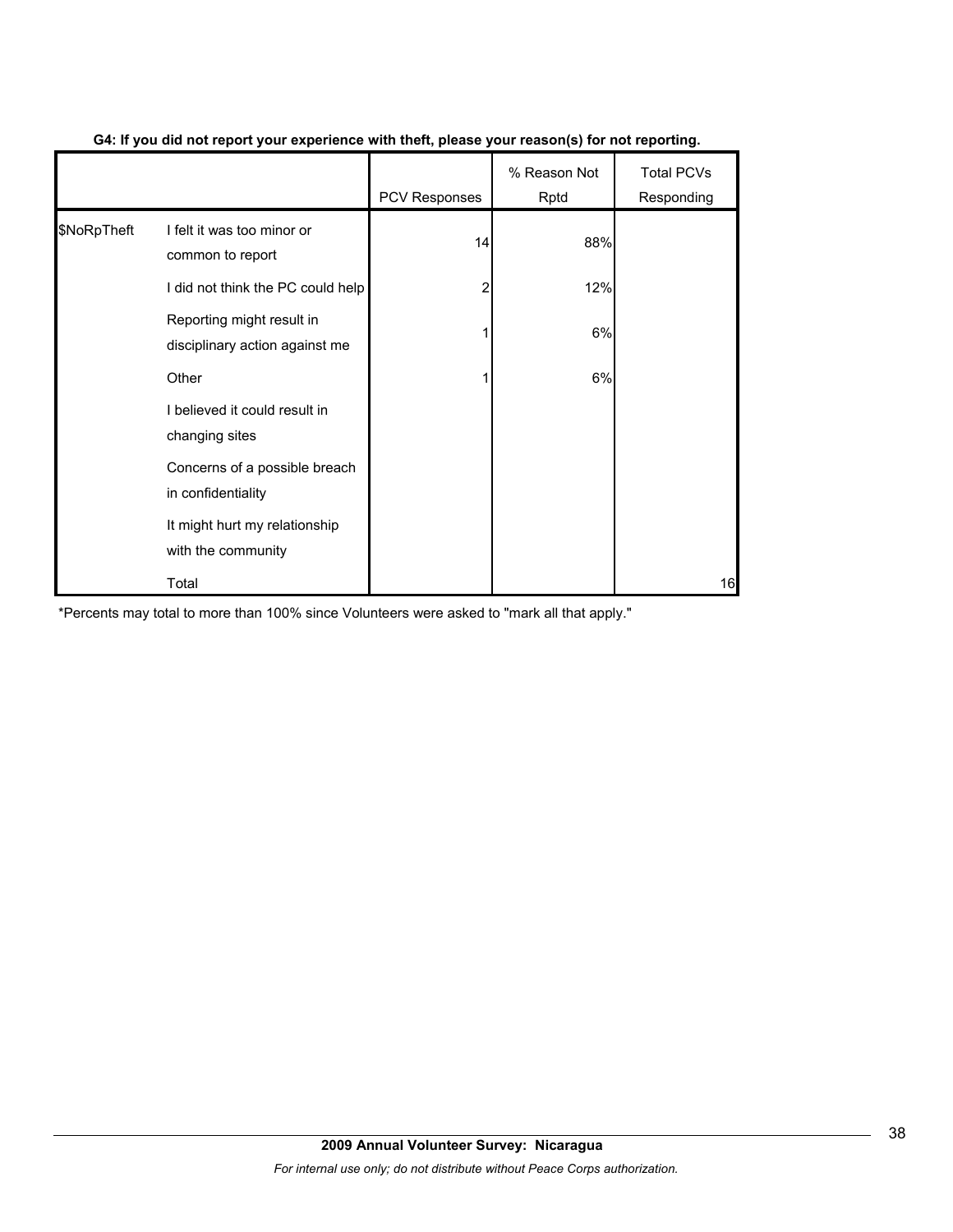|            |                                                             | <b>PCV Responses</b> | % Reason Not<br>Rptd | <b>Total PCVs</b><br>Responding |
|------------|-------------------------------------------------------------|----------------------|----------------------|---------------------------------|
| \$NoRpRobb | Reporting might result in<br>disciplinary action against me |                      | 100%                 |                                 |
|            | I did not think the PC could help                           |                      |                      |                                 |
|            | I believed it could result in<br>changing sites             |                      |                      |                                 |
|            | I felt it was too minor or<br>common to report              |                      |                      |                                 |
|            | Concerns of a possible breach<br>in confidentiality         |                      |                      |                                 |
|            | It might hurt my relationship<br>with the community         |                      |                      |                                 |
|            | Other                                                       |                      |                      |                                 |
|            | Total                                                       |                      |                      |                                 |

# **G4: If you did not report your experience with robbery, please your reason(s) for not reporting.**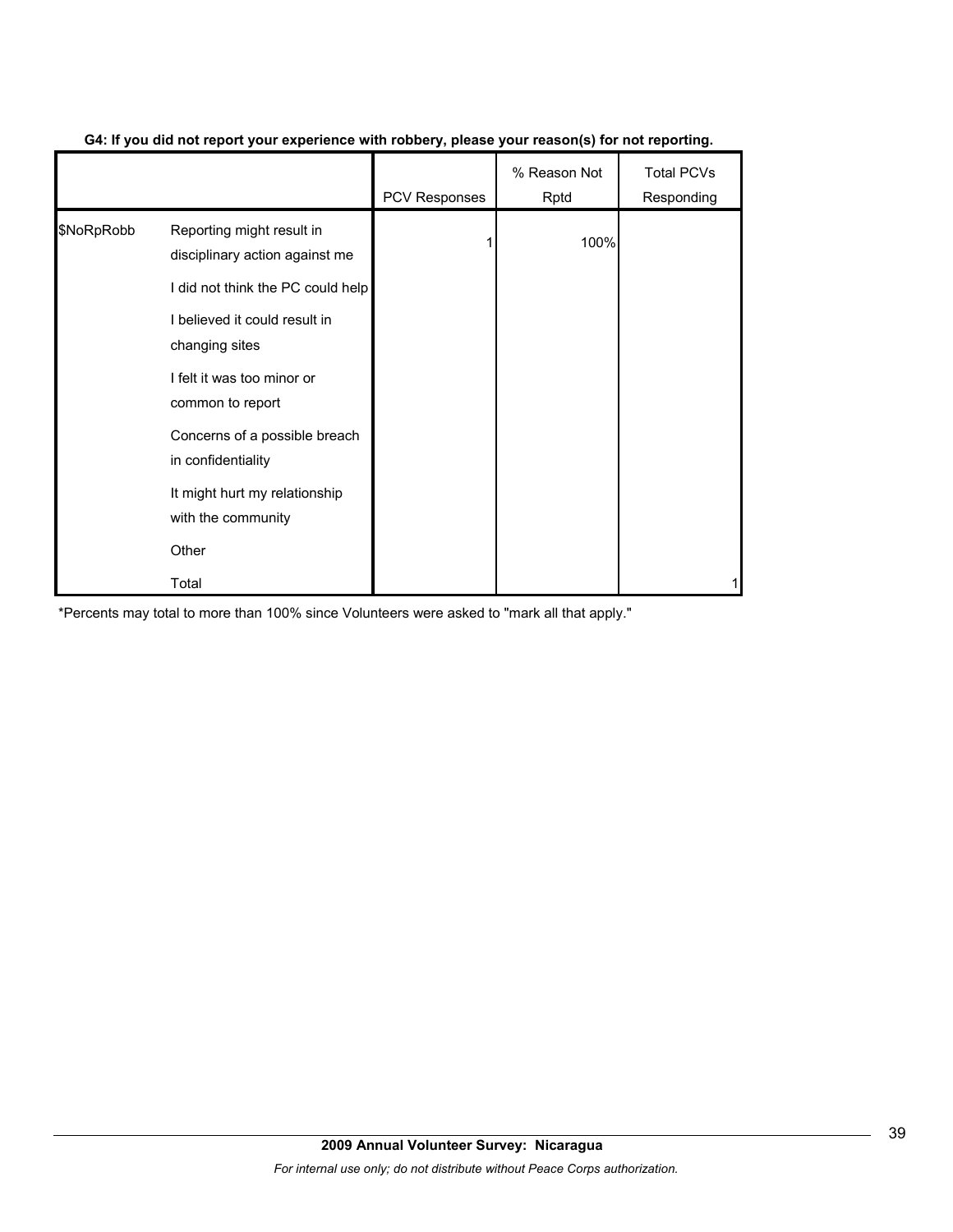| G4: If you did not report your experience with physical assault, please your reason(s) for not |  |  |
|------------------------------------------------------------------------------------------------|--|--|
|                                                                                                |  |  |

**reporting.**

|            |                                                             | PCV Responses | % Reason Not<br>Rptd | <b>Total PCVs</b><br>Responding |
|------------|-------------------------------------------------------------|---------------|----------------------|---------------------------------|
| \$NoRpPhAs | I felt it was too minor or<br>common to report              |               | 100%                 |                                 |
|            | I did not think the PC could help                           |               |                      |                                 |
|            | I believed it could result in<br>changing sites             |               |                      |                                 |
|            | Concerns of a possible breach<br>in confidentiality         |               |                      |                                 |
|            | Reporting might result in<br>disciplinary action against me |               |                      |                                 |
|            | It might hurt my relationship<br>with the community         |               |                      |                                 |
|            | Other                                                       |               |                      |                                 |
|            | Total                                                       |               |                      |                                 |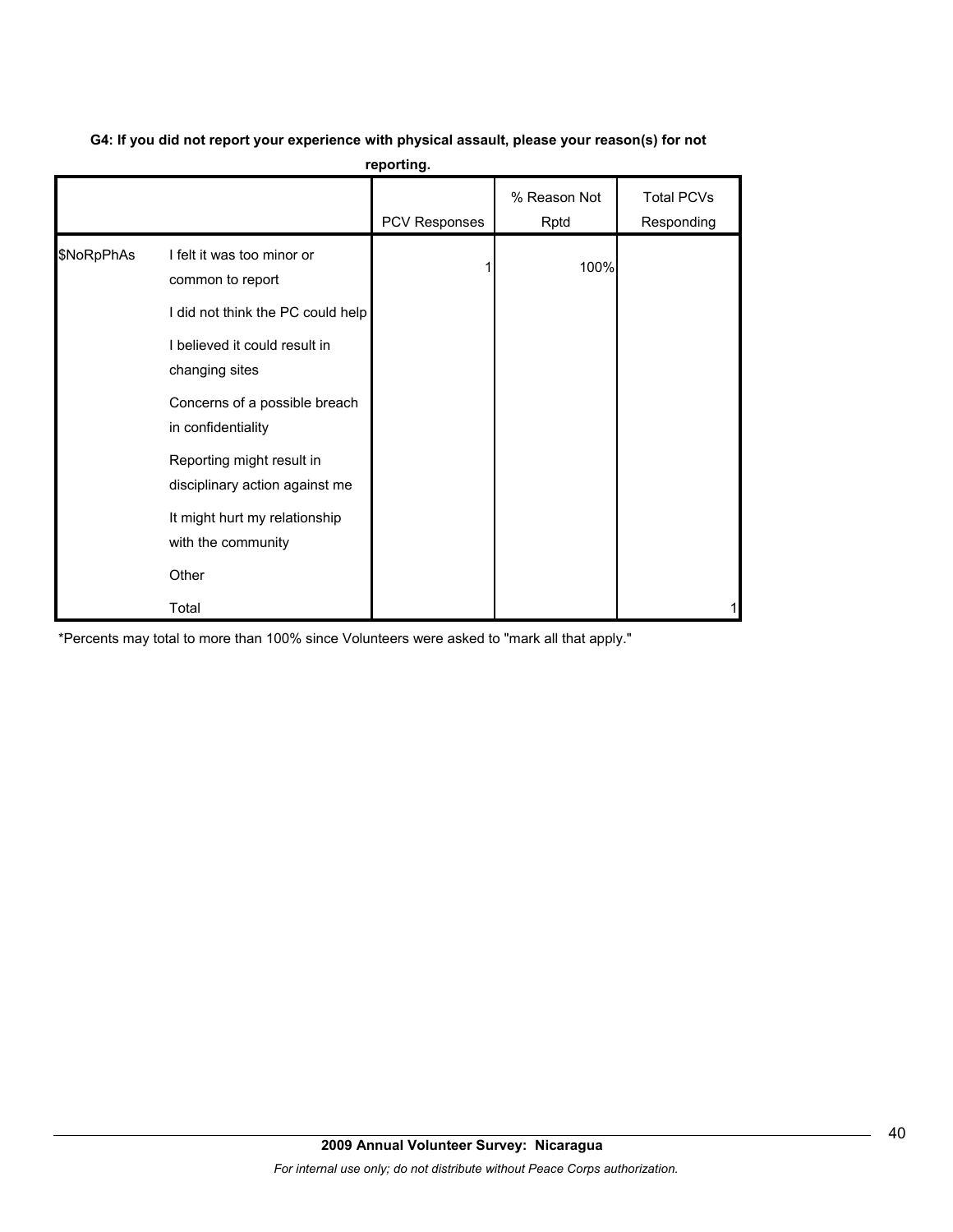# **G4: If you did not report your experience with aggravated assault, please your reason(s) for not**

**reporting.**

|            |                                                                                                                                                                         | PCV Responses | % Reason Not<br>Rptd | <b>Total PCVs</b><br>Responding |
|------------|-------------------------------------------------------------------------------------------------------------------------------------------------------------------------|---------------|----------------------|---------------------------------|
| \$NoRpAgAs | I did not think the PC could help<br>I believed it could result in<br>changing sites<br>I felt it was too minor or<br>common to report<br>Concerns of a possible breach |               |                      |                                 |
|            | in confidentiality<br>Reporting might result in<br>disciplinary action against me<br>It might hurt my relationship<br>with the community<br>Other<br>Total              |               |                      |                                 |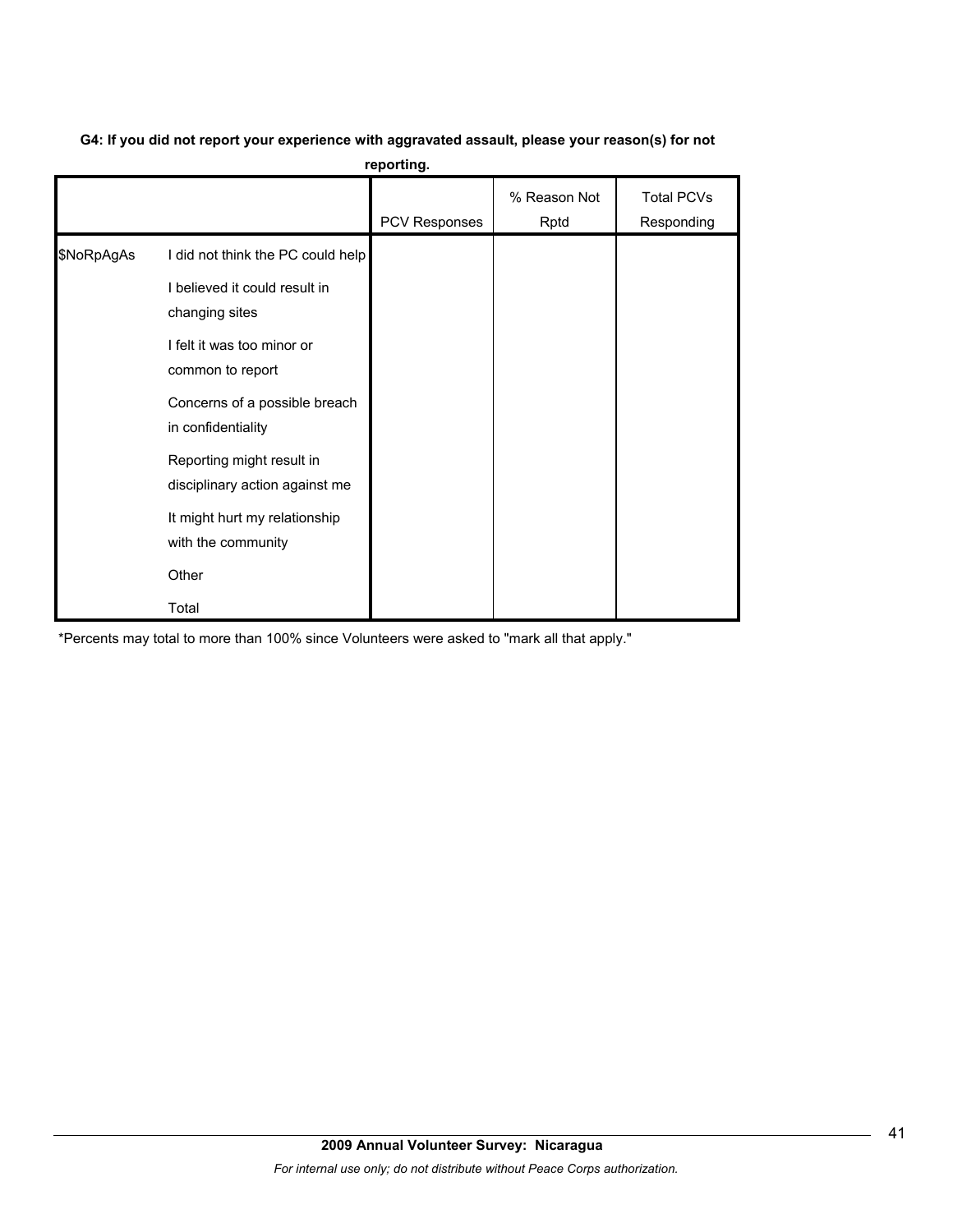|            |                                                             | <b>PCV Responses</b> | % Reason Not<br>Rptd | <b>Total PCVs</b><br>Responding |
|------------|-------------------------------------------------------------|----------------------|----------------------|---------------------------------|
| \$NoRpSxAs | Other                                                       |                      | 100%                 |                                 |
|            | I did not think the PC could help                           |                      |                      |                                 |
|            | I believed it could result in<br>changing sites             |                      |                      |                                 |
|            | I felt it was too minor or<br>common to report              |                      |                      |                                 |
|            | Concerns of a possible breach<br>in confidentiality         |                      |                      |                                 |
|            | Reporting might result in<br>disciplinary action against me |                      |                      |                                 |
|            | It might hurt my relationship<br>with the community         |                      |                      |                                 |
|            | Total                                                       |                      |                      |                                 |

# **G4: If you did not report your experience with sexual assault, please your reason(s) for not reporting.**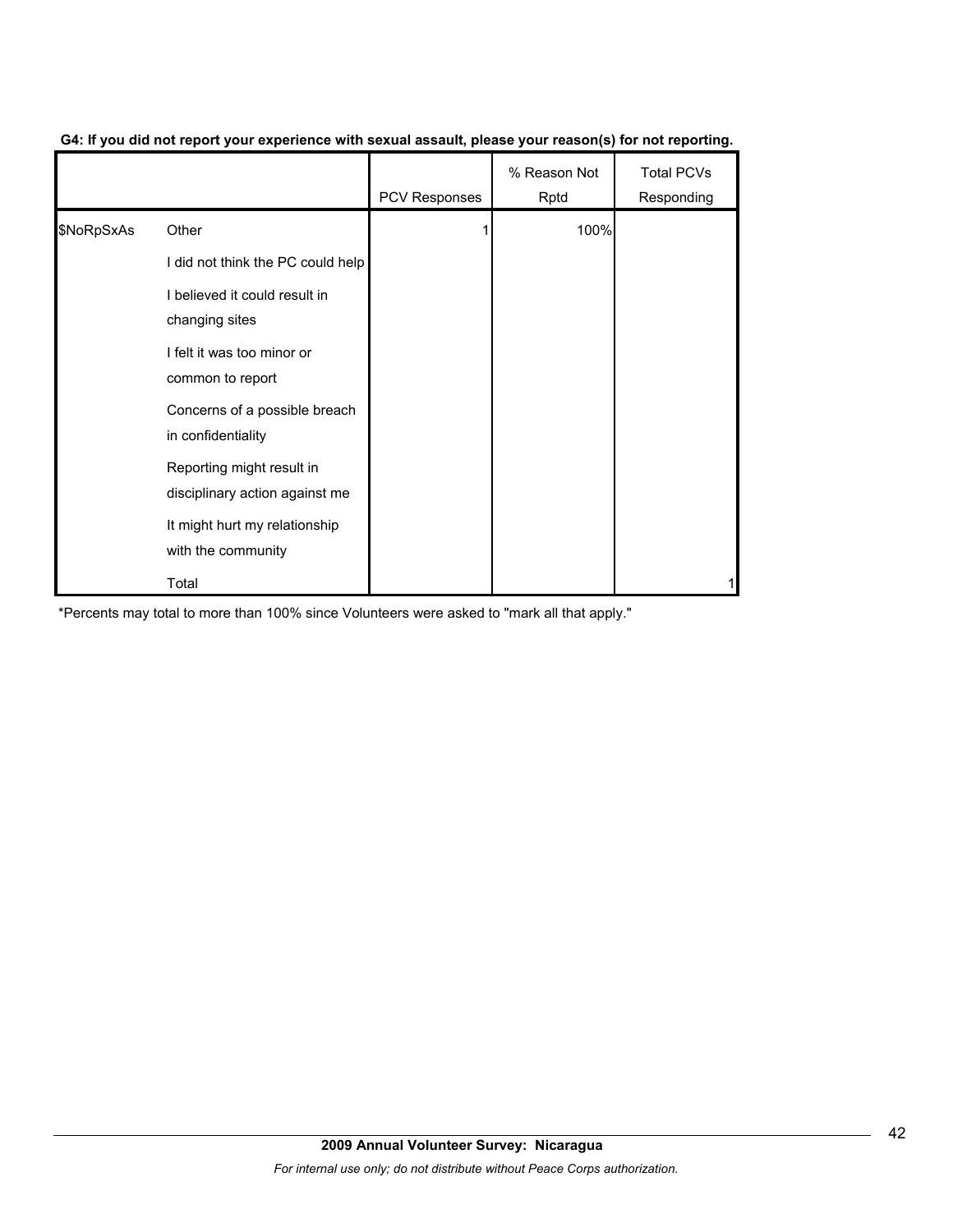|            |                                                             | <b>PCV Responses</b> | % Reason Not<br>Rptd | <b>Total PCVs</b><br>Responding |
|------------|-------------------------------------------------------------|----------------------|----------------------|---------------------------------|
| \$NoRpRape | I did not think the PC could help                           |                      |                      |                                 |
|            | I believed it could result in<br>changing sites             |                      |                      |                                 |
|            | I felt it was too minor or<br>common to report              |                      |                      |                                 |
|            | Concerns of a possible breach<br>in confidentiality         |                      |                      |                                 |
|            | Reporting might result in<br>disciplinary action against me |                      |                      |                                 |
|            | It might hurt my relationship<br>with the community         |                      |                      |                                 |
|            | Other                                                       |                      |                      |                                 |
|            | Total                                                       |                      |                      |                                 |

# **G4: If you did not report your experience with rape, please your reason(s) for not reporting.**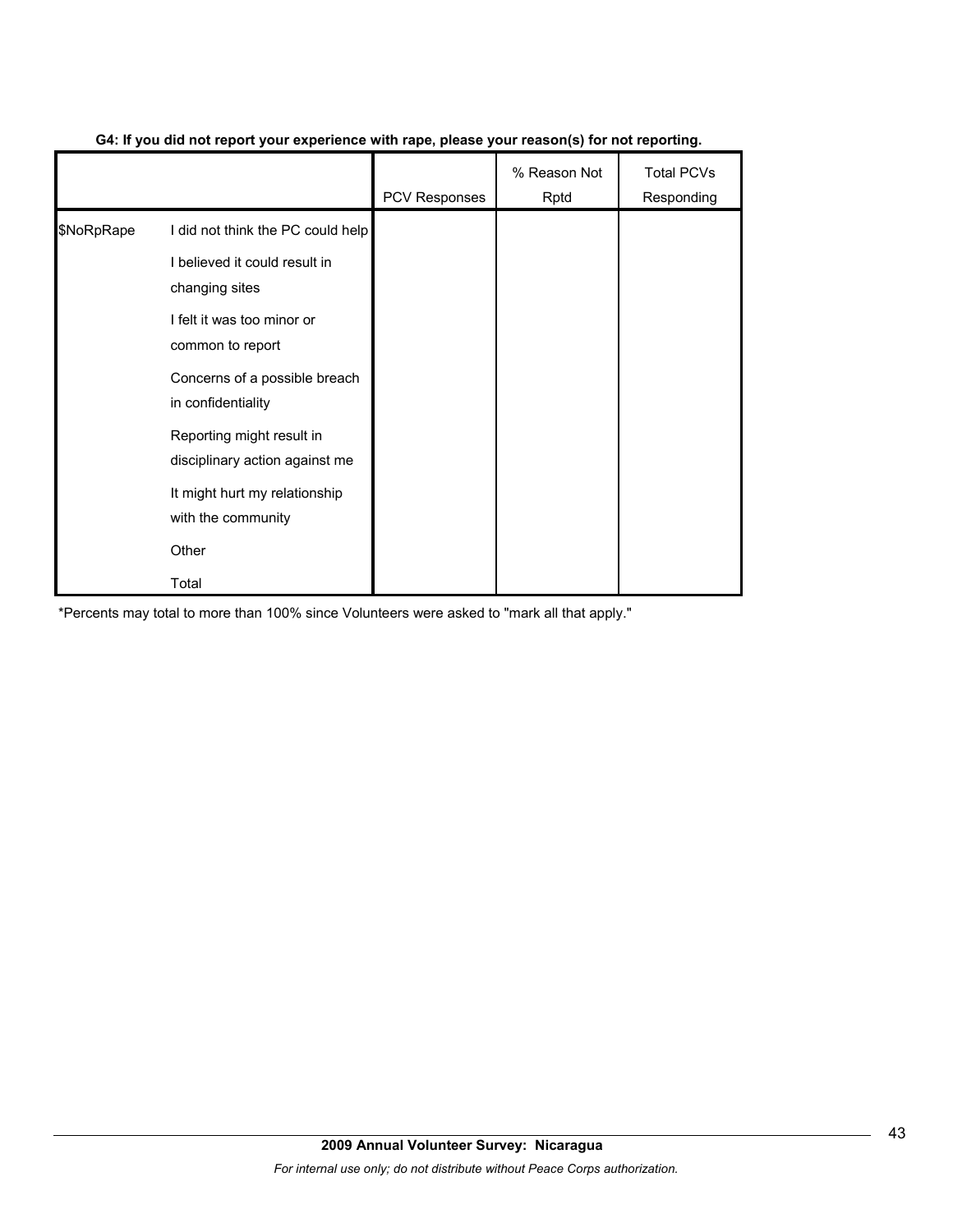# **H. Volunteers working in HIV/AIDS**

*This section reports Volunteers' involvement in HIV/AIDS and their perceived effectiveness of their HIV/AIDS related activities.* 

|                |                  | HIV/AIDS work is | Involved in<br>HIV/AIDS efforts, |                    |       |
|----------------|------------------|------------------|----------------------------------|--------------------|-------|
|                | HIV/AIDS work is | part of my       | not                              | Not involved in    |       |
|                | my primary       | secondary        | primary/secondary                | any HIV/AIDS       |       |
|                | assignment.      | activities.      | work                             | related activities | Total |
| H <sub>1</sub> | 11%              | 20%              | 22%                              | 47%                | 100   |

# **H1: Which of the following best describes your involvement in HIV/AIDS activities?**

**H2: How well has PC training prepared you to undertake your HIV/AIDS activities?**

|                | Not at all | Poorly | Adequatelv | Well | √erv well | <b>NA</b> | $\tau$ otal |
|----------------|------------|--------|------------|------|-----------|-----------|-------------|
| H <sub>2</sub> | 4%         | 19%    | 31%        | 24%  | 20%       | 2%        | 54          |

# **H3: In working with HC individuals or groups, how would you rate the effectiveness of your specific HIV/AIDS activities? (Including the "Don't Know" responses)**

|                 |                  | Sometimes |                 | Almost always |            |       |
|-----------------|------------------|-----------|-----------------|---------------|------------|-------|
|                 | Seldom effective | effective | Often effective | effective     | Don't know | Total |
| IH <sub>3</sub> | 2%               | 20%       | 33%             | 11%           | 33%        | 54    |

# **H3: In working with HC individuals or groups, how would you rate the effectiveness of your**

**specific HIV/AIDS activities? (Excluding the "Don't Know" responses)**

|                 | Seldom effective | Sometimes<br>effective | Often effective | Almost always<br>effective | Total |
|-----------------|------------------|------------------------|-----------------|----------------------------|-------|
| IH <sub>3</sub> | 3%               | 31%                    | 50%             | $17\%$                     | 36    |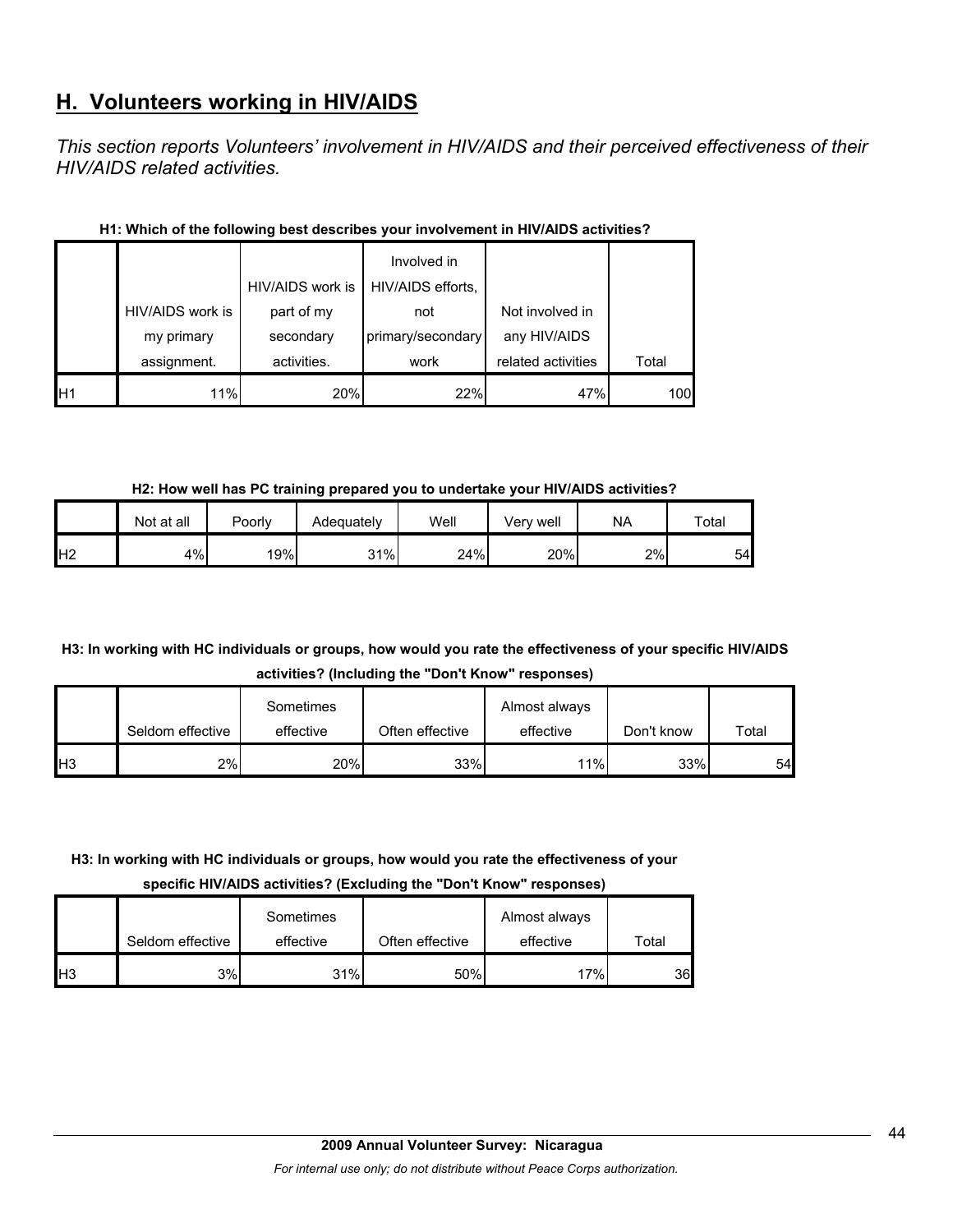# **I. Your Life in the Peace Corps**

*This section reports on Volunteers' descriptions of and adjustments to their living conditions, including stress factors and how Volunteers cope with stress.* 

# **I1: Have you lived with a host country individual or family?**

|                 | No, I have never   | Yes, I lived with a  |                |                  |       |
|-----------------|--------------------|----------------------|----------------|------------------|-------|
|                 | lived with a host  | host country         | Yes, in my     | Yes, both during |       |
|                 | country individual | individual or family | community (not | PST and later in |       |
|                 | or f               | only                 | during PST).   | my community.    | Total |
| $\mathsf{II}$ 1 |                    | 4%                   | 2%             | 94%              | 100   |

# **I2: How often do you interact with HCNs in community/family social events?**

|     |       | Several times a |        | Several times a |         | Less than once a |                    |
|-----|-------|-----------------|--------|-----------------|---------|------------------|--------------------|
|     | Dailv | week            | Weekly | month           | Monthly | month            | Total              |
| ll2 | 42%   | 27%             | 14%    | 6%              | 8%      | 3%               | 100 $\blacksquare$ |

# **I3: How well can you communicate in the language used by most people in your**

# **community?**

|     | Not at all | Poorly | Adequately | Well | Very well | $\tau$ otal     |
|-----|------------|--------|------------|------|-----------|-----------------|
| ll3 |            | $1\%$  | 15%        | 28%  | 56%       | 00 <sup>1</sup> |

#### **I4: Do you have the following at your worksite?**

|               |       | Sometimes or |       |
|---------------|-------|--------------|-------|
|               | Never | more often   | Total |
| Electricity   | 4%    | 96%          | 100   |
| Running water | 16%   | 84%          |       |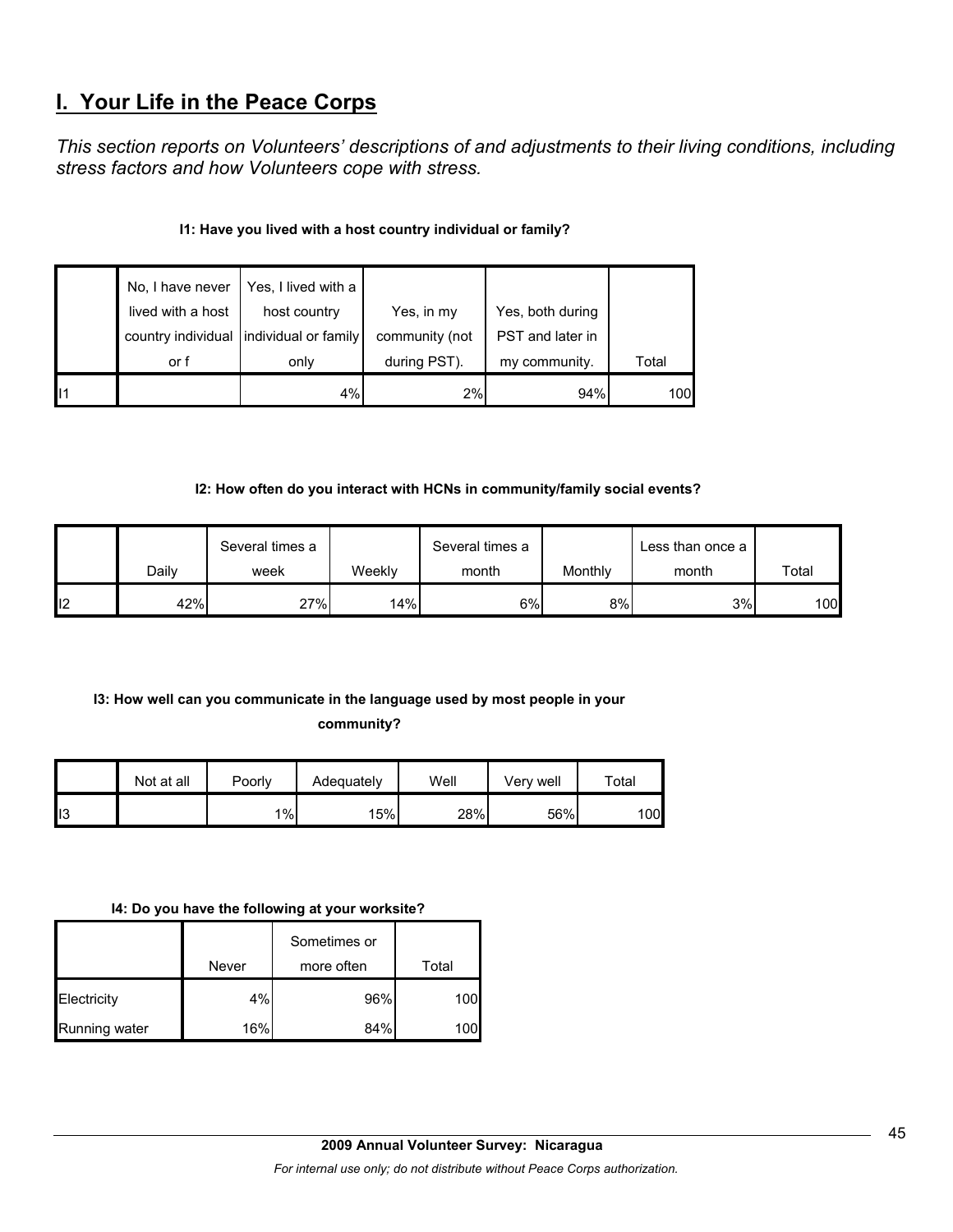**I4: Do you have the following at your residence?**

|               | Never | Sometimes or<br>more often | Total |
|---------------|-------|----------------------------|-------|
| Electricity   | 2%    | 98%                        | 94    |
| Running water | 15%   | 85%                        | 96    |

# **I5: How well do your PC experiences match the expectations you had before you became a Volunteer?**

|                | Not at all | Minimallv | Moderately | Considerably | Exceptionally | $\tau$ otal |
|----------------|------------|-----------|------------|--------------|---------------|-------------|
| $\mathsf{II}5$ | 1%         | 18%       | 35%        | 37%          | 9%l           | 100         |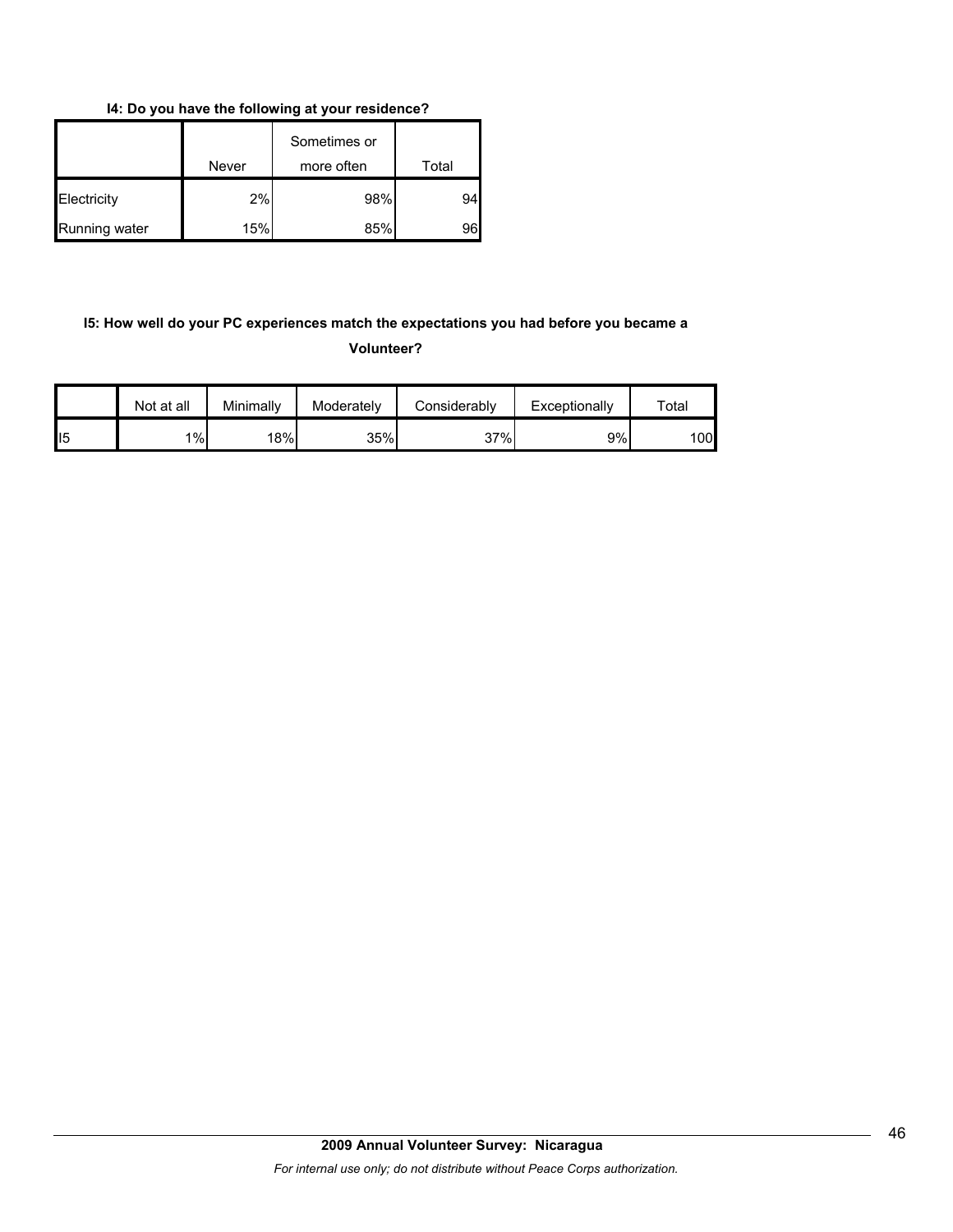## **I7: To what extent do the following create stress and/or emotional health issues for you?**

|                                                                                                        | Not at all<br>stressful 1 | $\overline{2}$ | 3   | 4   | Exceptionally<br>stressful 5 | <b>NA</b> | Total |
|--------------------------------------------------------------------------------------------------------|---------------------------|----------------|-----|-----|------------------------------|-----------|-------|
| <b>Cultural issues</b>                                                                                 | 6%                        | 22%            | 25% | 35% | 12%                          |           | 100   |
| Dealing with violence in<br>country (e.g., civil unrest,<br>domestic violence, corporal<br>punishment) | 25%                       | 41%            | 22% | 10% | 1%                           | 1%        | 100   |
| Health/medical problems                                                                                | 18%                       | 23%            | 25% | 21% | 12%                          | 1%        | 100   |
| Issues including family,<br>friends, loved ones in U.S.                                                | 13%                       | 31%            | 27% | 23% | 5%                           | 1%        | 100   |
| Isolation/Ioneliness                                                                                   | 17%                       | 23%            | 24% | 20% | 16%                          |           | 100   |
| Local language                                                                                         | 22%                       | 34%            | 27% | 15% | 1%                           | 1%        | 100   |
| Primary assignment                                                                                     | 7%                        | 22%            | 25% | 32% | 13%                          | 1%        | 100   |
| Romantic relationships in-<br>country                                                                  | 40%                       | 12%            | 19% | 6%  | 4%                           | 19%       | 100   |
| Interactions with other<br><b>Volunteers</b>                                                           | 52%                       | 27%            | 15% | 4%  | 1%                           | 1%        | 100   |
| Interactions with PC Staff                                                                             | 44%                       | 37%            | 15% | 1%  | 1%                           | 1%        | 99    |
| Safety and security                                                                                    | 28%                       | 35%            | 20% | 14% | $1\%$                        | 2%        | 100   |
| Other: Please specify below                                                                            |                           |                |     | 6%  | 28%                          | 67%       | 18    |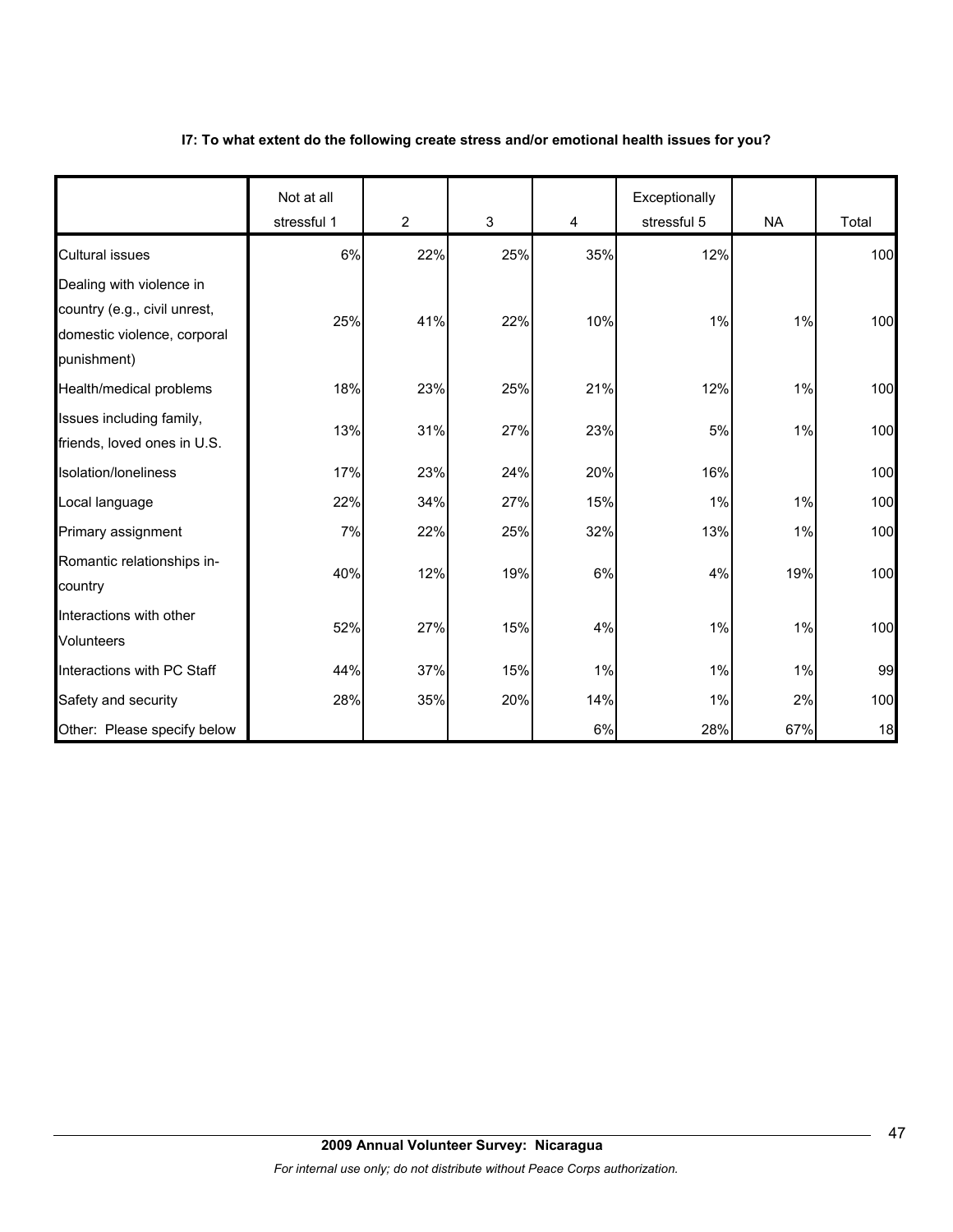|                |                                               | <b>PCV Responses</b> | % Using This<br><b>Stress Reducer</b> | <b>Total PCVs</b><br>Responding |
|----------------|-----------------------------------------------|----------------------|---------------------------------------|---------------------------------|
| \$I8LessStress | Pursue personal hobbies                       | 85                   | 86%                                   |                                 |
|                | Talk with friends and family in<br>US         | 82                   | 83%                                   |                                 |
|                | Talk with PCVs outside my<br>community        | 78                   | 79%                                   |                                 |
|                | Do sports                                     | 77                   | 78%                                   |                                 |
|                | Leave the community for a time                | 76                   | 77%                                   |                                 |
|                | Get involved in other projects                | 60                   | 61%                                   |                                 |
|                | Talk with co-workers or friends<br>(not PCVs) | 55                   | 56%                                   |                                 |
|                | Talk with PCVs in my<br>community             | 42                   | 42%                                   |                                 |
|                | Talk with my host family                      | 30                   | 30%                                   |                                 |
|                | Talk with PC in-country staff                 | 25                   | 25%                                   |                                 |
|                | Pray                                          | 20                   | 20%                                   |                                 |
|                | Meditate                                      | 19                   | 19%                                   |                                 |
|                | Do other activity (specify)                   | 9                    | 9%                                    |                                 |
|                | Talk with Office of Special<br>Services staff | 3                    | 3%                                    |                                 |
|                | Total                                         |                      |                                       | 99                              |

# **I8: Please mark all of the typical ways in which you cope with stress.**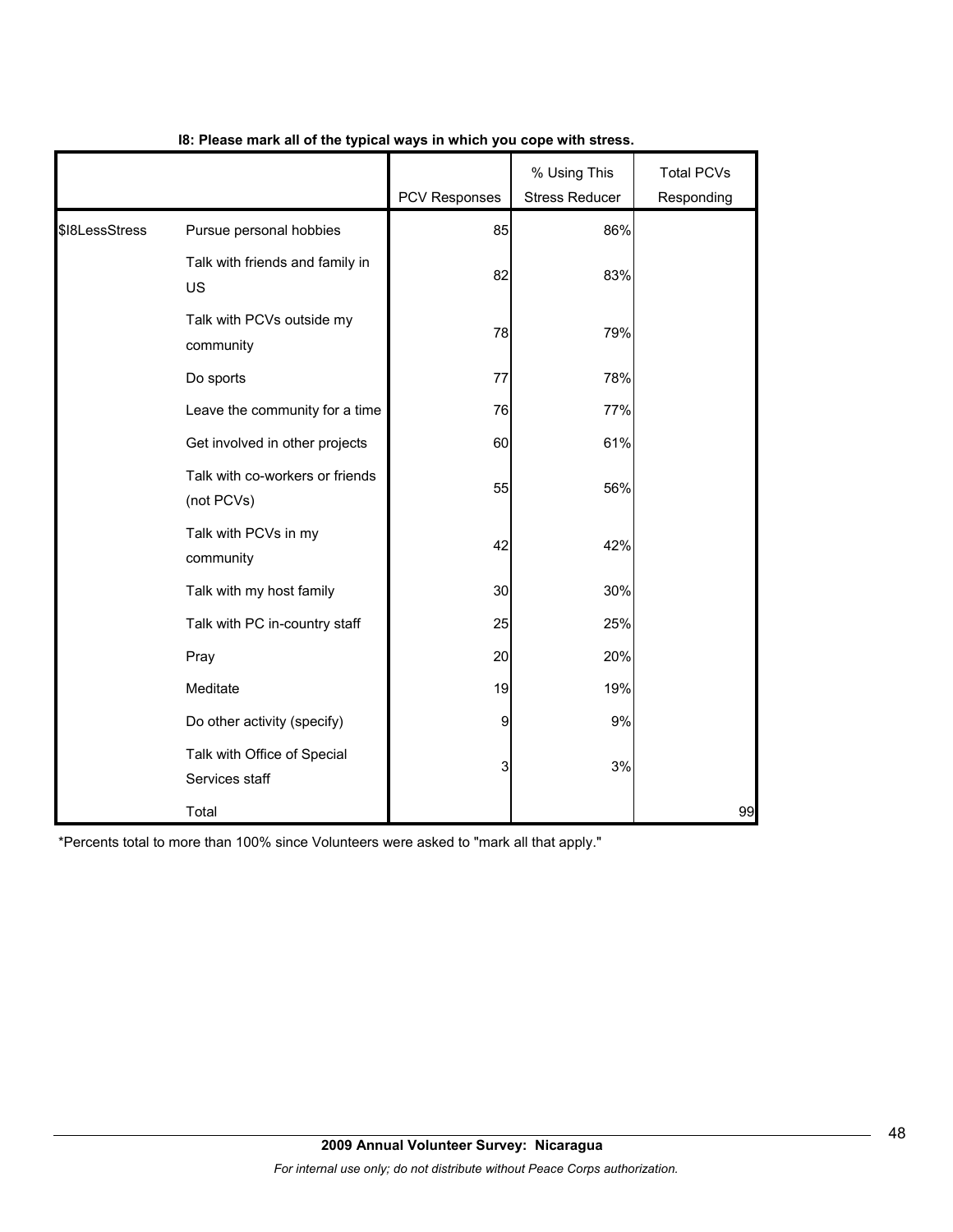| Percent<br>Number<br>Open-ended results. Not responsive to request.<br><b>I8.OTHRS.TEXT</b> | 18: Others I talk with to requce stress |  |  |  |
|---------------------------------------------------------------------------------------------|-----------------------------------------|--|--|--|
|                                                                                             |                                         |  |  |  |
|                                                                                             |                                         |  |  |  |
| 100%<br>Total                                                                               | 101                                     |  |  |  |

# **I8: Others I talk with to reduce stress**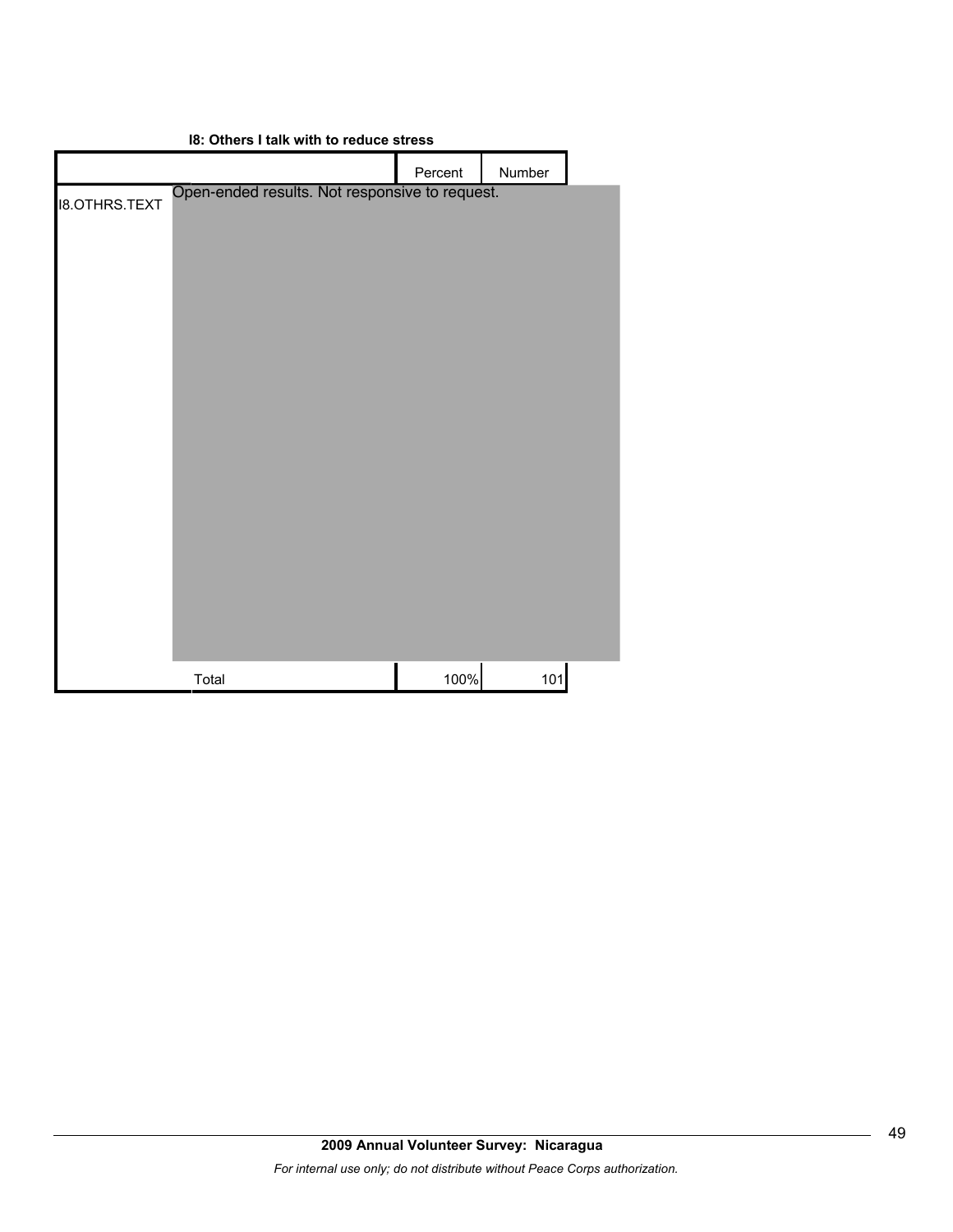# **I8: Other activities to reduce stress** Percent Number I8.OTHRACT.TEXT2 Total 100% 101 Open-ended results. Not responsive to request.

# **I8: When asked about ways of coping with stress, Volunteers**

**who answered "No stress"** 

|                    | No  | Yes, I have no<br>stress | Total |
|--------------------|-----|--------------------------|-------|
|                    |     |                          |       |
| <b>I8.NOSTRESS</b> | 99% | 1%                       |       |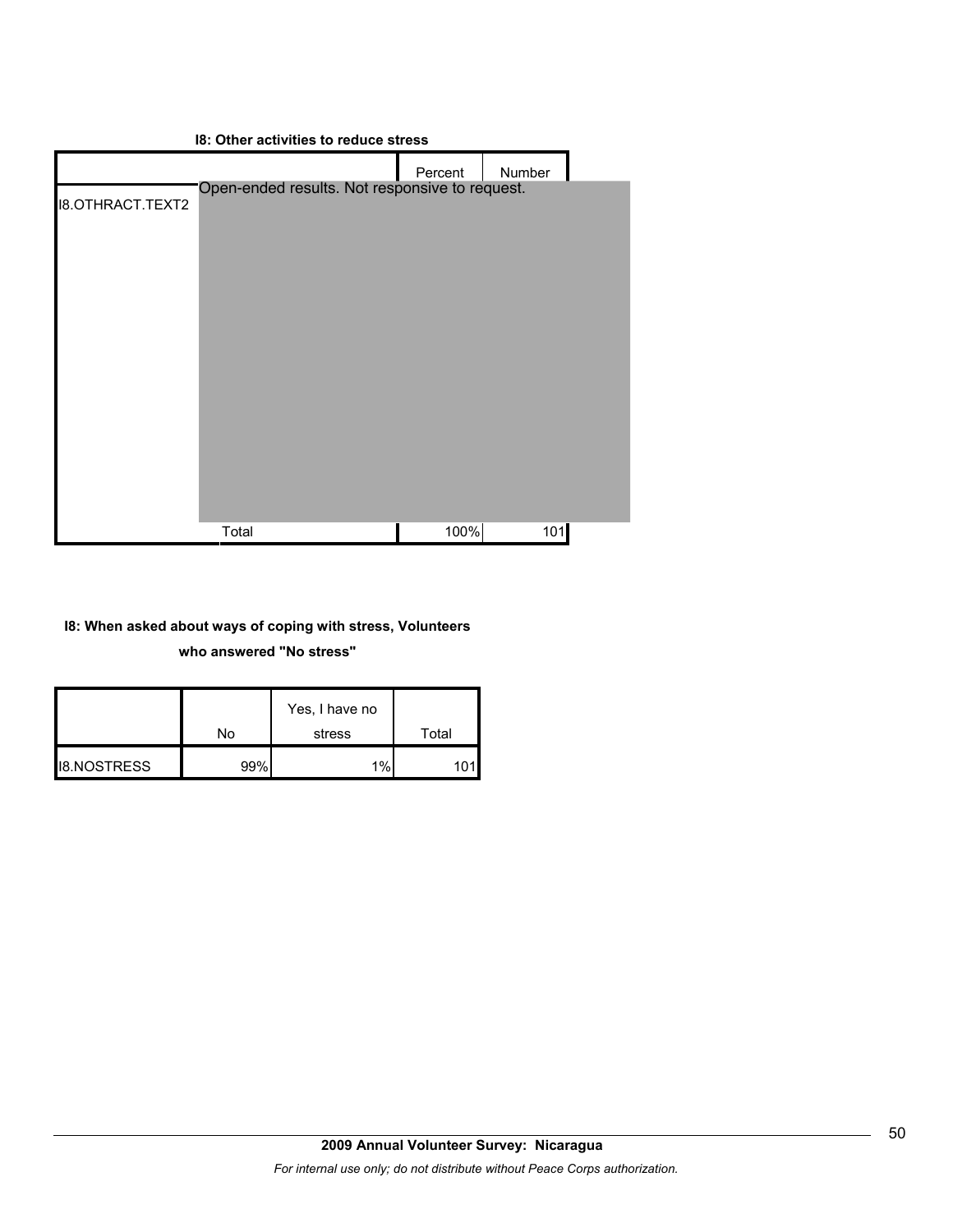# **J. Overall Assessment of Peace Corps Service**

*This section reports Volunteers' level of satisfaction with their Peace Corps service and their expectations about completing their service.* 

|                  | Not at all | Minimally | Moderately | Considerably | Exceptionally | $\tau$ otal |
|------------------|------------|-----------|------------|--------------|---------------|-------------|
| J <sub>1</sub> A |            | 2%        | 24%        | 51%          | 23%           | 1001        |

**J1a: How personally rewarding do you find your overall Peace Corps service?**



J1a: How personally rewarding do you find your overall Peace Corps<br>service?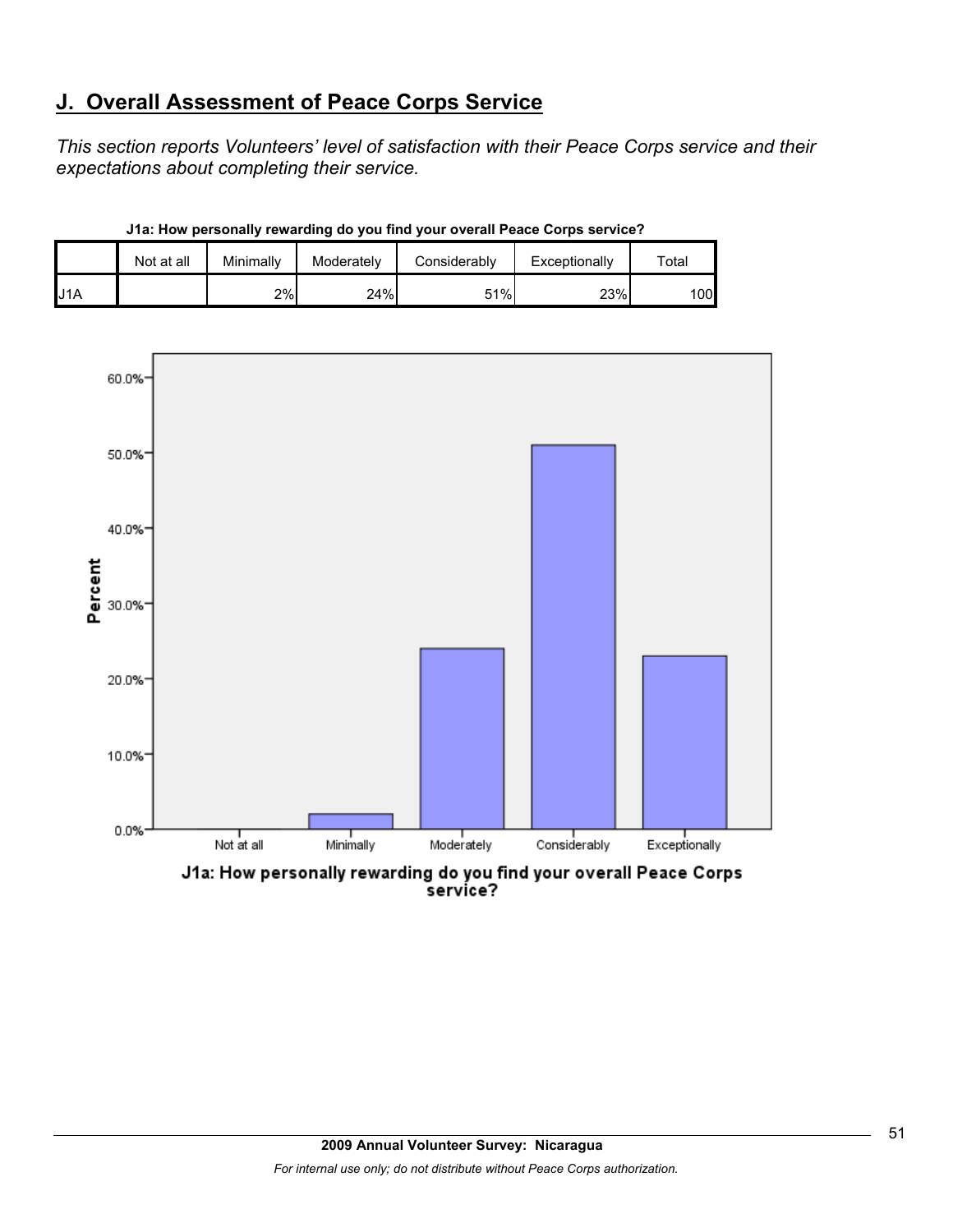

**J1b: How personally rewarding do you find your community involvement?**



J1b: How personally rewarding do you find your community involvement?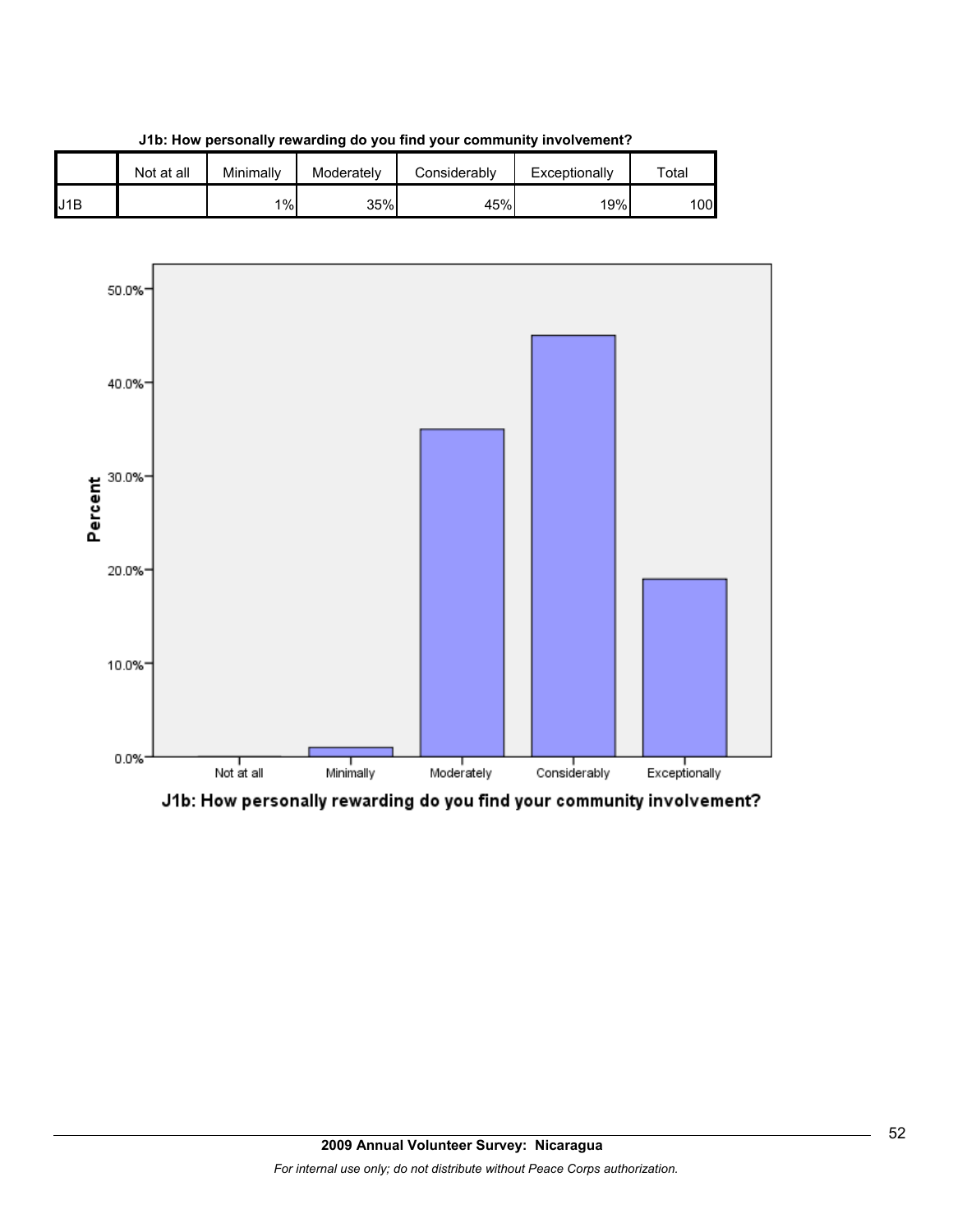





J1c: How personally rewarding do you find your experience with other<br>Volunteers?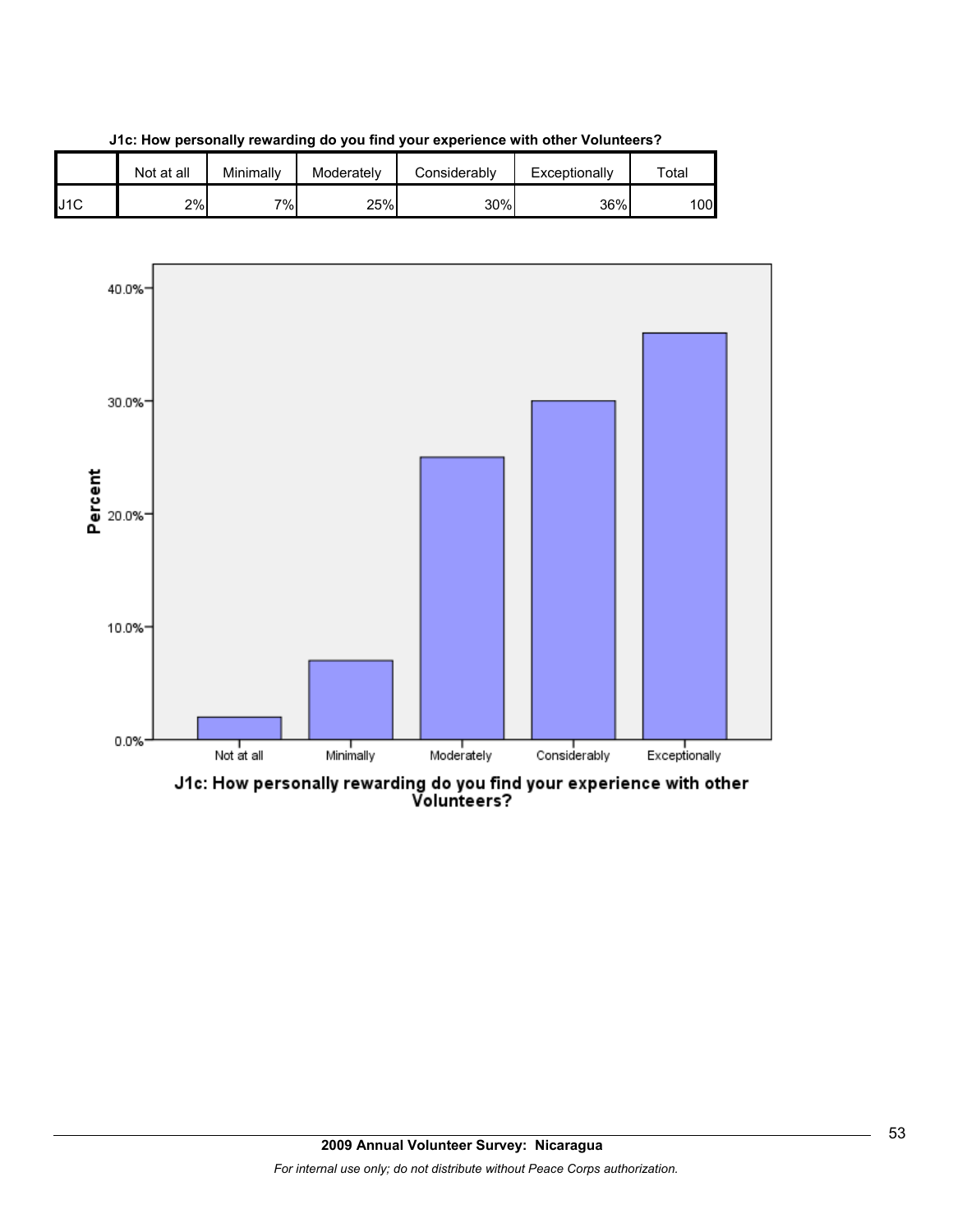

**J1d: How personally rewarding do you find your work with counterparts/community partners?**



counterparts/community partners?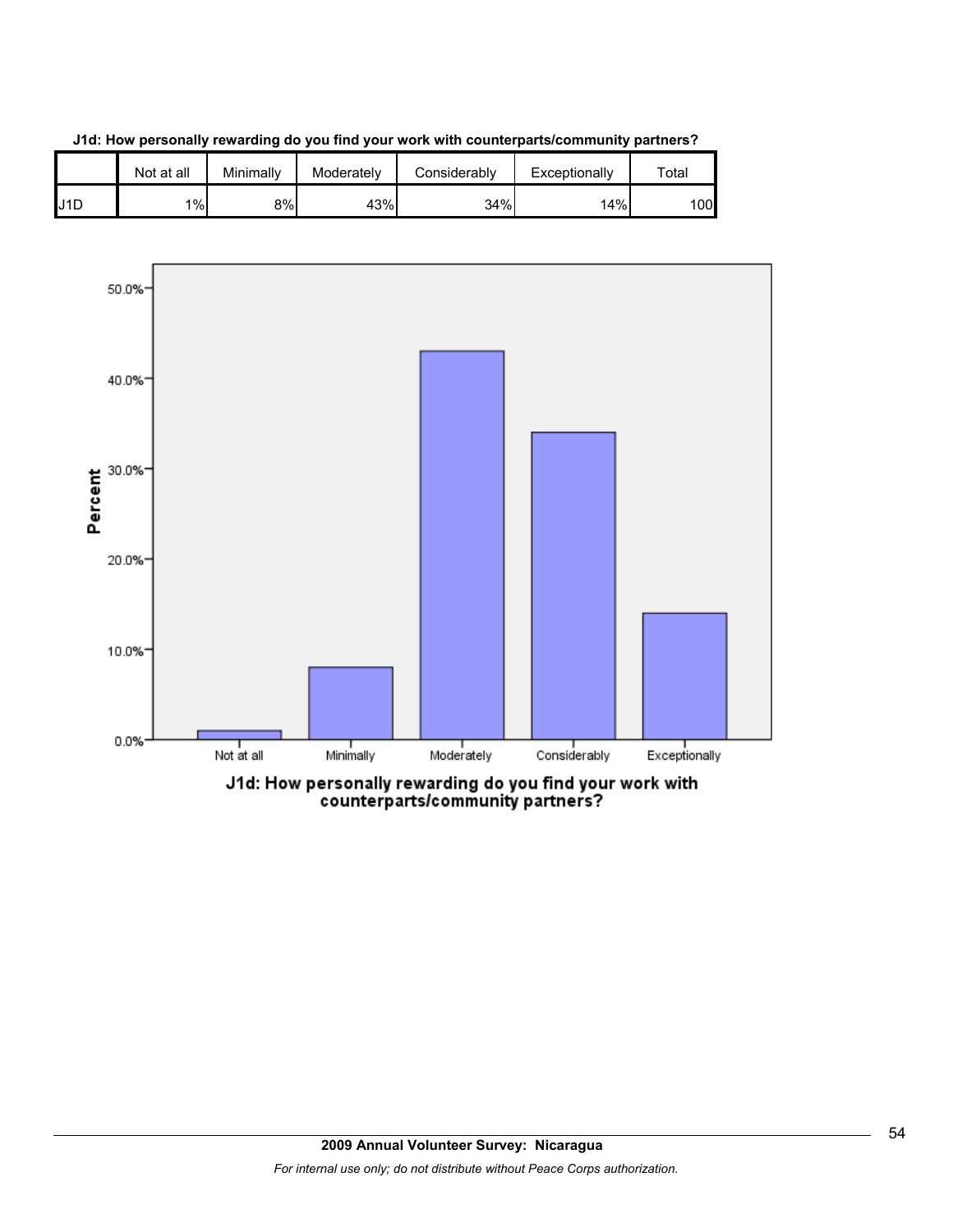

**J1e: How personally rewarding do you find your experience with other HCNs?**

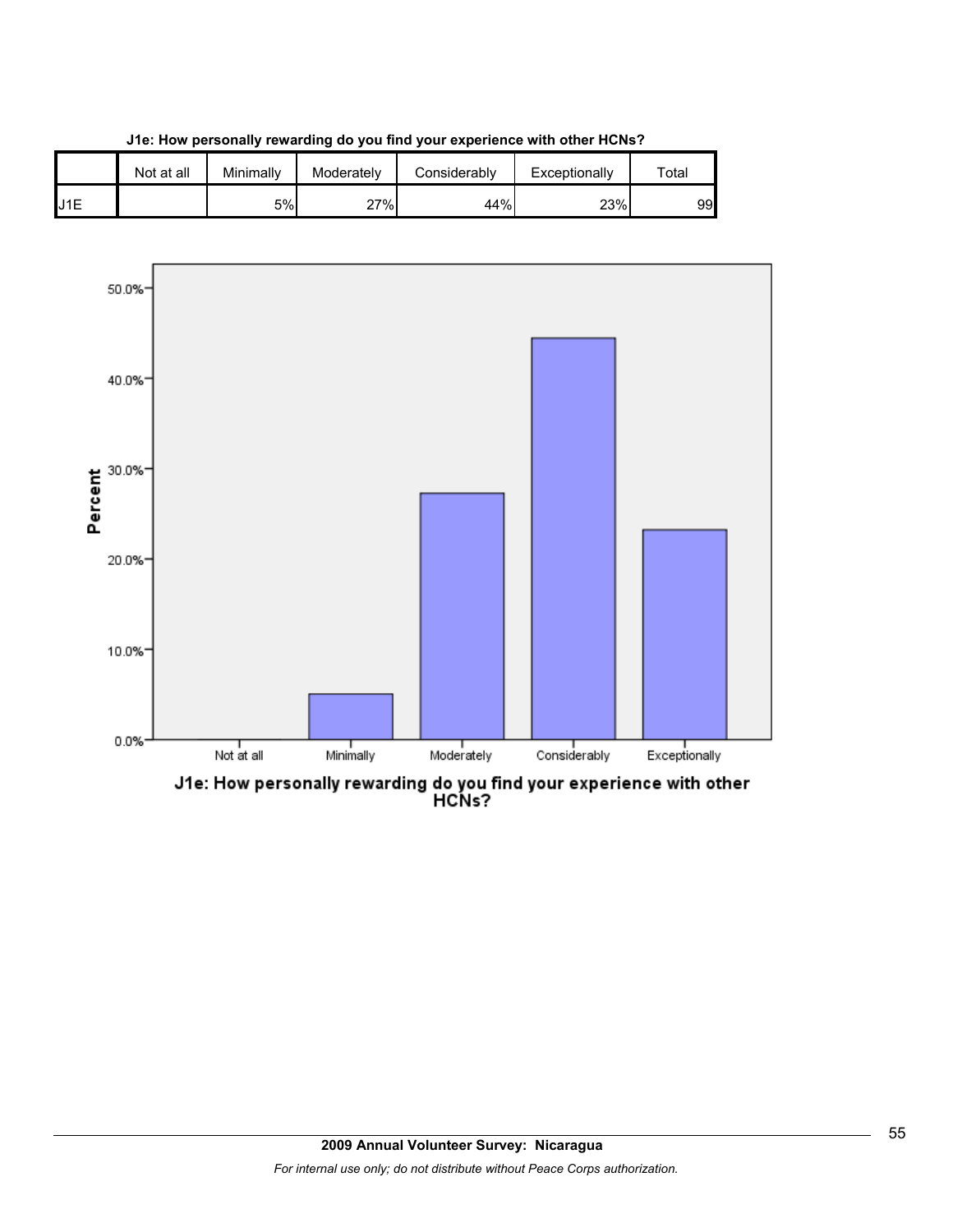





J2a (PCVs at post 9 months+ months): Rate how well you think you<br>achieved Goal 1.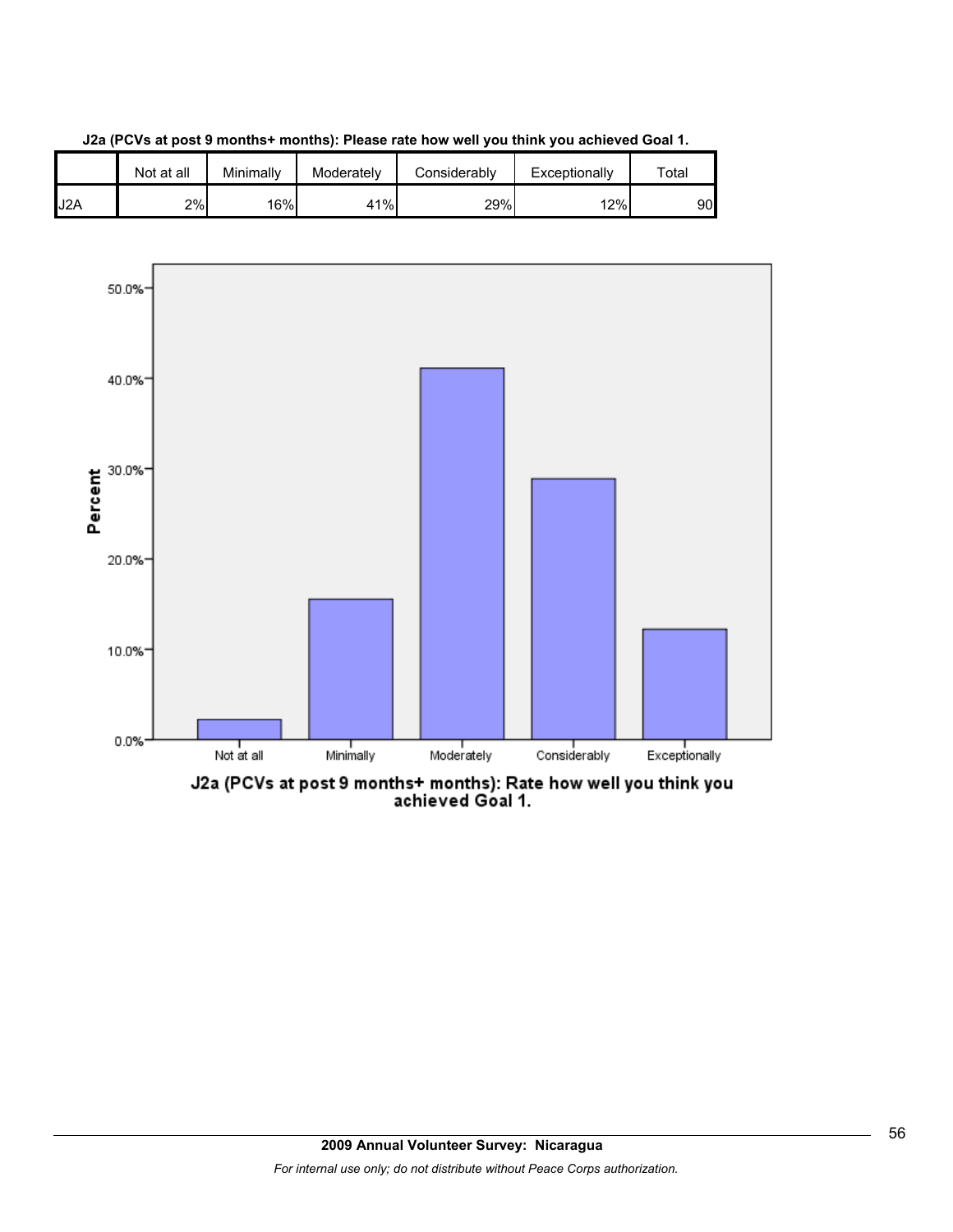



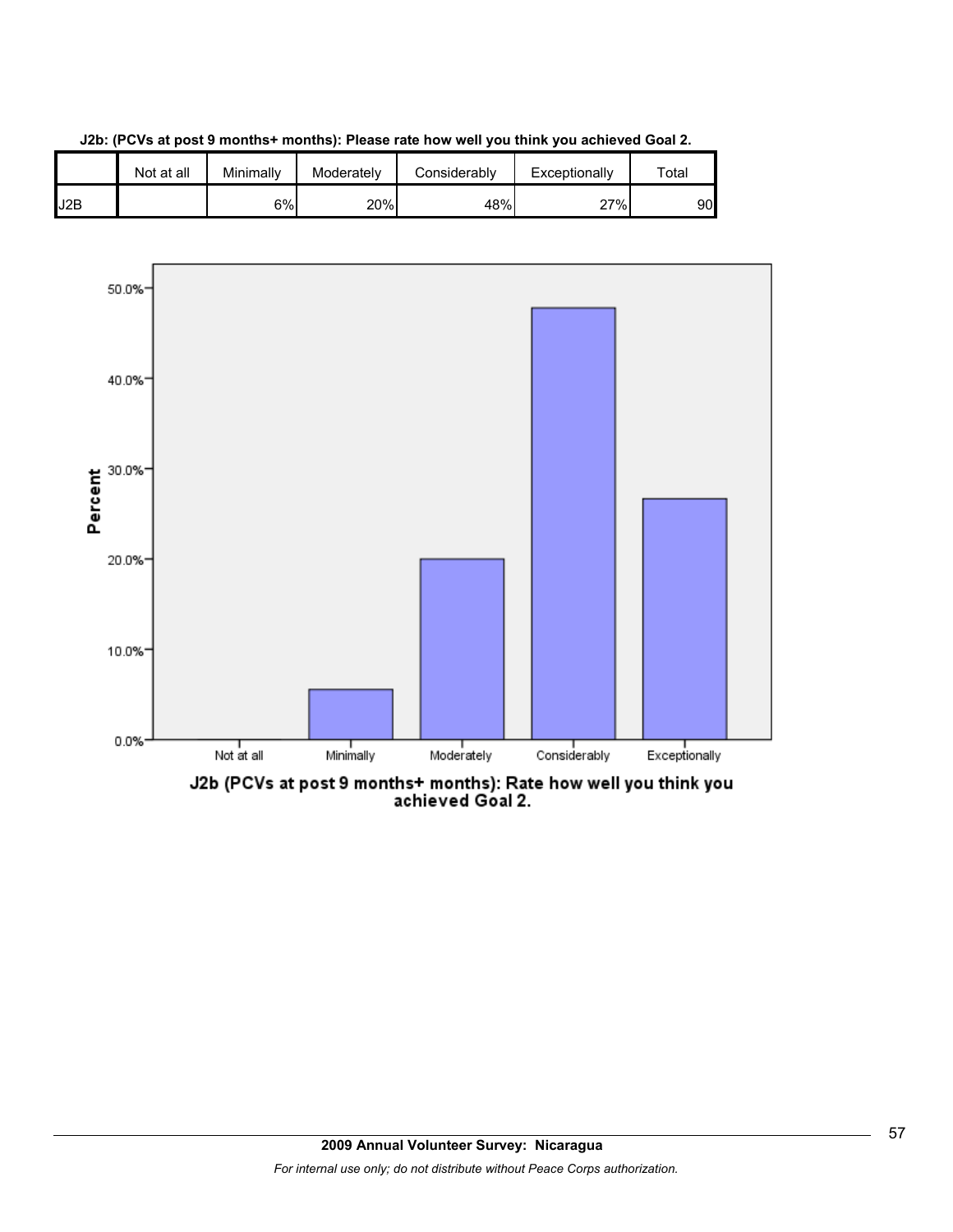

**J2c (PCVs at post 9 months+ months): Please rate how well you think you achieved Goal 3.**



J2c (PCVs at post 9 months+ months): Please rate how well you think you<br>achieved Goal 3.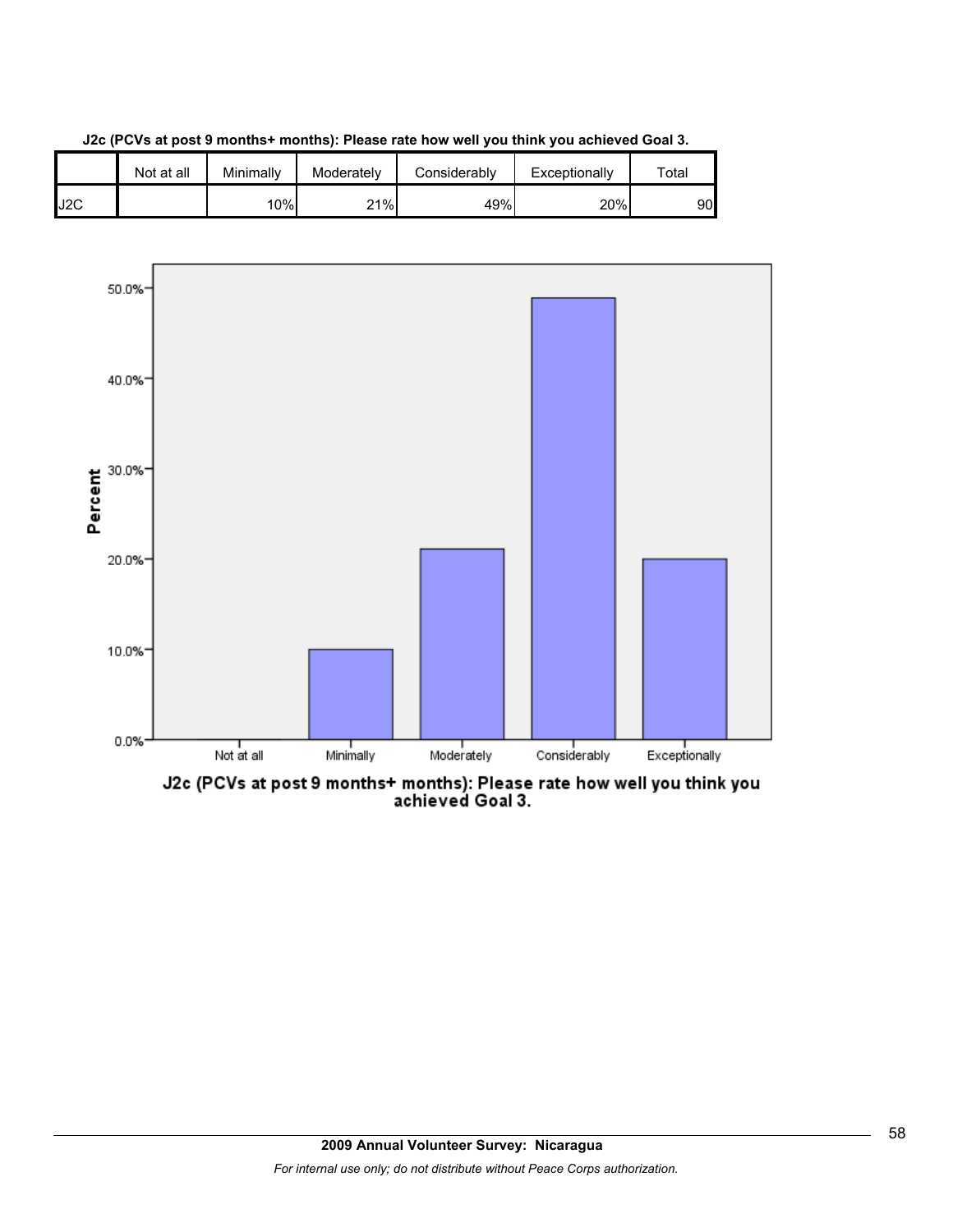**J3: Today, would you make the same decision to join the Peace Corps?**

|     | Nο | Not likely | Possibly | Probably | Definitely | $\tau$ otal |
|-----|----|------------|----------|----------|------------|-------------|
| IJ3 |    | 3%         | 5%       | 26%      | 66%        | 00          |

#### **J4: Would you recommend Peace Corps service to others you think are qualified?**

|    | No | Not likely | Possibly | Probably | Definitely | $\tau$ otal |
|----|----|------------|----------|----------|------------|-------------|
| J4 |    |            | 12%      | 20%      | 68%        | 100l        |

# **J5: Do you intend to complete your Peace Corps service?**

|     | No | Not sure | Yes | Might extend | Total |
|-----|----|----------|-----|--------------|-------|
| IJ5 | 1% | 2%       | 84% | 13%          | 00    |

## **J6: Would your host country benefit most if the Peace Corps program was---?**

|     |              |         | Refocused/redesig |                  |          |       |
|-----|--------------|---------|-------------------|------------------|----------|-------|
|     | Discontinued | Reduced | ned               | Maintained as is | Expanded | Total |
| IJ6 | $1\%$        |         | 44%               | 26%              | 28%      | 99    |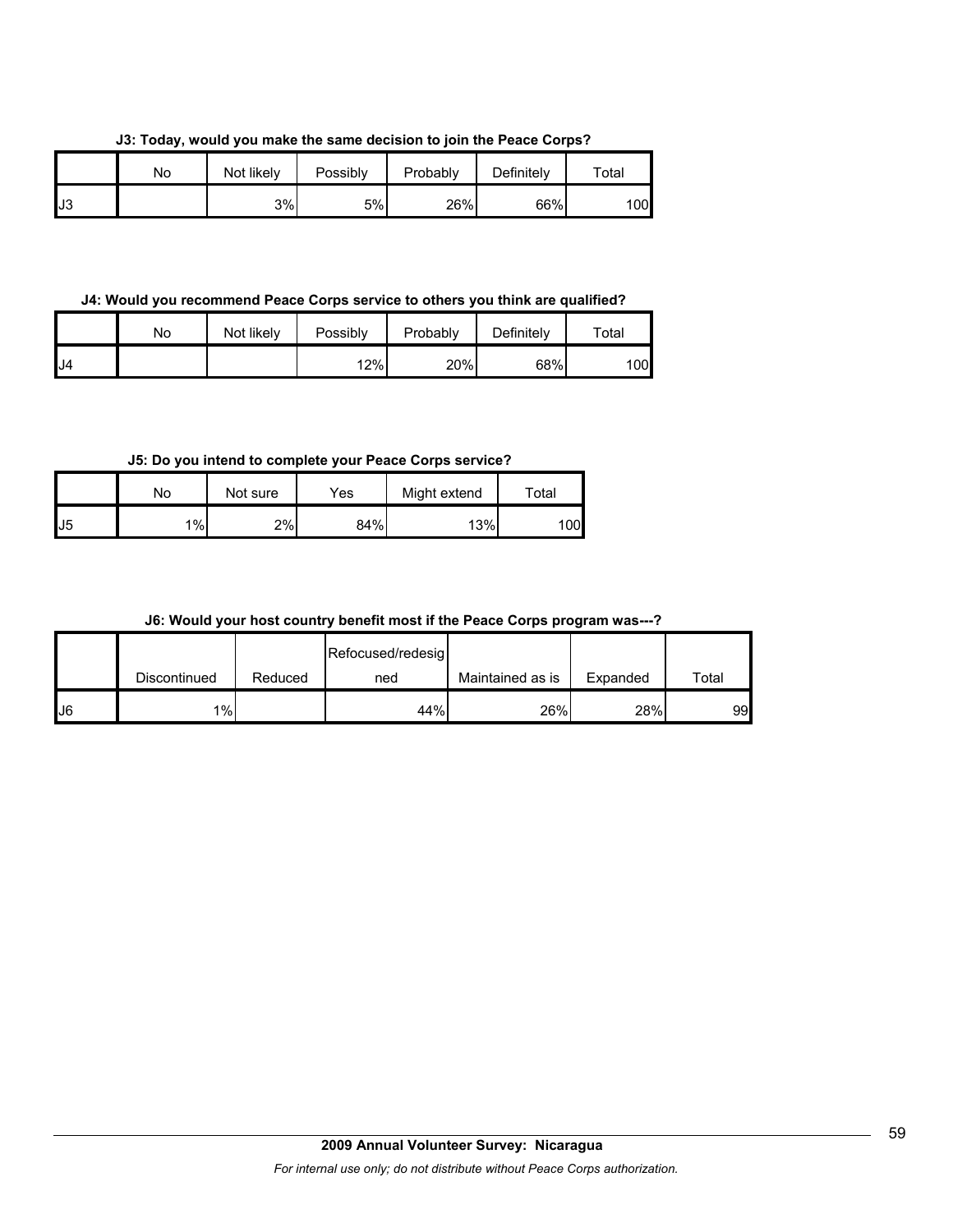# **K. Activities After Peace Corps Service**

*This section reports on Volunteers' plans for after they have completed their Peace Corps Service.* 

## **K1: What are your plans after your Peace Corps service? Work in**

| government. |              |                    |     |  |
|-------------|--------------|--------------------|-----|--|
| Government  |              |                    |     |  |
|             | In your host |                    |     |  |
| In the U.S. | country      | In another country |     |  |
| 93%         | 7%           | 7%                 | 15I |  |

\* Percent of cases was used. Percentages will be greater than 100 since

Volunteers were asked to select all that applied.

# **K1: What are your plans after your Peace Corps service? Work in the**

| private sector.       |              |                    |  |  |
|-----------------------|--------------|--------------------|--|--|
| <b>Private Sector</b> |              |                    |  |  |
|                       | In your host |                    |  |  |
| In the $U.S.$         | country      | In another country |  |  |
| 88%                   | 18%          | 12%                |  |  |

\* Percent of cases was used. Percentages will be greater than 100 since

Volunteers were asked to select all that applied.

# **K1: What are your plans after your Peace Corps service? Work for an**

**NGO.**

| <b>NGO</b>    |                         |                    |    |
|---------------|-------------------------|--------------------|----|
| In the $U.S.$ | In your host<br>country | In another country |    |
| 94%           | 12%                     | 12%                | 16 |

\* Percent of cases was used. Percentages will be greater than 100 since

Volunteers were asked to select all that applied.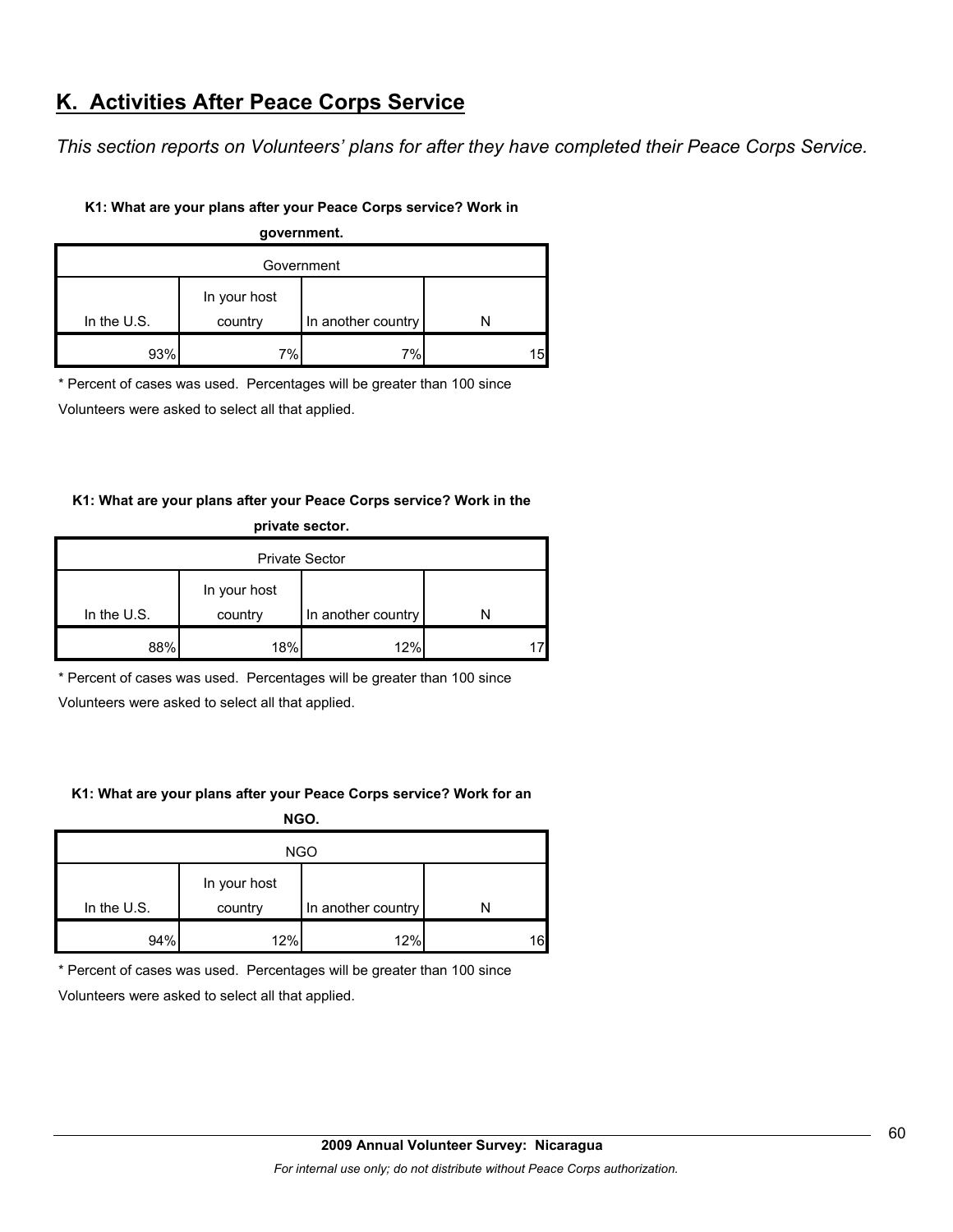## **K1: What are your plans after your Peace Corps service? Work for PC Response.**

| .                    |                         |                    |  |  |
|----------------------|-------------------------|--------------------|--|--|
| Peace Corps Response |                         |                    |  |  |
| In the $U.S.$        | In your host<br>country | In another country |  |  |
| ጸበ%                  | 40%                     | 60%                |  |  |

\* Percent of cases was used. Percentages will be greater than 100 since Volunteers were asked to select all that applied.

# **K1: What are your plans after your Peace Corps service? Continue to participate in volunteer activities.**

| <b>Volunteer Activities</b> |              |                    |    |  |
|-----------------------------|--------------|--------------------|----|--|
|                             | In your host |                    |    |  |
| In the $U.S.$               | country      | In another country |    |  |
| 100%                        | 0%           | 0%                 | 14 |  |

\* Percent of cases was used. Percentages will be greater than 100 since

Volunteers were asked to select all that applied.

# **K1: What are your plans after your Peace Corps service? Graduate school/academic credentialing.**

| Graduate School |              |                    |    |  |
|-----------------|--------------|--------------------|----|--|
|                 | In your host |                    |    |  |
| In the U.S.     | country      | In another country |    |  |
| 96%             | 4%           | 4%                 | 28 |  |

\* Percent of cases was used. Percentages will be greater than 100 since

Volunteers were asked to select all that applied.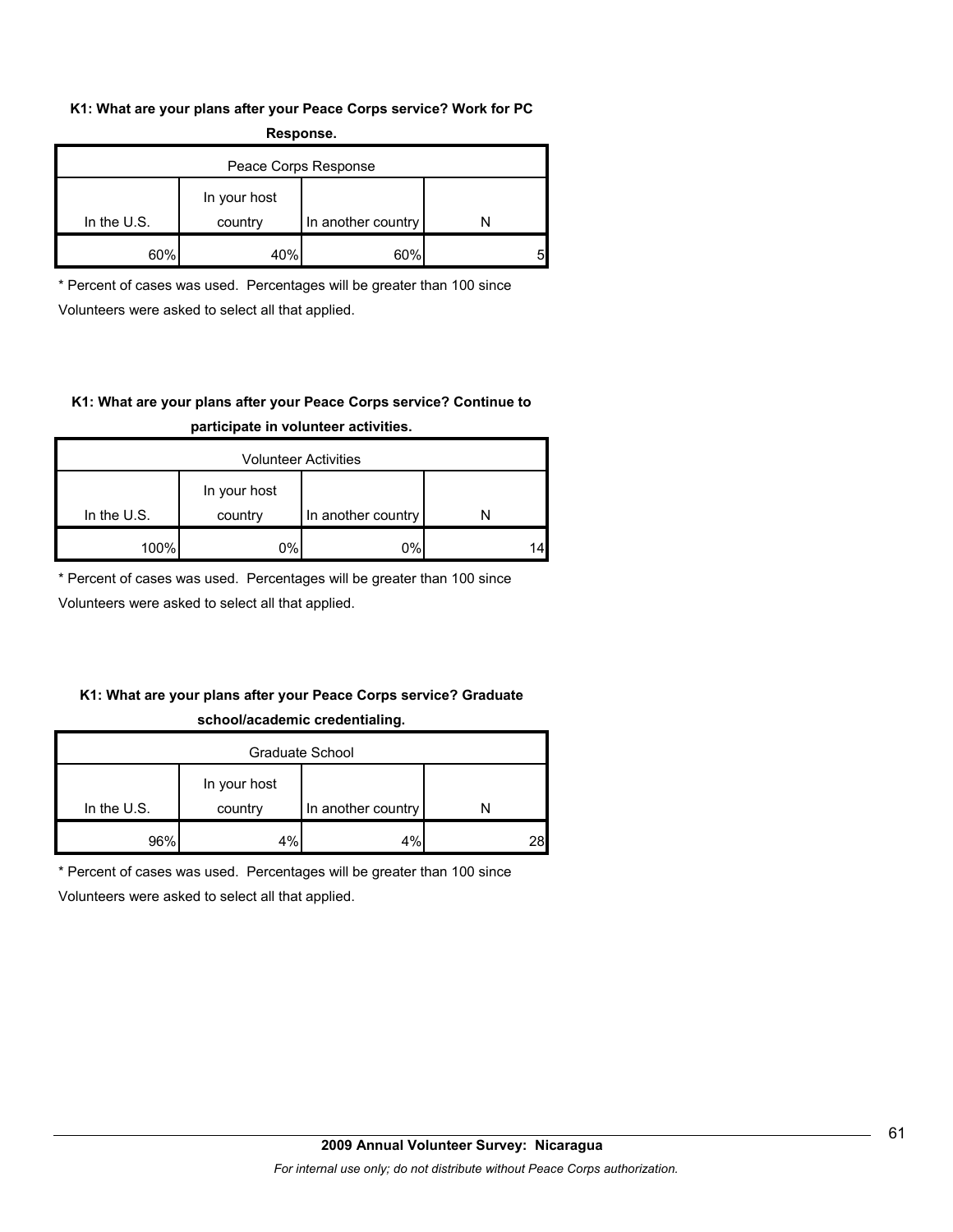#### **K1: What are your plans after your Peace Corps service? Travel.**

| Travel        |                                               |     |  |  |
|---------------|-----------------------------------------------|-----|--|--|
| In the $U.S.$ | In your host<br>In another country<br>country |     |  |  |
| 65%           | 6%                                            | 35% |  |  |

\* Percent of cases was used. Percentages will be greater than 100 since Volunteers were asked to select all that applied.

## **K1: What are your plans after your Peace Corps service? Other.**

| Other         |              |                    |  |
|---------------|--------------|--------------------|--|
|               | In your host |                    |  |
| In the $U.S.$ | country      | In another country |  |
| 50%           | 25%          | 25%                |  |

\* Percent of cases was used. Percentages will be greater than 100 since

Volunteers were asked to select all that applied.

# **K2: How prepared do you feel to share your Peace Corps experience and knowledge of your host country with others in the United States when you return?**

|                                  | Not at all | Minimally | Moderately | Considerably | Total |
|----------------------------------|------------|-----------|------------|--------------|-------|
| How prepared do you feel to      | 0%         | 0%        | 27%        | 73%          |       |
| share your Peace Corps           |            |           |            |              |       |
| experience and knowledge of      |            |           |            |              |       |
| your host country with others in |            |           |            |              | 41    |
| the United States when you       |            |           |            |              |       |
| return?                          |            |           |            |              |       |

# **K3: How well do you feel Peace Corps has prepared you for life in the U. S. after you return?**

|                                 | Not at all | Minimally | Moderately | Considerably | Exceptionally | Total |
|---------------------------------|------------|-----------|------------|--------------|---------------|-------|
| How well do you feel Peace      | 0%l        | 2%        | 34%        | 49%          | 15%           |       |
| Corps has prepared you for life |            |           |            |              |               |       |
| in the U. S. after your return? |            |           |            |              |               | 41    |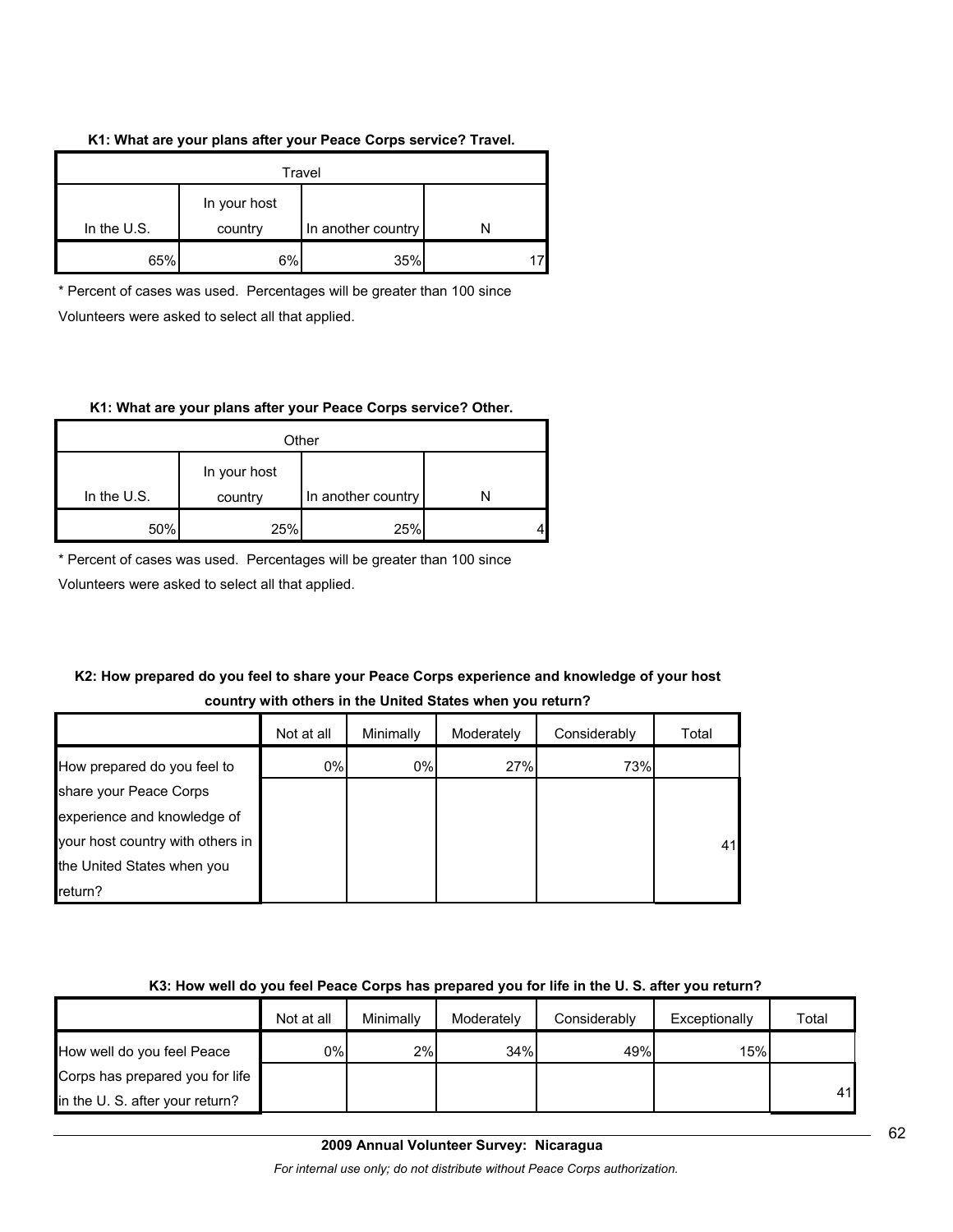## **K6: Have your life/career goals changed because of your Peace**

| Corps service?              |     |     |       |  |  |
|-----------------------------|-----|-----|-------|--|--|
|                             | No  | Yes | Total |  |  |
| Have your life/career goals | 45% | 55% |       |  |  |
| changed because of your     |     |     |       |  |  |
| Peace Corps service?        |     |     | 38    |  |  |

## **K7: How well informed are you about the following opportunities for returned Volunteers:**

|                                                  | Not informed | Somewhat<br>informed | Well informed | N  |
|--------------------------------------------------|--------------|----------------------|---------------|----|
| Peace Corps Response                             | 48%          | 38%                  | 15%           | 40 |
| Peace Corps' Fellows/USA<br>program              | 2%           | 44%                  | 54%           | 41 |
| Noncompetitive eligibility                       | 18%          | 50%                  | 32%           | 40 |
| <b>RPCV Career Center in</b><br>Washington, D.C. | 48%          | 40%                  | 12%           | 40 |
| <b>Returned Volunteer Services</b>               | 55%          | 30%                  | 15%           | 40 |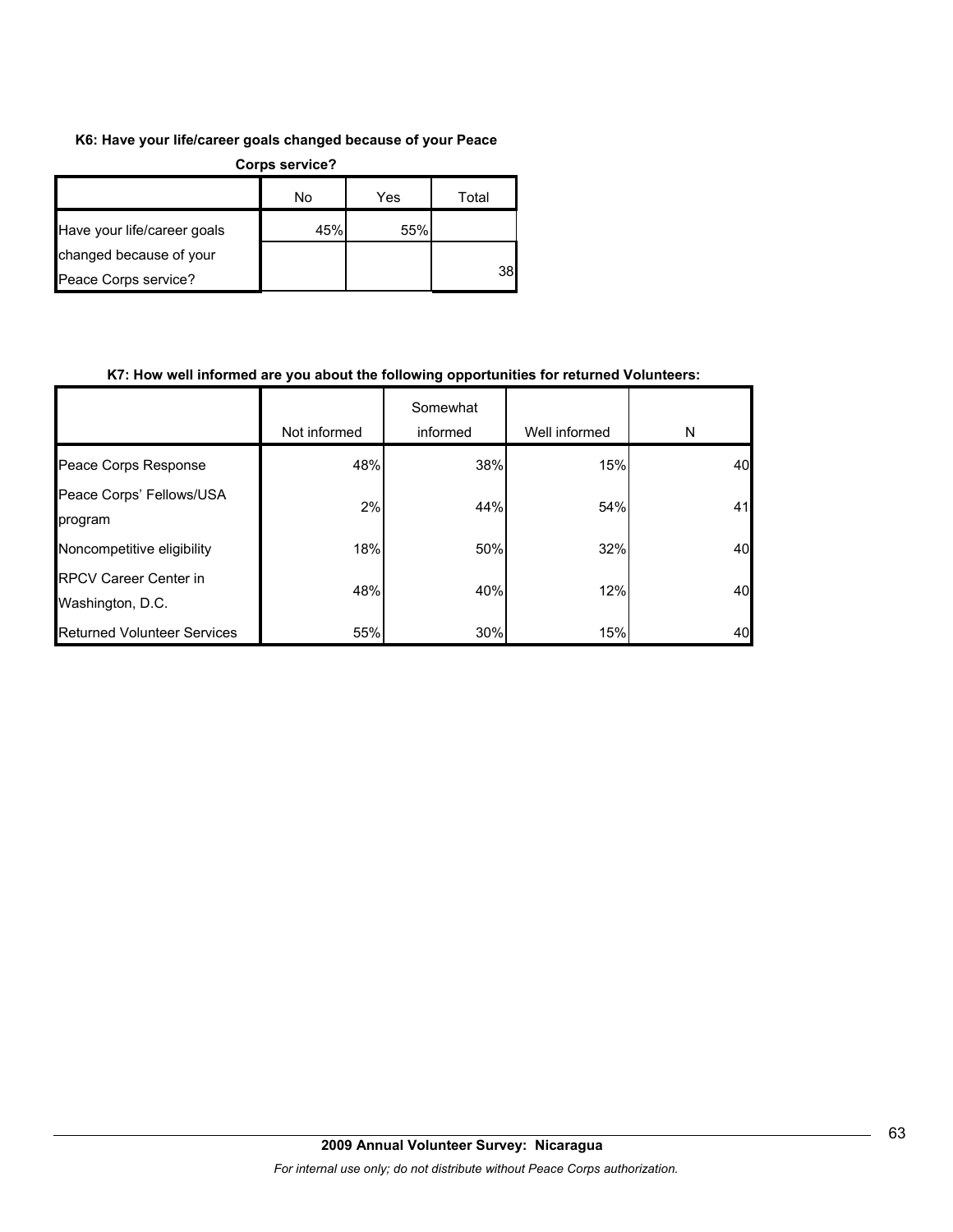| .                       |                                               | . <b>.</b> |    |
|-------------------------|-----------------------------------------------|------------|----|
| Learn about Fellows/USA | PC Website                                    | 62%        |    |
| program                 | Word of mouth                                 | 35%        |    |
|                         | At COS Conference                             | 12%        |    |
|                         | From staff in the host country's<br>PC office | 12%        |    |
|                         | From a recruiter                              | 10%        |    |
|                         | At PST                                        | 8%         |    |
|                         | At IST                                        | 5%         |    |
|                         | University website                            | 5%         |    |
|                         | Other                                         | 5%         |    |
|                         | Hotline                                       | 2%         |    |
|                         | Mid-service mailing from PC                   | $0\%$      |    |
|                         | At post's information resource<br>center      | $0\%$      |    |
|                         | N                                             |            | 40 |

**K8: How did you first learn about the Fellows/USA program?**

\* Percent of cases was used. Percentages will be greater than 100 since Volunteers were asked to select all that applied.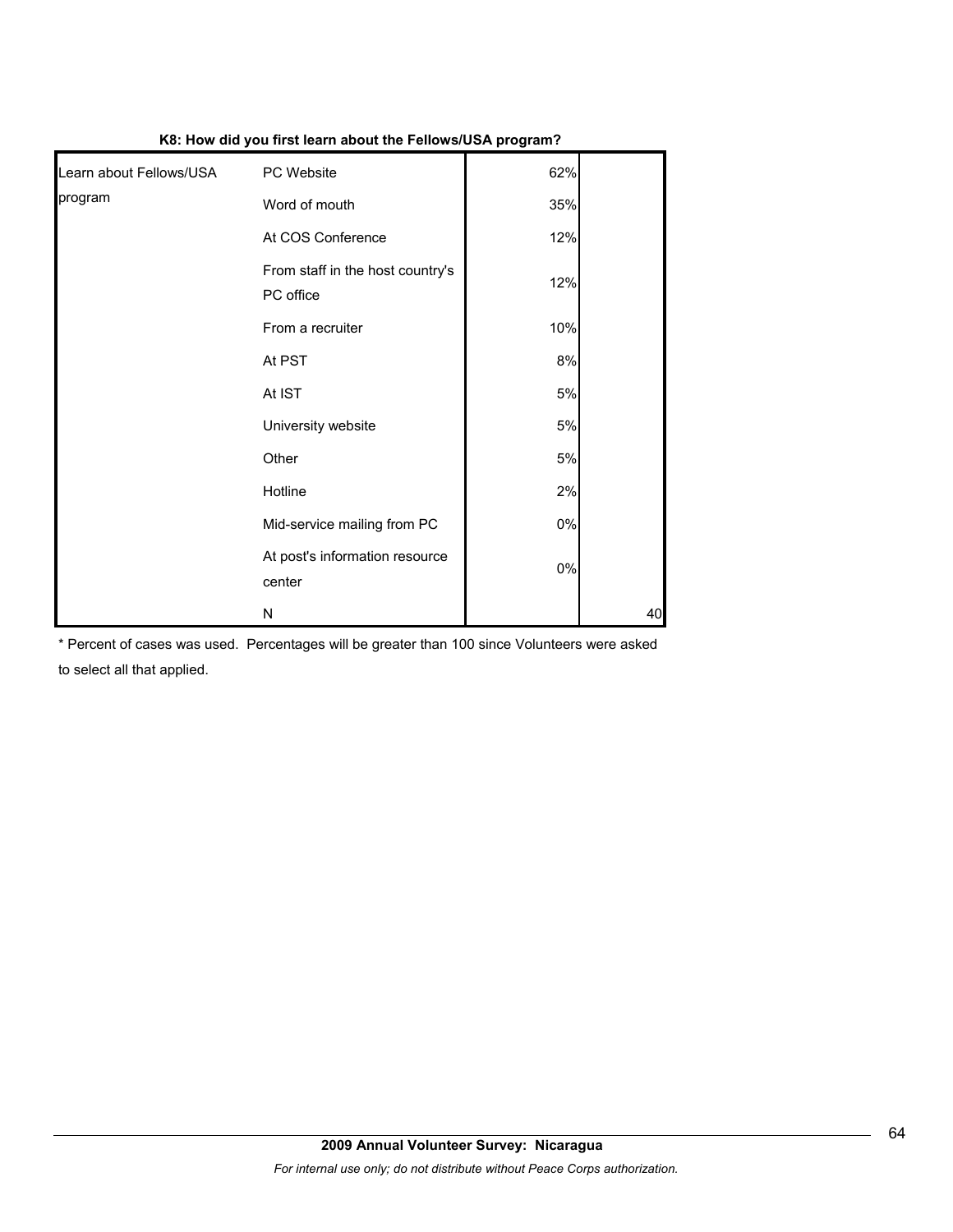#### **K9: Which of the following resources do you think will be helpful as you exit**

| K9: Which of the following resources do you think will be helpful as you exit |                                                                           |     |    |
|-------------------------------------------------------------------------------|---------------------------------------------------------------------------|-----|----|
|                                                                               | <b>Peace Corps service?</b>                                               |     |    |
| K9 Resources                                                                  | Career Resource Manual                                                    | 70% |    |
|                                                                               | Electronic newsletter with job<br>postings and career advice              | 65% |    |
|                                                                               | RPCV career conferences                                                   | 65% |    |
|                                                                               | Access to free job bulletins                                              | 58% |    |
|                                                                               | Applying to federal government<br>with RPCV noncompetitive<br>eligibility | 55% |    |
|                                                                               | List of RPCVs willing to talk to<br>me about their careers                | 52% |    |
|                                                                               | RPCV Handbook                                                             | 48% |    |
|                                                                               | RPCV job search webinars                                                  | 42% |    |
|                                                                               | Guide to speaking about my PC<br>service to others (third goal)           | 32% |    |
|                                                                               | <b>Connection with RPCVs</b><br>through a mentoring program               | 22% |    |
|                                                                               | Self-assessment software (SIGI<br>3)                                      | 18% |    |
|                                                                               | <b>NOT SURE</b>                                                           | 10% |    |
|                                                                               | Other                                                                     | 2%  |    |
|                                                                               | N                                                                         |     | 40 |

\* Percent of cases was used. Percentages will be greater than 100 since Volunteers were asked to select all that applied.